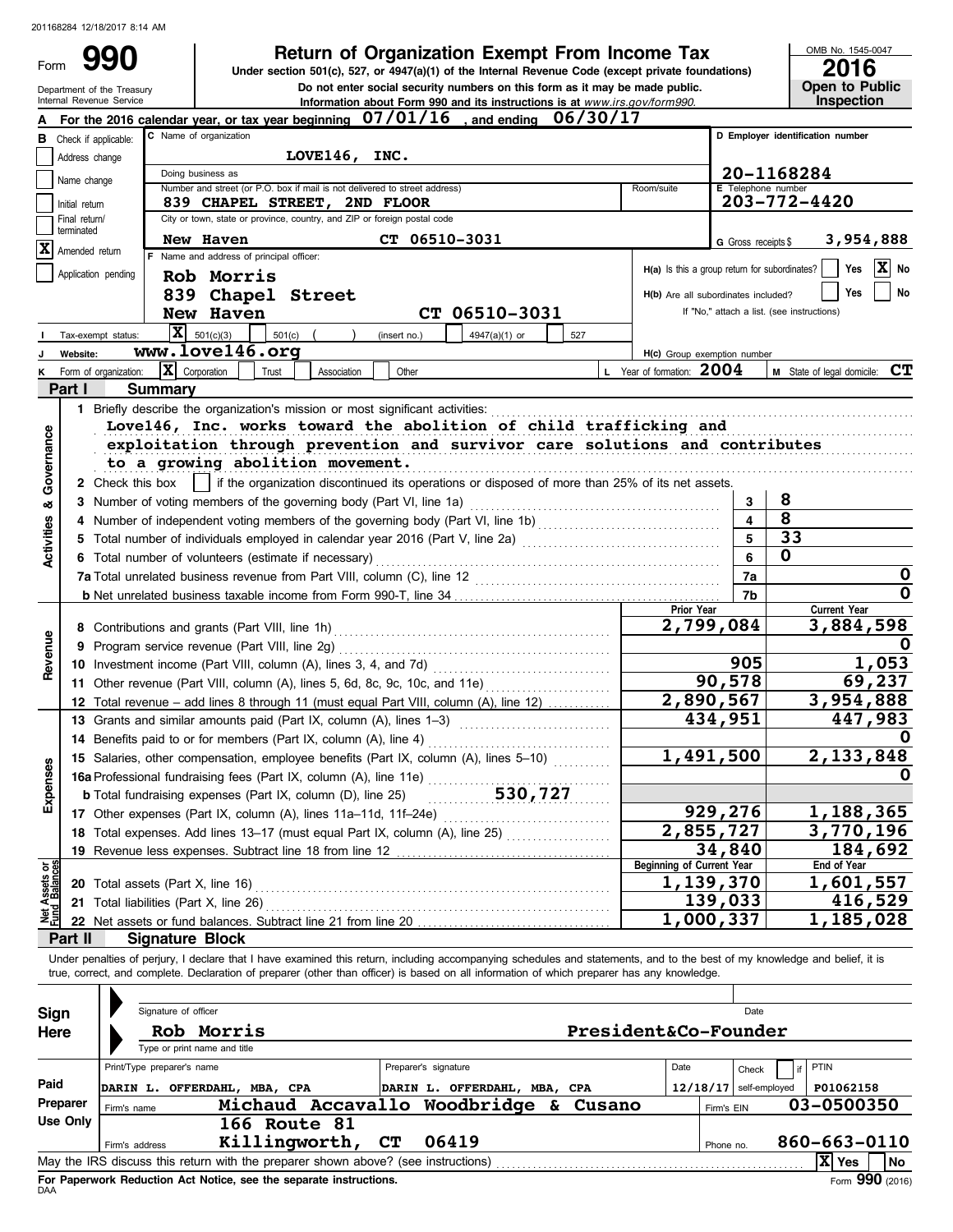|                          | Form 990 (2016) LOVE146, INC.     |                                                      | 20-1168284                                                                                                                                                                                                                                                                                                                                                                                                                                                                                                                                                                                                                         |                                    | Page 2                  |
|--------------------------|-----------------------------------|------------------------------------------------------|------------------------------------------------------------------------------------------------------------------------------------------------------------------------------------------------------------------------------------------------------------------------------------------------------------------------------------------------------------------------------------------------------------------------------------------------------------------------------------------------------------------------------------------------------------------------------------------------------------------------------------|------------------------------------|-------------------------|
| Part III                 |                                   |                                                      | <b>Statement of Program Service Accomplishments</b>                                                                                                                                                                                                                                                                                                                                                                                                                                                                                                                                                                                |                                    |                         |
|                          |                                   |                                                      | Check if Schedule O contains a response or note to any line in this Part III                                                                                                                                                                                                                                                                                                                                                                                                                                                                                                                                                       |                                    | $\overline{\mathbf{x}}$ |
|                          |                                   | 1 Briefly describe the organization's mission:       | Love146, Inc. works toward the abolition of child trafficking and                                                                                                                                                                                                                                                                                                                                                                                                                                                                                                                                                                  |                                    |                         |
|                          |                                   |                                                      | exploitation through prevention and survivor care solutions and contributes<br>to a growing abolition movement.                                                                                                                                                                                                                                                                                                                                                                                                                                                                                                                    |                                    |                         |
|                          | prior Form 990 or 990-EZ?         |                                                      | 2 Did the organization undertake any significant program services during the year which were not listed on the                                                                                                                                                                                                                                                                                                                                                                                                                                                                                                                     |                                    | Yes $ \mathbf{X} $ No   |
|                          |                                   | If "Yes," describe these new services on Schedule O. |                                                                                                                                                                                                                                                                                                                                                                                                                                                                                                                                                                                                                                    |                                    |                         |
| 3<br>services?           |                                   |                                                      | Did the organization cease conducting, or make significant changes in how it conducts, any program                                                                                                                                                                                                                                                                                                                                                                                                                                                                                                                                 |                                    | Yes $X$ No              |
| 4                        |                                   | If "Yes," describe these changes on Schedule O.      | Describe the organization's program service accomplishments for each of its three largest program services, as measured by                                                                                                                                                                                                                                                                                                                                                                                                                                                                                                         |                                    |                         |
|                          |                                   |                                                      | expenses. Section 501(c)(3) and 501(c)(4) organizations are required to report the amount of grants and allocations to others,<br>the total expenses, and revenue, if any, for each program service reported.                                                                                                                                                                                                                                                                                                                                                                                                                      |                                    |                         |
|                          |                                   |                                                      | LOVE146 PROVIDES CARE AND SUPPORT TO CHILDREN WHO HAVE EXPERIENCED BEING<br>TRAFFICKED OR EXPLOITED IN THE PHILIPPINES, IN THE U.K., AND IN THE U.S.<br>IN ALL OUR SURVIVOR CARE PROGRAMS, WE COMMIT TO JOURNEYING WITH A SURVIVOR<br>AS LONG AS THEY NEED US, AND ARE CONCERNED WITH HOLISTIC HEALTH, ADDRESSING<br>THE BIOLOGICAL, PSYCHOLOGICAL, EMOTIONAL, SOCIAL, FINANCIAL, AND SPIRITUAL<br>IMPACTS OF VICTIMIZATION. WE STRIVE TO SEE SURVIVORS BECOME SELF-<br>SUFFICIENT, FLOURISHING ADULTS, FREE FROM REVICTIMIZATION OR DEPENDENCY.                                                                                   |                                    |                         |
| 4b (Code:                |                                   | ) (Expenses $$$                                      | $467,711$ including grants of \$<br>SINCE ITS INCEPTION, THE U.S. PREVENTION EDUCATION PROGRAM HAS REACHED OVER<br>18,000 YOUTH WITH PREVENTION AND AWARENESS PROGRAMS.<br>MORE CHILDREN THAN IS POSSIBLE THROUGH DIRECT IMPLEMENTATION ALONE, LOVE146<br>PROVIDES TRAINING AND TECHNICAL ASSISTANCE TO SCHOOLS, AGENCIES, AND<br>ORGANIZATIONS WITH THE INFRASTRUCTURE AND PROFESSIONAL STAFF TO EFFECTIVELY<br>REACH THEIR OWN COMMUNITIES. OUR NOT A #NUMBER CURRICULUM ALSO INCLUDES<br>SUPPLEMENTARY MATERIALS FOR PARENTS AND CAREGIVERS TO UNDERSTAND THE RISKS<br>OF TRAFFICKING AND SUPPORT THEIR CHILD MORE EFFECTIVELY. | ) (Revenue \$<br>IN ORDER TO REACH |                         |
|                          |                                   |                                                      |                                                                                                                                                                                                                                                                                                                                                                                                                                                                                                                                                                                                                                    |                                    |                         |
| 4c (Code:<br>HOME GOODS. |                                   | ) (Expenses \$                                       | 131, 053 including grants of \$<br>LOVE146 IS LAUNCHING REIMAGINE RESALE TO CREATE A SUSTAINABLE FUNDING<br>STREAM TO SUPPORT OUR PROGRAMS IN THE PREVENTION OF EXPLOITATION, AND TO<br>MEET THE NEEDS OF SURVIVORS FOR THE LONG HAUL FROM THE SALE OF DONATED<br>GOODS, SUCH AS SECOND-HAND CLOTHING, FURNITURE, BOOKS, AND MISCELLANEOUS<br>THE LOVE146 CHARITY RESALE AND THRIFT SHOP WILL ALSO CREATE AN<br>OPPORTUNITY TO ENGAGE LOVE146 VOLUNTEERS, AND CREATE A MECHANISM FOR OUR<br>PREVENTION AND SURVIVOR CARE PROGRAMS TO OFFER VOCATIONAL TRAINING,<br>LEADERSHIP DEVELOPMENT, AND REINTEGRATION ASSISTANCE.           | ) (Revenue \$                      |                         |
|                          |                                   |                                                      |                                                                                                                                                                                                                                                                                                                                                                                                                                                                                                                                                                                                                                    |                                    |                         |
|                          |                                   | 4d Other program services (Describe in Schedule O.)  |                                                                                                                                                                                                                                                                                                                                                                                                                                                                                                                                                                                                                                    |                                    |                         |
| (Expenses \$             | 4e Total program service expenses |                                                      | 236, 369 including grants of \$<br>(Revenue \$<br>2,741,839                                                                                                                                                                                                                                                                                                                                                                                                                                                                                                                                                                        |                                    |                         |
| DAA                      |                                   |                                                      |                                                                                                                                                                                                                                                                                                                                                                                                                                                                                                                                                                                                                                    |                                    | Form 990 (2016)         |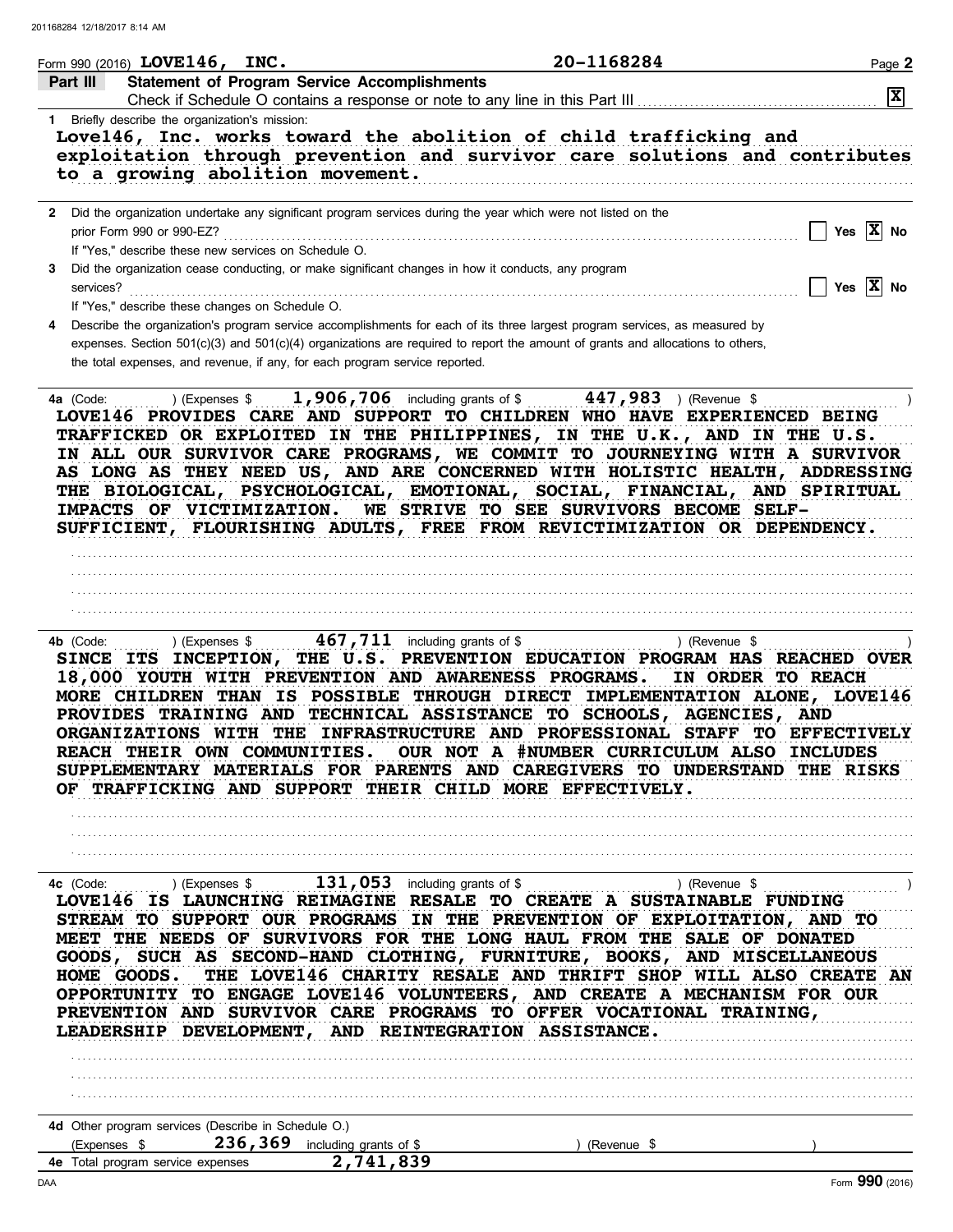| Part IV<br><b>Checklist of Required Schedules</b><br>Yes   No<br>Is the organization described in section $501(c)(3)$ or $4947(a)(1)$ (other than a private foundation)? If "Yes,"<br>1.<br>X<br>complete Schedule A<br>1<br>$\mathbf x$<br>$\mathbf{2}$<br>Is the organization required to complete Schedule B, Schedule of Contributors (see instructions)?<br>2<br>Did the organization engage in direct or indirect political campaign activities on behalf of or in opposition to<br>3<br>X<br>candidates for public office? If "Yes," complete Schedule C, Part I<br>3<br>Section 501(c)(3) organizations. Did the organization engage in lobbying activities, or have a section 501(h)<br>4<br>X<br>election in effect during the tax year? If "Yes," complete Schedule C, Part II<br>4<br>Is the organization a section $501(c)(4)$ , $501(c)(5)$ , or $501(c)(6)$ organization that receives membership dues,<br>5<br>assessments, or similar amounts as defined in Revenue Procedure 98-19? If "Yes," complete Schedule C.<br>X<br>Part III<br>5<br>Did the organization maintain any donor advised funds or any similar funds or accounts for which donors<br>6<br>have the right to provide advice on the distribution or investment of amounts in such funds or accounts? If<br>X<br>"Yes," complete Schedule D, Part I<br>6<br>Did the organization receive or hold a conservation easement, including easements to preserve open space,<br>7<br>X<br>7<br>the environment, historic land areas, or historic structures? If "Yes," complete Schedule D, Part II<br>Did the organization maintain collections of works of art, historical treasures, or other similar assets? If "Yes,"<br>8<br>X<br>complete Schedule D, Part III<br>8<br>Did the organization report an amount in Part X, line 21, for escrow or custodial account liability, serve as a<br>9<br>custodian for amounts not listed in Part X; or provide credit counseling, debt management, credit repair, or<br>X<br>debt negotiation services? If "Yes," complete Schedule D, Part IV<br>9<br>Did the organization, directly or through a related organization, hold assets in temporarily restricted<br>10<br>X<br>endowments, permanent endowments, or quasi-endowments? If "Yes," complete Schedule D, Part V<br>10<br>If the organization's answer to any of the following questions is "Yes," then complete Schedule D, Parts VI,<br>11<br>VII, VIII, IX, or X as applicable.<br>Did the organization report an amount for land, buildings, and equipment in Part X, line 10? If "Yes,"<br>а<br>X<br>complete Schedule D, Part VI<br>11a<br>Did the organization report an amount for investments—other securities in Part X, line 12 that is 5% or more<br>b<br>X<br>of its total assets reported in Part X, line 16? If "Yes," complete Schedule D, Part VII<br>11b<br>Did the organization report an amount for investments—program related in Part X, line 13 that is 5% or more<br>c<br>X<br>of its total assets reported in Part X, line 16? If "Yes," complete Schedule D, Part VIII<br>11c<br>d Did the organization report an amount for other assets in Part X, line 15 that is 5% or more of its total assets<br>X<br>reported in Part X, line 16? If "Yes," complete Schedule D, Part IX<br>11d<br>$\mathbf x$<br>Did the organization report an amount for other liabilities in Part X, line 25? If "Yes," complete Schedule D, Part X<br>11e<br>Did the organization's separate or consolidated financial statements for the tax year include a footnote that addresses<br>11f<br>the organization's liability for uncertain tax positions under FIN 48 (ASC 740)? If "Yes," complete Schedule D, Part X<br>▵<br>.<br>12a Did the organization obtain separate, independent audited financial statements for the tax year? If "Yes," complete<br>X<br>12a<br>Was the organization included in consolidated, independent audited financial statements for the tax year? If<br>b<br>X<br>"Yes," and if the organization answered "No" to line 12a, then completing Schedule D, Parts XI and XII is optional<br>12b<br>X<br>Is the organization a school described in section $170(b)(1)(A)(ii)$ ? If "Yes," complete Schedule E<br>13<br>13<br>X<br>Did the organization maintain an office, employees, or agents outside of the United States?<br>14a<br>14a<br>Did the organization have aggregate revenues or expenses of more than \$10,000 from grantmaking,<br>b<br>fundraising, business, investment, and program service activities outside the United States, or aggregate<br>X<br>foreign investments valued at \$100,000 or more? If "Yes," complete Schedule F, Parts I and IV [[[[[[[[[[[[[[[<br>14b<br>Did the organization report on Part IX, column (A), line 3, more than \$5,000 of grants or other assistance to or<br>15<br>X<br>for any foreign organization? If "Yes," complete Schedule F, Parts II and IV<br>15<br>Did the organization report on Part IX, column (A), line 3, more than \$5,000 of aggregate grants or other<br>16<br>X<br>assistance to or for foreign individuals? If "Yes," complete Schedule F, Parts III and IV<br>16<br>Did the organization report a total of more than \$15,000 of expenses for professional fundraising services on<br>17<br>X<br>17<br>Did the organization report more than \$15,000 total of fundraising event gross income and contributions on<br>18<br>X<br>Part VIII, lines 1c and 8a? If "Yes," complete Schedule G, Part II<br>18<br>Did the organization report more than \$15,000 of gross income from gaming activities on Part VIII, line 9a?<br>19<br>X<br>19<br>If "Yes," complete Schedule G, Part III | 20-1168284<br>Form 990 (2016) LOVE146, INC. |  | Page 3 |
|--------------------------------------------------------------------------------------------------------------------------------------------------------------------------------------------------------------------------------------------------------------------------------------------------------------------------------------------------------------------------------------------------------------------------------------------------------------------------------------------------------------------------------------------------------------------------------------------------------------------------------------------------------------------------------------------------------------------------------------------------------------------------------------------------------------------------------------------------------------------------------------------------------------------------------------------------------------------------------------------------------------------------------------------------------------------------------------------------------------------------------------------------------------------------------------------------------------------------------------------------------------------------------------------------------------------------------------------------------------------------------------------------------------------------------------------------------------------------------------------------------------------------------------------------------------------------------------------------------------------------------------------------------------------------------------------------------------------------------------------------------------------------------------------------------------------------------------------------------------------------------------------------------------------------------------------------------------------------------------------------------------------------------------------------------------------------------------------------------------------------------------------------------------------------------------------------------------------------------------------------------------------------------------------------------------------------------------------------------------------------------------------------------------------------------------------------------------------------------------------------------------------------------------------------------------------------------------------------------------------------------------------------------------------------------------------------------------------------------------------------------------------------------------------------------------------------------------------------------------------------------------------------------------------------------------------------------------------------------------------------------------------------------------------------------------------------------------------------------------------------------------------------------------------------------------------------------------------------------------------------------------------------------------------------------------------------------------------------------------------------------------------------------------------------------------------------------------------------------------------------------------------------------------------------------------------------------------------------------------------------------------------------------------------------------------------------------------------------------------------------------------------------------------------------------------------------------------------------------------------------------------------------------------------------------------------------------------------------------------------------------------------------------------------------------------------------------------------------------------------------------------------------------------------------------------------------------------------------------------------------------------------------------------------------------------------------------------------------------------------------------------------------------------------------------------------------------------------------------------------------------------------------------------------------------------------------------------------------------------------------------------------------------------------------------------------------------------------------------------------------------------------------------------------------------------------------------------------------------------------------------------------------------------------------------------------------------------------------------------------------------------------------------------------------------------------------------------------------------------------------------------------------------------------------------------------------------------------------------------------------------------------------------------------------------------------------------------------------------------------------------------------------------------------------------------------------------------------------------------------------------------------------------------------------------------------------------------------------------------------------------------------------------------------------------------------|---------------------------------------------|--|--------|
|                                                                                                                                                                                                                                                                                                                                                                                                                                                                                                                                                                                                                                                                                                                                                                                                                                                                                                                                                                                                                                                                                                                                                                                                                                                                                                                                                                                                                                                                                                                                                                                                                                                                                                                                                                                                                                                                                                                                                                                                                                                                                                                                                                                                                                                                                                                                                                                                                                                                                                                                                                                                                                                                                                                                                                                                                                                                                                                                                                                                                                                                                                                                                                                                                                                                                                                                                                                                                                                                                                                                                                                                                                                                                                                                                                                                                                                                                                                                                                                                                                                                                                                                                                                                                                                                                                                                                                                                                                                                                                                                                                                                                                                                                                                                                                                                                                                                                                                                                                                                                                                                                                                                                                                                                                                                                                                                                                                                                                                                                                                                                                                                                                                                                            |                                             |  |        |
|                                                                                                                                                                                                                                                                                                                                                                                                                                                                                                                                                                                                                                                                                                                                                                                                                                                                                                                                                                                                                                                                                                                                                                                                                                                                                                                                                                                                                                                                                                                                                                                                                                                                                                                                                                                                                                                                                                                                                                                                                                                                                                                                                                                                                                                                                                                                                                                                                                                                                                                                                                                                                                                                                                                                                                                                                                                                                                                                                                                                                                                                                                                                                                                                                                                                                                                                                                                                                                                                                                                                                                                                                                                                                                                                                                                                                                                                                                                                                                                                                                                                                                                                                                                                                                                                                                                                                                                                                                                                                                                                                                                                                                                                                                                                                                                                                                                                                                                                                                                                                                                                                                                                                                                                                                                                                                                                                                                                                                                                                                                                                                                                                                                                                            |                                             |  |        |
|                                                                                                                                                                                                                                                                                                                                                                                                                                                                                                                                                                                                                                                                                                                                                                                                                                                                                                                                                                                                                                                                                                                                                                                                                                                                                                                                                                                                                                                                                                                                                                                                                                                                                                                                                                                                                                                                                                                                                                                                                                                                                                                                                                                                                                                                                                                                                                                                                                                                                                                                                                                                                                                                                                                                                                                                                                                                                                                                                                                                                                                                                                                                                                                                                                                                                                                                                                                                                                                                                                                                                                                                                                                                                                                                                                                                                                                                                                                                                                                                                                                                                                                                                                                                                                                                                                                                                                                                                                                                                                                                                                                                                                                                                                                                                                                                                                                                                                                                                                                                                                                                                                                                                                                                                                                                                                                                                                                                                                                                                                                                                                                                                                                                                            |                                             |  |        |
|                                                                                                                                                                                                                                                                                                                                                                                                                                                                                                                                                                                                                                                                                                                                                                                                                                                                                                                                                                                                                                                                                                                                                                                                                                                                                                                                                                                                                                                                                                                                                                                                                                                                                                                                                                                                                                                                                                                                                                                                                                                                                                                                                                                                                                                                                                                                                                                                                                                                                                                                                                                                                                                                                                                                                                                                                                                                                                                                                                                                                                                                                                                                                                                                                                                                                                                                                                                                                                                                                                                                                                                                                                                                                                                                                                                                                                                                                                                                                                                                                                                                                                                                                                                                                                                                                                                                                                                                                                                                                                                                                                                                                                                                                                                                                                                                                                                                                                                                                                                                                                                                                                                                                                                                                                                                                                                                                                                                                                                                                                                                                                                                                                                                                            |                                             |  |        |
|                                                                                                                                                                                                                                                                                                                                                                                                                                                                                                                                                                                                                                                                                                                                                                                                                                                                                                                                                                                                                                                                                                                                                                                                                                                                                                                                                                                                                                                                                                                                                                                                                                                                                                                                                                                                                                                                                                                                                                                                                                                                                                                                                                                                                                                                                                                                                                                                                                                                                                                                                                                                                                                                                                                                                                                                                                                                                                                                                                                                                                                                                                                                                                                                                                                                                                                                                                                                                                                                                                                                                                                                                                                                                                                                                                                                                                                                                                                                                                                                                                                                                                                                                                                                                                                                                                                                                                                                                                                                                                                                                                                                                                                                                                                                                                                                                                                                                                                                                                                                                                                                                                                                                                                                                                                                                                                                                                                                                                                                                                                                                                                                                                                                                            |                                             |  |        |
|                                                                                                                                                                                                                                                                                                                                                                                                                                                                                                                                                                                                                                                                                                                                                                                                                                                                                                                                                                                                                                                                                                                                                                                                                                                                                                                                                                                                                                                                                                                                                                                                                                                                                                                                                                                                                                                                                                                                                                                                                                                                                                                                                                                                                                                                                                                                                                                                                                                                                                                                                                                                                                                                                                                                                                                                                                                                                                                                                                                                                                                                                                                                                                                                                                                                                                                                                                                                                                                                                                                                                                                                                                                                                                                                                                                                                                                                                                                                                                                                                                                                                                                                                                                                                                                                                                                                                                                                                                                                                                                                                                                                                                                                                                                                                                                                                                                                                                                                                                                                                                                                                                                                                                                                                                                                                                                                                                                                                                                                                                                                                                                                                                                                                            |                                             |  |        |
|                                                                                                                                                                                                                                                                                                                                                                                                                                                                                                                                                                                                                                                                                                                                                                                                                                                                                                                                                                                                                                                                                                                                                                                                                                                                                                                                                                                                                                                                                                                                                                                                                                                                                                                                                                                                                                                                                                                                                                                                                                                                                                                                                                                                                                                                                                                                                                                                                                                                                                                                                                                                                                                                                                                                                                                                                                                                                                                                                                                                                                                                                                                                                                                                                                                                                                                                                                                                                                                                                                                                                                                                                                                                                                                                                                                                                                                                                                                                                                                                                                                                                                                                                                                                                                                                                                                                                                                                                                                                                                                                                                                                                                                                                                                                                                                                                                                                                                                                                                                                                                                                                                                                                                                                                                                                                                                                                                                                                                                                                                                                                                                                                                                                                            |                                             |  |        |
|                                                                                                                                                                                                                                                                                                                                                                                                                                                                                                                                                                                                                                                                                                                                                                                                                                                                                                                                                                                                                                                                                                                                                                                                                                                                                                                                                                                                                                                                                                                                                                                                                                                                                                                                                                                                                                                                                                                                                                                                                                                                                                                                                                                                                                                                                                                                                                                                                                                                                                                                                                                                                                                                                                                                                                                                                                                                                                                                                                                                                                                                                                                                                                                                                                                                                                                                                                                                                                                                                                                                                                                                                                                                                                                                                                                                                                                                                                                                                                                                                                                                                                                                                                                                                                                                                                                                                                                                                                                                                                                                                                                                                                                                                                                                                                                                                                                                                                                                                                                                                                                                                                                                                                                                                                                                                                                                                                                                                                                                                                                                                                                                                                                                                            |                                             |  |        |
|                                                                                                                                                                                                                                                                                                                                                                                                                                                                                                                                                                                                                                                                                                                                                                                                                                                                                                                                                                                                                                                                                                                                                                                                                                                                                                                                                                                                                                                                                                                                                                                                                                                                                                                                                                                                                                                                                                                                                                                                                                                                                                                                                                                                                                                                                                                                                                                                                                                                                                                                                                                                                                                                                                                                                                                                                                                                                                                                                                                                                                                                                                                                                                                                                                                                                                                                                                                                                                                                                                                                                                                                                                                                                                                                                                                                                                                                                                                                                                                                                                                                                                                                                                                                                                                                                                                                                                                                                                                                                                                                                                                                                                                                                                                                                                                                                                                                                                                                                                                                                                                                                                                                                                                                                                                                                                                                                                                                                                                                                                                                                                                                                                                                                            |                                             |  |        |
|                                                                                                                                                                                                                                                                                                                                                                                                                                                                                                                                                                                                                                                                                                                                                                                                                                                                                                                                                                                                                                                                                                                                                                                                                                                                                                                                                                                                                                                                                                                                                                                                                                                                                                                                                                                                                                                                                                                                                                                                                                                                                                                                                                                                                                                                                                                                                                                                                                                                                                                                                                                                                                                                                                                                                                                                                                                                                                                                                                                                                                                                                                                                                                                                                                                                                                                                                                                                                                                                                                                                                                                                                                                                                                                                                                                                                                                                                                                                                                                                                                                                                                                                                                                                                                                                                                                                                                                                                                                                                                                                                                                                                                                                                                                                                                                                                                                                                                                                                                                                                                                                                                                                                                                                                                                                                                                                                                                                                                                                                                                                                                                                                                                                                            |                                             |  |        |
|                                                                                                                                                                                                                                                                                                                                                                                                                                                                                                                                                                                                                                                                                                                                                                                                                                                                                                                                                                                                                                                                                                                                                                                                                                                                                                                                                                                                                                                                                                                                                                                                                                                                                                                                                                                                                                                                                                                                                                                                                                                                                                                                                                                                                                                                                                                                                                                                                                                                                                                                                                                                                                                                                                                                                                                                                                                                                                                                                                                                                                                                                                                                                                                                                                                                                                                                                                                                                                                                                                                                                                                                                                                                                                                                                                                                                                                                                                                                                                                                                                                                                                                                                                                                                                                                                                                                                                                                                                                                                                                                                                                                                                                                                                                                                                                                                                                                                                                                                                                                                                                                                                                                                                                                                                                                                                                                                                                                                                                                                                                                                                                                                                                                                            |                                             |  |        |
|                                                                                                                                                                                                                                                                                                                                                                                                                                                                                                                                                                                                                                                                                                                                                                                                                                                                                                                                                                                                                                                                                                                                                                                                                                                                                                                                                                                                                                                                                                                                                                                                                                                                                                                                                                                                                                                                                                                                                                                                                                                                                                                                                                                                                                                                                                                                                                                                                                                                                                                                                                                                                                                                                                                                                                                                                                                                                                                                                                                                                                                                                                                                                                                                                                                                                                                                                                                                                                                                                                                                                                                                                                                                                                                                                                                                                                                                                                                                                                                                                                                                                                                                                                                                                                                                                                                                                                                                                                                                                                                                                                                                                                                                                                                                                                                                                                                                                                                                                                                                                                                                                                                                                                                                                                                                                                                                                                                                                                                                                                                                                                                                                                                                                            |                                             |  |        |
|                                                                                                                                                                                                                                                                                                                                                                                                                                                                                                                                                                                                                                                                                                                                                                                                                                                                                                                                                                                                                                                                                                                                                                                                                                                                                                                                                                                                                                                                                                                                                                                                                                                                                                                                                                                                                                                                                                                                                                                                                                                                                                                                                                                                                                                                                                                                                                                                                                                                                                                                                                                                                                                                                                                                                                                                                                                                                                                                                                                                                                                                                                                                                                                                                                                                                                                                                                                                                                                                                                                                                                                                                                                                                                                                                                                                                                                                                                                                                                                                                                                                                                                                                                                                                                                                                                                                                                                                                                                                                                                                                                                                                                                                                                                                                                                                                                                                                                                                                                                                                                                                                                                                                                                                                                                                                                                                                                                                                                                                                                                                                                                                                                                                                            |                                             |  |        |
|                                                                                                                                                                                                                                                                                                                                                                                                                                                                                                                                                                                                                                                                                                                                                                                                                                                                                                                                                                                                                                                                                                                                                                                                                                                                                                                                                                                                                                                                                                                                                                                                                                                                                                                                                                                                                                                                                                                                                                                                                                                                                                                                                                                                                                                                                                                                                                                                                                                                                                                                                                                                                                                                                                                                                                                                                                                                                                                                                                                                                                                                                                                                                                                                                                                                                                                                                                                                                                                                                                                                                                                                                                                                                                                                                                                                                                                                                                                                                                                                                                                                                                                                                                                                                                                                                                                                                                                                                                                                                                                                                                                                                                                                                                                                                                                                                                                                                                                                                                                                                                                                                                                                                                                                                                                                                                                                                                                                                                                                                                                                                                                                                                                                                            |                                             |  |        |
|                                                                                                                                                                                                                                                                                                                                                                                                                                                                                                                                                                                                                                                                                                                                                                                                                                                                                                                                                                                                                                                                                                                                                                                                                                                                                                                                                                                                                                                                                                                                                                                                                                                                                                                                                                                                                                                                                                                                                                                                                                                                                                                                                                                                                                                                                                                                                                                                                                                                                                                                                                                                                                                                                                                                                                                                                                                                                                                                                                                                                                                                                                                                                                                                                                                                                                                                                                                                                                                                                                                                                                                                                                                                                                                                                                                                                                                                                                                                                                                                                                                                                                                                                                                                                                                                                                                                                                                                                                                                                                                                                                                                                                                                                                                                                                                                                                                                                                                                                                                                                                                                                                                                                                                                                                                                                                                                                                                                                                                                                                                                                                                                                                                                                            |                                             |  |        |
|                                                                                                                                                                                                                                                                                                                                                                                                                                                                                                                                                                                                                                                                                                                                                                                                                                                                                                                                                                                                                                                                                                                                                                                                                                                                                                                                                                                                                                                                                                                                                                                                                                                                                                                                                                                                                                                                                                                                                                                                                                                                                                                                                                                                                                                                                                                                                                                                                                                                                                                                                                                                                                                                                                                                                                                                                                                                                                                                                                                                                                                                                                                                                                                                                                                                                                                                                                                                                                                                                                                                                                                                                                                                                                                                                                                                                                                                                                                                                                                                                                                                                                                                                                                                                                                                                                                                                                                                                                                                                                                                                                                                                                                                                                                                                                                                                                                                                                                                                                                                                                                                                                                                                                                                                                                                                                                                                                                                                                                                                                                                                                                                                                                                                            |                                             |  |        |
|                                                                                                                                                                                                                                                                                                                                                                                                                                                                                                                                                                                                                                                                                                                                                                                                                                                                                                                                                                                                                                                                                                                                                                                                                                                                                                                                                                                                                                                                                                                                                                                                                                                                                                                                                                                                                                                                                                                                                                                                                                                                                                                                                                                                                                                                                                                                                                                                                                                                                                                                                                                                                                                                                                                                                                                                                                                                                                                                                                                                                                                                                                                                                                                                                                                                                                                                                                                                                                                                                                                                                                                                                                                                                                                                                                                                                                                                                                                                                                                                                                                                                                                                                                                                                                                                                                                                                                                                                                                                                                                                                                                                                                                                                                                                                                                                                                                                                                                                                                                                                                                                                                                                                                                                                                                                                                                                                                                                                                                                                                                                                                                                                                                                                            |                                             |  |        |
|                                                                                                                                                                                                                                                                                                                                                                                                                                                                                                                                                                                                                                                                                                                                                                                                                                                                                                                                                                                                                                                                                                                                                                                                                                                                                                                                                                                                                                                                                                                                                                                                                                                                                                                                                                                                                                                                                                                                                                                                                                                                                                                                                                                                                                                                                                                                                                                                                                                                                                                                                                                                                                                                                                                                                                                                                                                                                                                                                                                                                                                                                                                                                                                                                                                                                                                                                                                                                                                                                                                                                                                                                                                                                                                                                                                                                                                                                                                                                                                                                                                                                                                                                                                                                                                                                                                                                                                                                                                                                                                                                                                                                                                                                                                                                                                                                                                                                                                                                                                                                                                                                                                                                                                                                                                                                                                                                                                                                                                                                                                                                                                                                                                                                            |                                             |  |        |
|                                                                                                                                                                                                                                                                                                                                                                                                                                                                                                                                                                                                                                                                                                                                                                                                                                                                                                                                                                                                                                                                                                                                                                                                                                                                                                                                                                                                                                                                                                                                                                                                                                                                                                                                                                                                                                                                                                                                                                                                                                                                                                                                                                                                                                                                                                                                                                                                                                                                                                                                                                                                                                                                                                                                                                                                                                                                                                                                                                                                                                                                                                                                                                                                                                                                                                                                                                                                                                                                                                                                                                                                                                                                                                                                                                                                                                                                                                                                                                                                                                                                                                                                                                                                                                                                                                                                                                                                                                                                                                                                                                                                                                                                                                                                                                                                                                                                                                                                                                                                                                                                                                                                                                                                                                                                                                                                                                                                                                                                                                                                                                                                                                                                                            |                                             |  |        |
|                                                                                                                                                                                                                                                                                                                                                                                                                                                                                                                                                                                                                                                                                                                                                                                                                                                                                                                                                                                                                                                                                                                                                                                                                                                                                                                                                                                                                                                                                                                                                                                                                                                                                                                                                                                                                                                                                                                                                                                                                                                                                                                                                                                                                                                                                                                                                                                                                                                                                                                                                                                                                                                                                                                                                                                                                                                                                                                                                                                                                                                                                                                                                                                                                                                                                                                                                                                                                                                                                                                                                                                                                                                                                                                                                                                                                                                                                                                                                                                                                                                                                                                                                                                                                                                                                                                                                                                                                                                                                                                                                                                                                                                                                                                                                                                                                                                                                                                                                                                                                                                                                                                                                                                                                                                                                                                                                                                                                                                                                                                                                                                                                                                                                            |                                             |  |        |
|                                                                                                                                                                                                                                                                                                                                                                                                                                                                                                                                                                                                                                                                                                                                                                                                                                                                                                                                                                                                                                                                                                                                                                                                                                                                                                                                                                                                                                                                                                                                                                                                                                                                                                                                                                                                                                                                                                                                                                                                                                                                                                                                                                                                                                                                                                                                                                                                                                                                                                                                                                                                                                                                                                                                                                                                                                                                                                                                                                                                                                                                                                                                                                                                                                                                                                                                                                                                                                                                                                                                                                                                                                                                                                                                                                                                                                                                                                                                                                                                                                                                                                                                                                                                                                                                                                                                                                                                                                                                                                                                                                                                                                                                                                                                                                                                                                                                                                                                                                                                                                                                                                                                                                                                                                                                                                                                                                                                                                                                                                                                                                                                                                                                                            |                                             |  |        |
|                                                                                                                                                                                                                                                                                                                                                                                                                                                                                                                                                                                                                                                                                                                                                                                                                                                                                                                                                                                                                                                                                                                                                                                                                                                                                                                                                                                                                                                                                                                                                                                                                                                                                                                                                                                                                                                                                                                                                                                                                                                                                                                                                                                                                                                                                                                                                                                                                                                                                                                                                                                                                                                                                                                                                                                                                                                                                                                                                                                                                                                                                                                                                                                                                                                                                                                                                                                                                                                                                                                                                                                                                                                                                                                                                                                                                                                                                                                                                                                                                                                                                                                                                                                                                                                                                                                                                                                                                                                                                                                                                                                                                                                                                                                                                                                                                                                                                                                                                                                                                                                                                                                                                                                                                                                                                                                                                                                                                                                                                                                                                                                                                                                                                            |                                             |  |        |
|                                                                                                                                                                                                                                                                                                                                                                                                                                                                                                                                                                                                                                                                                                                                                                                                                                                                                                                                                                                                                                                                                                                                                                                                                                                                                                                                                                                                                                                                                                                                                                                                                                                                                                                                                                                                                                                                                                                                                                                                                                                                                                                                                                                                                                                                                                                                                                                                                                                                                                                                                                                                                                                                                                                                                                                                                                                                                                                                                                                                                                                                                                                                                                                                                                                                                                                                                                                                                                                                                                                                                                                                                                                                                                                                                                                                                                                                                                                                                                                                                                                                                                                                                                                                                                                                                                                                                                                                                                                                                                                                                                                                                                                                                                                                                                                                                                                                                                                                                                                                                                                                                                                                                                                                                                                                                                                                                                                                                                                                                                                                                                                                                                                                                            |                                             |  |        |
|                                                                                                                                                                                                                                                                                                                                                                                                                                                                                                                                                                                                                                                                                                                                                                                                                                                                                                                                                                                                                                                                                                                                                                                                                                                                                                                                                                                                                                                                                                                                                                                                                                                                                                                                                                                                                                                                                                                                                                                                                                                                                                                                                                                                                                                                                                                                                                                                                                                                                                                                                                                                                                                                                                                                                                                                                                                                                                                                                                                                                                                                                                                                                                                                                                                                                                                                                                                                                                                                                                                                                                                                                                                                                                                                                                                                                                                                                                                                                                                                                                                                                                                                                                                                                                                                                                                                                                                                                                                                                                                                                                                                                                                                                                                                                                                                                                                                                                                                                                                                                                                                                                                                                                                                                                                                                                                                                                                                                                                                                                                                                                                                                                                                                            |                                             |  |        |
|                                                                                                                                                                                                                                                                                                                                                                                                                                                                                                                                                                                                                                                                                                                                                                                                                                                                                                                                                                                                                                                                                                                                                                                                                                                                                                                                                                                                                                                                                                                                                                                                                                                                                                                                                                                                                                                                                                                                                                                                                                                                                                                                                                                                                                                                                                                                                                                                                                                                                                                                                                                                                                                                                                                                                                                                                                                                                                                                                                                                                                                                                                                                                                                                                                                                                                                                                                                                                                                                                                                                                                                                                                                                                                                                                                                                                                                                                                                                                                                                                                                                                                                                                                                                                                                                                                                                                                                                                                                                                                                                                                                                                                                                                                                                                                                                                                                                                                                                                                                                                                                                                                                                                                                                                                                                                                                                                                                                                                                                                                                                                                                                                                                                                            |                                             |  |        |
|                                                                                                                                                                                                                                                                                                                                                                                                                                                                                                                                                                                                                                                                                                                                                                                                                                                                                                                                                                                                                                                                                                                                                                                                                                                                                                                                                                                                                                                                                                                                                                                                                                                                                                                                                                                                                                                                                                                                                                                                                                                                                                                                                                                                                                                                                                                                                                                                                                                                                                                                                                                                                                                                                                                                                                                                                                                                                                                                                                                                                                                                                                                                                                                                                                                                                                                                                                                                                                                                                                                                                                                                                                                                                                                                                                                                                                                                                                                                                                                                                                                                                                                                                                                                                                                                                                                                                                                                                                                                                                                                                                                                                                                                                                                                                                                                                                                                                                                                                                                                                                                                                                                                                                                                                                                                                                                                                                                                                                                                                                                                                                                                                                                                                            |                                             |  |        |
|                                                                                                                                                                                                                                                                                                                                                                                                                                                                                                                                                                                                                                                                                                                                                                                                                                                                                                                                                                                                                                                                                                                                                                                                                                                                                                                                                                                                                                                                                                                                                                                                                                                                                                                                                                                                                                                                                                                                                                                                                                                                                                                                                                                                                                                                                                                                                                                                                                                                                                                                                                                                                                                                                                                                                                                                                                                                                                                                                                                                                                                                                                                                                                                                                                                                                                                                                                                                                                                                                                                                                                                                                                                                                                                                                                                                                                                                                                                                                                                                                                                                                                                                                                                                                                                                                                                                                                                                                                                                                                                                                                                                                                                                                                                                                                                                                                                                                                                                                                                                                                                                                                                                                                                                                                                                                                                                                                                                                                                                                                                                                                                                                                                                                            |                                             |  |        |
|                                                                                                                                                                                                                                                                                                                                                                                                                                                                                                                                                                                                                                                                                                                                                                                                                                                                                                                                                                                                                                                                                                                                                                                                                                                                                                                                                                                                                                                                                                                                                                                                                                                                                                                                                                                                                                                                                                                                                                                                                                                                                                                                                                                                                                                                                                                                                                                                                                                                                                                                                                                                                                                                                                                                                                                                                                                                                                                                                                                                                                                                                                                                                                                                                                                                                                                                                                                                                                                                                                                                                                                                                                                                                                                                                                                                                                                                                                                                                                                                                                                                                                                                                                                                                                                                                                                                                                                                                                                                                                                                                                                                                                                                                                                                                                                                                                                                                                                                                                                                                                                                                                                                                                                                                                                                                                                                                                                                                                                                                                                                                                                                                                                                                            |                                             |  |        |
|                                                                                                                                                                                                                                                                                                                                                                                                                                                                                                                                                                                                                                                                                                                                                                                                                                                                                                                                                                                                                                                                                                                                                                                                                                                                                                                                                                                                                                                                                                                                                                                                                                                                                                                                                                                                                                                                                                                                                                                                                                                                                                                                                                                                                                                                                                                                                                                                                                                                                                                                                                                                                                                                                                                                                                                                                                                                                                                                                                                                                                                                                                                                                                                                                                                                                                                                                                                                                                                                                                                                                                                                                                                                                                                                                                                                                                                                                                                                                                                                                                                                                                                                                                                                                                                                                                                                                                                                                                                                                                                                                                                                                                                                                                                                                                                                                                                                                                                                                                                                                                                                                                                                                                                                                                                                                                                                                                                                                                                                                                                                                                                                                                                                                            |                                             |  |        |
|                                                                                                                                                                                                                                                                                                                                                                                                                                                                                                                                                                                                                                                                                                                                                                                                                                                                                                                                                                                                                                                                                                                                                                                                                                                                                                                                                                                                                                                                                                                                                                                                                                                                                                                                                                                                                                                                                                                                                                                                                                                                                                                                                                                                                                                                                                                                                                                                                                                                                                                                                                                                                                                                                                                                                                                                                                                                                                                                                                                                                                                                                                                                                                                                                                                                                                                                                                                                                                                                                                                                                                                                                                                                                                                                                                                                                                                                                                                                                                                                                                                                                                                                                                                                                                                                                                                                                                                                                                                                                                                                                                                                                                                                                                                                                                                                                                                                                                                                                                                                                                                                                                                                                                                                                                                                                                                                                                                                                                                                                                                                                                                                                                                                                            |                                             |  |        |
|                                                                                                                                                                                                                                                                                                                                                                                                                                                                                                                                                                                                                                                                                                                                                                                                                                                                                                                                                                                                                                                                                                                                                                                                                                                                                                                                                                                                                                                                                                                                                                                                                                                                                                                                                                                                                                                                                                                                                                                                                                                                                                                                                                                                                                                                                                                                                                                                                                                                                                                                                                                                                                                                                                                                                                                                                                                                                                                                                                                                                                                                                                                                                                                                                                                                                                                                                                                                                                                                                                                                                                                                                                                                                                                                                                                                                                                                                                                                                                                                                                                                                                                                                                                                                                                                                                                                                                                                                                                                                                                                                                                                                                                                                                                                                                                                                                                                                                                                                                                                                                                                                                                                                                                                                                                                                                                                                                                                                                                                                                                                                                                                                                                                                            |                                             |  |        |
|                                                                                                                                                                                                                                                                                                                                                                                                                                                                                                                                                                                                                                                                                                                                                                                                                                                                                                                                                                                                                                                                                                                                                                                                                                                                                                                                                                                                                                                                                                                                                                                                                                                                                                                                                                                                                                                                                                                                                                                                                                                                                                                                                                                                                                                                                                                                                                                                                                                                                                                                                                                                                                                                                                                                                                                                                                                                                                                                                                                                                                                                                                                                                                                                                                                                                                                                                                                                                                                                                                                                                                                                                                                                                                                                                                                                                                                                                                                                                                                                                                                                                                                                                                                                                                                                                                                                                                                                                                                                                                                                                                                                                                                                                                                                                                                                                                                                                                                                                                                                                                                                                                                                                                                                                                                                                                                                                                                                                                                                                                                                                                                                                                                                                            |                                             |  |        |
|                                                                                                                                                                                                                                                                                                                                                                                                                                                                                                                                                                                                                                                                                                                                                                                                                                                                                                                                                                                                                                                                                                                                                                                                                                                                                                                                                                                                                                                                                                                                                                                                                                                                                                                                                                                                                                                                                                                                                                                                                                                                                                                                                                                                                                                                                                                                                                                                                                                                                                                                                                                                                                                                                                                                                                                                                                                                                                                                                                                                                                                                                                                                                                                                                                                                                                                                                                                                                                                                                                                                                                                                                                                                                                                                                                                                                                                                                                                                                                                                                                                                                                                                                                                                                                                                                                                                                                                                                                                                                                                                                                                                                                                                                                                                                                                                                                                                                                                                                                                                                                                                                                                                                                                                                                                                                                                                                                                                                                                                                                                                                                                                                                                                                            |                                             |  |        |
|                                                                                                                                                                                                                                                                                                                                                                                                                                                                                                                                                                                                                                                                                                                                                                                                                                                                                                                                                                                                                                                                                                                                                                                                                                                                                                                                                                                                                                                                                                                                                                                                                                                                                                                                                                                                                                                                                                                                                                                                                                                                                                                                                                                                                                                                                                                                                                                                                                                                                                                                                                                                                                                                                                                                                                                                                                                                                                                                                                                                                                                                                                                                                                                                                                                                                                                                                                                                                                                                                                                                                                                                                                                                                                                                                                                                                                                                                                                                                                                                                                                                                                                                                                                                                                                                                                                                                                                                                                                                                                                                                                                                                                                                                                                                                                                                                                                                                                                                                                                                                                                                                                                                                                                                                                                                                                                                                                                                                                                                                                                                                                                                                                                                                            |                                             |  |        |
|                                                                                                                                                                                                                                                                                                                                                                                                                                                                                                                                                                                                                                                                                                                                                                                                                                                                                                                                                                                                                                                                                                                                                                                                                                                                                                                                                                                                                                                                                                                                                                                                                                                                                                                                                                                                                                                                                                                                                                                                                                                                                                                                                                                                                                                                                                                                                                                                                                                                                                                                                                                                                                                                                                                                                                                                                                                                                                                                                                                                                                                                                                                                                                                                                                                                                                                                                                                                                                                                                                                                                                                                                                                                                                                                                                                                                                                                                                                                                                                                                                                                                                                                                                                                                                                                                                                                                                                                                                                                                                                                                                                                                                                                                                                                                                                                                                                                                                                                                                                                                                                                                                                                                                                                                                                                                                                                                                                                                                                                                                                                                                                                                                                                                            |                                             |  |        |
|                                                                                                                                                                                                                                                                                                                                                                                                                                                                                                                                                                                                                                                                                                                                                                                                                                                                                                                                                                                                                                                                                                                                                                                                                                                                                                                                                                                                                                                                                                                                                                                                                                                                                                                                                                                                                                                                                                                                                                                                                                                                                                                                                                                                                                                                                                                                                                                                                                                                                                                                                                                                                                                                                                                                                                                                                                                                                                                                                                                                                                                                                                                                                                                                                                                                                                                                                                                                                                                                                                                                                                                                                                                                                                                                                                                                                                                                                                                                                                                                                                                                                                                                                                                                                                                                                                                                                                                                                                                                                                                                                                                                                                                                                                                                                                                                                                                                                                                                                                                                                                                                                                                                                                                                                                                                                                                                                                                                                                                                                                                                                                                                                                                                                            |                                             |  |        |
|                                                                                                                                                                                                                                                                                                                                                                                                                                                                                                                                                                                                                                                                                                                                                                                                                                                                                                                                                                                                                                                                                                                                                                                                                                                                                                                                                                                                                                                                                                                                                                                                                                                                                                                                                                                                                                                                                                                                                                                                                                                                                                                                                                                                                                                                                                                                                                                                                                                                                                                                                                                                                                                                                                                                                                                                                                                                                                                                                                                                                                                                                                                                                                                                                                                                                                                                                                                                                                                                                                                                                                                                                                                                                                                                                                                                                                                                                                                                                                                                                                                                                                                                                                                                                                                                                                                                                                                                                                                                                                                                                                                                                                                                                                                                                                                                                                                                                                                                                                                                                                                                                                                                                                                                                                                                                                                                                                                                                                                                                                                                                                                                                                                                                            |                                             |  |        |
|                                                                                                                                                                                                                                                                                                                                                                                                                                                                                                                                                                                                                                                                                                                                                                                                                                                                                                                                                                                                                                                                                                                                                                                                                                                                                                                                                                                                                                                                                                                                                                                                                                                                                                                                                                                                                                                                                                                                                                                                                                                                                                                                                                                                                                                                                                                                                                                                                                                                                                                                                                                                                                                                                                                                                                                                                                                                                                                                                                                                                                                                                                                                                                                                                                                                                                                                                                                                                                                                                                                                                                                                                                                                                                                                                                                                                                                                                                                                                                                                                                                                                                                                                                                                                                                                                                                                                                                                                                                                                                                                                                                                                                                                                                                                                                                                                                                                                                                                                                                                                                                                                                                                                                                                                                                                                                                                                                                                                                                                                                                                                                                                                                                                                            |                                             |  |        |
|                                                                                                                                                                                                                                                                                                                                                                                                                                                                                                                                                                                                                                                                                                                                                                                                                                                                                                                                                                                                                                                                                                                                                                                                                                                                                                                                                                                                                                                                                                                                                                                                                                                                                                                                                                                                                                                                                                                                                                                                                                                                                                                                                                                                                                                                                                                                                                                                                                                                                                                                                                                                                                                                                                                                                                                                                                                                                                                                                                                                                                                                                                                                                                                                                                                                                                                                                                                                                                                                                                                                                                                                                                                                                                                                                                                                                                                                                                                                                                                                                                                                                                                                                                                                                                                                                                                                                                                                                                                                                                                                                                                                                                                                                                                                                                                                                                                                                                                                                                                                                                                                                                                                                                                                                                                                                                                                                                                                                                                                                                                                                                                                                                                                                            |                                             |  |        |
|                                                                                                                                                                                                                                                                                                                                                                                                                                                                                                                                                                                                                                                                                                                                                                                                                                                                                                                                                                                                                                                                                                                                                                                                                                                                                                                                                                                                                                                                                                                                                                                                                                                                                                                                                                                                                                                                                                                                                                                                                                                                                                                                                                                                                                                                                                                                                                                                                                                                                                                                                                                                                                                                                                                                                                                                                                                                                                                                                                                                                                                                                                                                                                                                                                                                                                                                                                                                                                                                                                                                                                                                                                                                                                                                                                                                                                                                                                                                                                                                                                                                                                                                                                                                                                                                                                                                                                                                                                                                                                                                                                                                                                                                                                                                                                                                                                                                                                                                                                                                                                                                                                                                                                                                                                                                                                                                                                                                                                                                                                                                                                                                                                                                                            |                                             |  |        |
|                                                                                                                                                                                                                                                                                                                                                                                                                                                                                                                                                                                                                                                                                                                                                                                                                                                                                                                                                                                                                                                                                                                                                                                                                                                                                                                                                                                                                                                                                                                                                                                                                                                                                                                                                                                                                                                                                                                                                                                                                                                                                                                                                                                                                                                                                                                                                                                                                                                                                                                                                                                                                                                                                                                                                                                                                                                                                                                                                                                                                                                                                                                                                                                                                                                                                                                                                                                                                                                                                                                                                                                                                                                                                                                                                                                                                                                                                                                                                                                                                                                                                                                                                                                                                                                                                                                                                                                                                                                                                                                                                                                                                                                                                                                                                                                                                                                                                                                                                                                                                                                                                                                                                                                                                                                                                                                                                                                                                                                                                                                                                                                                                                                                                            |                                             |  |        |
|                                                                                                                                                                                                                                                                                                                                                                                                                                                                                                                                                                                                                                                                                                                                                                                                                                                                                                                                                                                                                                                                                                                                                                                                                                                                                                                                                                                                                                                                                                                                                                                                                                                                                                                                                                                                                                                                                                                                                                                                                                                                                                                                                                                                                                                                                                                                                                                                                                                                                                                                                                                                                                                                                                                                                                                                                                                                                                                                                                                                                                                                                                                                                                                                                                                                                                                                                                                                                                                                                                                                                                                                                                                                                                                                                                                                                                                                                                                                                                                                                                                                                                                                                                                                                                                                                                                                                                                                                                                                                                                                                                                                                                                                                                                                                                                                                                                                                                                                                                                                                                                                                                                                                                                                                                                                                                                                                                                                                                                                                                                                                                                                                                                                                            |                                             |  |        |
|                                                                                                                                                                                                                                                                                                                                                                                                                                                                                                                                                                                                                                                                                                                                                                                                                                                                                                                                                                                                                                                                                                                                                                                                                                                                                                                                                                                                                                                                                                                                                                                                                                                                                                                                                                                                                                                                                                                                                                                                                                                                                                                                                                                                                                                                                                                                                                                                                                                                                                                                                                                                                                                                                                                                                                                                                                                                                                                                                                                                                                                                                                                                                                                                                                                                                                                                                                                                                                                                                                                                                                                                                                                                                                                                                                                                                                                                                                                                                                                                                                                                                                                                                                                                                                                                                                                                                                                                                                                                                                                                                                                                                                                                                                                                                                                                                                                                                                                                                                                                                                                                                                                                                                                                                                                                                                                                                                                                                                                                                                                                                                                                                                                                                            |                                             |  |        |
|                                                                                                                                                                                                                                                                                                                                                                                                                                                                                                                                                                                                                                                                                                                                                                                                                                                                                                                                                                                                                                                                                                                                                                                                                                                                                                                                                                                                                                                                                                                                                                                                                                                                                                                                                                                                                                                                                                                                                                                                                                                                                                                                                                                                                                                                                                                                                                                                                                                                                                                                                                                                                                                                                                                                                                                                                                                                                                                                                                                                                                                                                                                                                                                                                                                                                                                                                                                                                                                                                                                                                                                                                                                                                                                                                                                                                                                                                                                                                                                                                                                                                                                                                                                                                                                                                                                                                                                                                                                                                                                                                                                                                                                                                                                                                                                                                                                                                                                                                                                                                                                                                                                                                                                                                                                                                                                                                                                                                                                                                                                                                                                                                                                                                            |                                             |  |        |
|                                                                                                                                                                                                                                                                                                                                                                                                                                                                                                                                                                                                                                                                                                                                                                                                                                                                                                                                                                                                                                                                                                                                                                                                                                                                                                                                                                                                                                                                                                                                                                                                                                                                                                                                                                                                                                                                                                                                                                                                                                                                                                                                                                                                                                                                                                                                                                                                                                                                                                                                                                                                                                                                                                                                                                                                                                                                                                                                                                                                                                                                                                                                                                                                                                                                                                                                                                                                                                                                                                                                                                                                                                                                                                                                                                                                                                                                                                                                                                                                                                                                                                                                                                                                                                                                                                                                                                                                                                                                                                                                                                                                                                                                                                                                                                                                                                                                                                                                                                                                                                                                                                                                                                                                                                                                                                                                                                                                                                                                                                                                                                                                                                                                                            |                                             |  |        |
|                                                                                                                                                                                                                                                                                                                                                                                                                                                                                                                                                                                                                                                                                                                                                                                                                                                                                                                                                                                                                                                                                                                                                                                                                                                                                                                                                                                                                                                                                                                                                                                                                                                                                                                                                                                                                                                                                                                                                                                                                                                                                                                                                                                                                                                                                                                                                                                                                                                                                                                                                                                                                                                                                                                                                                                                                                                                                                                                                                                                                                                                                                                                                                                                                                                                                                                                                                                                                                                                                                                                                                                                                                                                                                                                                                                                                                                                                                                                                                                                                                                                                                                                                                                                                                                                                                                                                                                                                                                                                                                                                                                                                                                                                                                                                                                                                                                                                                                                                                                                                                                                                                                                                                                                                                                                                                                                                                                                                                                                                                                                                                                                                                                                                            |                                             |  |        |
|                                                                                                                                                                                                                                                                                                                                                                                                                                                                                                                                                                                                                                                                                                                                                                                                                                                                                                                                                                                                                                                                                                                                                                                                                                                                                                                                                                                                                                                                                                                                                                                                                                                                                                                                                                                                                                                                                                                                                                                                                                                                                                                                                                                                                                                                                                                                                                                                                                                                                                                                                                                                                                                                                                                                                                                                                                                                                                                                                                                                                                                                                                                                                                                                                                                                                                                                                                                                                                                                                                                                                                                                                                                                                                                                                                                                                                                                                                                                                                                                                                                                                                                                                                                                                                                                                                                                                                                                                                                                                                                                                                                                                                                                                                                                                                                                                                                                                                                                                                                                                                                                                                                                                                                                                                                                                                                                                                                                                                                                                                                                                                                                                                                                                            |                                             |  |        |
|                                                                                                                                                                                                                                                                                                                                                                                                                                                                                                                                                                                                                                                                                                                                                                                                                                                                                                                                                                                                                                                                                                                                                                                                                                                                                                                                                                                                                                                                                                                                                                                                                                                                                                                                                                                                                                                                                                                                                                                                                                                                                                                                                                                                                                                                                                                                                                                                                                                                                                                                                                                                                                                                                                                                                                                                                                                                                                                                                                                                                                                                                                                                                                                                                                                                                                                                                                                                                                                                                                                                                                                                                                                                                                                                                                                                                                                                                                                                                                                                                                                                                                                                                                                                                                                                                                                                                                                                                                                                                                                                                                                                                                                                                                                                                                                                                                                                                                                                                                                                                                                                                                                                                                                                                                                                                                                                                                                                                                                                                                                                                                                                                                                                                            |                                             |  |        |
|                                                                                                                                                                                                                                                                                                                                                                                                                                                                                                                                                                                                                                                                                                                                                                                                                                                                                                                                                                                                                                                                                                                                                                                                                                                                                                                                                                                                                                                                                                                                                                                                                                                                                                                                                                                                                                                                                                                                                                                                                                                                                                                                                                                                                                                                                                                                                                                                                                                                                                                                                                                                                                                                                                                                                                                                                                                                                                                                                                                                                                                                                                                                                                                                                                                                                                                                                                                                                                                                                                                                                                                                                                                                                                                                                                                                                                                                                                                                                                                                                                                                                                                                                                                                                                                                                                                                                                                                                                                                                                                                                                                                                                                                                                                                                                                                                                                                                                                                                                                                                                                                                                                                                                                                                                                                                                                                                                                                                                                                                                                                                                                                                                                                                            |                                             |  |        |
|                                                                                                                                                                                                                                                                                                                                                                                                                                                                                                                                                                                                                                                                                                                                                                                                                                                                                                                                                                                                                                                                                                                                                                                                                                                                                                                                                                                                                                                                                                                                                                                                                                                                                                                                                                                                                                                                                                                                                                                                                                                                                                                                                                                                                                                                                                                                                                                                                                                                                                                                                                                                                                                                                                                                                                                                                                                                                                                                                                                                                                                                                                                                                                                                                                                                                                                                                                                                                                                                                                                                                                                                                                                                                                                                                                                                                                                                                                                                                                                                                                                                                                                                                                                                                                                                                                                                                                                                                                                                                                                                                                                                                                                                                                                                                                                                                                                                                                                                                                                                                                                                                                                                                                                                                                                                                                                                                                                                                                                                                                                                                                                                                                                                                            |                                             |  |        |
|                                                                                                                                                                                                                                                                                                                                                                                                                                                                                                                                                                                                                                                                                                                                                                                                                                                                                                                                                                                                                                                                                                                                                                                                                                                                                                                                                                                                                                                                                                                                                                                                                                                                                                                                                                                                                                                                                                                                                                                                                                                                                                                                                                                                                                                                                                                                                                                                                                                                                                                                                                                                                                                                                                                                                                                                                                                                                                                                                                                                                                                                                                                                                                                                                                                                                                                                                                                                                                                                                                                                                                                                                                                                                                                                                                                                                                                                                                                                                                                                                                                                                                                                                                                                                                                                                                                                                                                                                                                                                                                                                                                                                                                                                                                                                                                                                                                                                                                                                                                                                                                                                                                                                                                                                                                                                                                                                                                                                                                                                                                                                                                                                                                                                            |                                             |  |        |
|                                                                                                                                                                                                                                                                                                                                                                                                                                                                                                                                                                                                                                                                                                                                                                                                                                                                                                                                                                                                                                                                                                                                                                                                                                                                                                                                                                                                                                                                                                                                                                                                                                                                                                                                                                                                                                                                                                                                                                                                                                                                                                                                                                                                                                                                                                                                                                                                                                                                                                                                                                                                                                                                                                                                                                                                                                                                                                                                                                                                                                                                                                                                                                                                                                                                                                                                                                                                                                                                                                                                                                                                                                                                                                                                                                                                                                                                                                                                                                                                                                                                                                                                                                                                                                                                                                                                                                                                                                                                                                                                                                                                                                                                                                                                                                                                                                                                                                                                                                                                                                                                                                                                                                                                                                                                                                                                                                                                                                                                                                                                                                                                                                                                                            |                                             |  |        |
|                                                                                                                                                                                                                                                                                                                                                                                                                                                                                                                                                                                                                                                                                                                                                                                                                                                                                                                                                                                                                                                                                                                                                                                                                                                                                                                                                                                                                                                                                                                                                                                                                                                                                                                                                                                                                                                                                                                                                                                                                                                                                                                                                                                                                                                                                                                                                                                                                                                                                                                                                                                                                                                                                                                                                                                                                                                                                                                                                                                                                                                                                                                                                                                                                                                                                                                                                                                                                                                                                                                                                                                                                                                                                                                                                                                                                                                                                                                                                                                                                                                                                                                                                                                                                                                                                                                                                                                                                                                                                                                                                                                                                                                                                                                                                                                                                                                                                                                                                                                                                                                                                                                                                                                                                                                                                                                                                                                                                                                                                                                                                                                                                                                                                            |                                             |  |        |
|                                                                                                                                                                                                                                                                                                                                                                                                                                                                                                                                                                                                                                                                                                                                                                                                                                                                                                                                                                                                                                                                                                                                                                                                                                                                                                                                                                                                                                                                                                                                                                                                                                                                                                                                                                                                                                                                                                                                                                                                                                                                                                                                                                                                                                                                                                                                                                                                                                                                                                                                                                                                                                                                                                                                                                                                                                                                                                                                                                                                                                                                                                                                                                                                                                                                                                                                                                                                                                                                                                                                                                                                                                                                                                                                                                                                                                                                                                                                                                                                                                                                                                                                                                                                                                                                                                                                                                                                                                                                                                                                                                                                                                                                                                                                                                                                                                                                                                                                                                                                                                                                                                                                                                                                                                                                                                                                                                                                                                                                                                                                                                                                                                                                                            |                                             |  |        |
|                                                                                                                                                                                                                                                                                                                                                                                                                                                                                                                                                                                                                                                                                                                                                                                                                                                                                                                                                                                                                                                                                                                                                                                                                                                                                                                                                                                                                                                                                                                                                                                                                                                                                                                                                                                                                                                                                                                                                                                                                                                                                                                                                                                                                                                                                                                                                                                                                                                                                                                                                                                                                                                                                                                                                                                                                                                                                                                                                                                                                                                                                                                                                                                                                                                                                                                                                                                                                                                                                                                                                                                                                                                                                                                                                                                                                                                                                                                                                                                                                                                                                                                                                                                                                                                                                                                                                                                                                                                                                                                                                                                                                                                                                                                                                                                                                                                                                                                                                                                                                                                                                                                                                                                                                                                                                                                                                                                                                                                                                                                                                                                                                                                                                            |                                             |  |        |

Form **990** (2016)

| $10020 + 121020110$ . $+ 700$ |  |
|-------------------------------|--|
|                               |  |
|                               |  |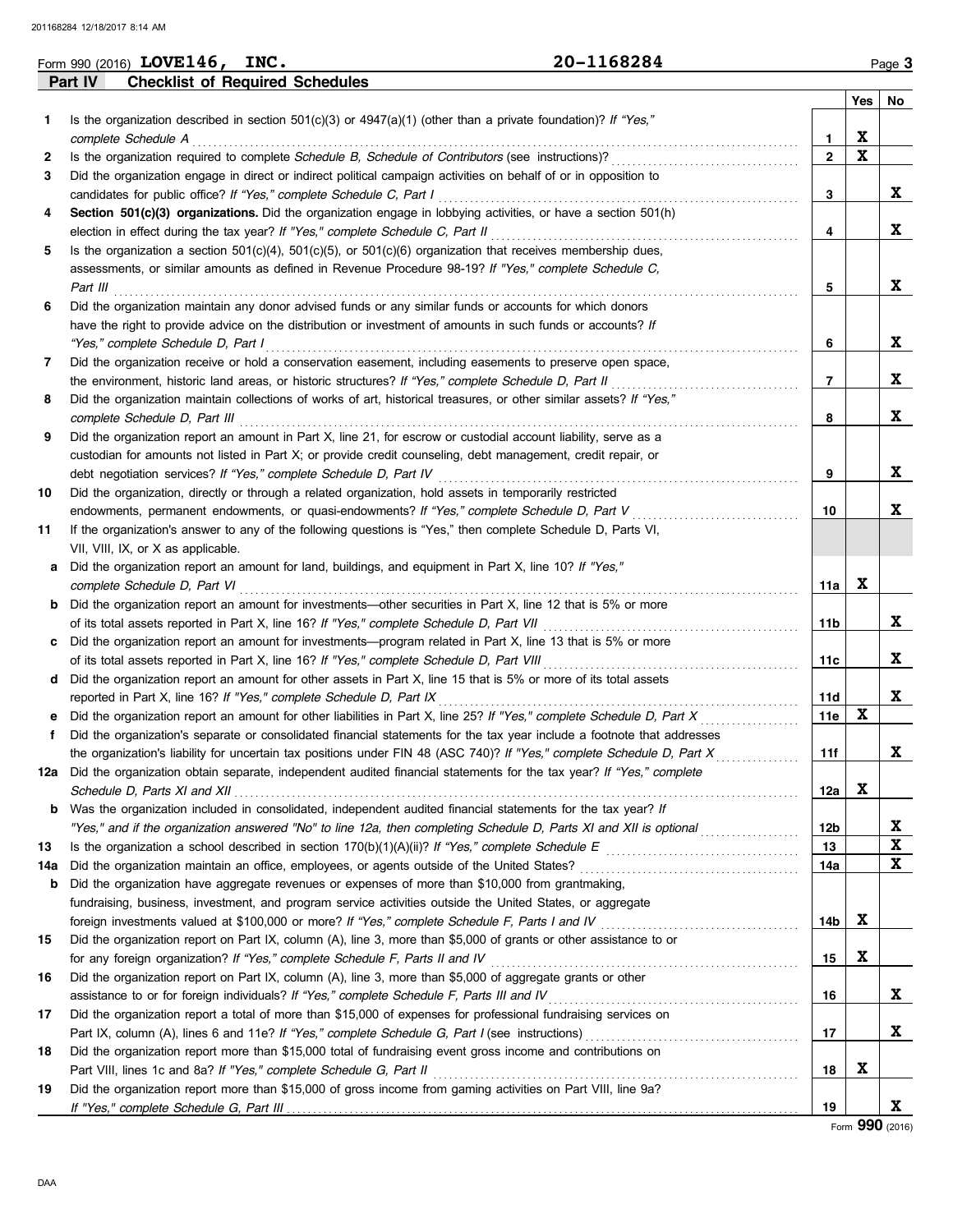|     | Part IV<br><b>Checklist of Required Schedules (continued)</b>                                                         |     |     |                  |
|-----|-----------------------------------------------------------------------------------------------------------------------|-----|-----|------------------|
|     |                                                                                                                       |     | Yes | No               |
| 20a | Did the organization operate one or more hospital facilities? If "Yes," complete Schedule H                           | 20a |     | X                |
| b   | If "Yes" to line 20a, did the organization attach a copy of its audited financial statements to this return?          | 20b |     |                  |
| 21  | Did the organization report more than \$5,000 of grants or other assistance to any domestic organization or           |     |     |                  |
|     | domestic government on Part IX, column (A), line 1? If "Yes," complete Schedule I, Parts I and II                     | 21  |     | X                |
| 22  | Did the organization report more than \$5,000 of grants or other assistance to or for domestic individuals on         |     |     |                  |
|     | Part IX, column (A), line 2? If "Yes," complete Schedule I, Parts I and III                                           | 22  |     | X                |
| 23  | Did the organization answer "Yes" to Part VII, Section A, line 3, 4, or 5 about compensation of the                   |     |     |                  |
|     | organization's current and former officers, directors, trustees, key employees, and highest compensated               |     |     |                  |
|     | employees? If "Yes," complete Schedule J                                                                              | 23  |     | X                |
|     | 24a Did the organization have a tax-exempt bond issue with an outstanding principal amount of more than               |     |     |                  |
|     | \$100,000 as of the last day of the year, that was issued after December 31, 2002? If "Yes," answer lines 24b         |     |     |                  |
|     | through 24d and complete Schedule K. If "No," go to line 25a                                                          | 24a |     | X                |
| b   | Did the organization invest any proceeds of tax-exempt bonds beyond a temporary period exception?                     | 24b |     |                  |
| c   | Did the organization maintain an escrow account other than a refunding escrow at any time during the year             |     |     |                  |
|     | to defease any tax-exempt bonds?                                                                                      | 24c |     |                  |
|     | d Did the organization act as an "on behalf of" issuer for bonds outstanding at any time during the year?             | 24d |     |                  |
|     | 25a Section 501(c)(3), 501(c)(4), and 501(c)(29) organizations. Did the organization engage in an excess benefit      |     |     |                  |
|     | transaction with a disqualified person during the year? If "Yes," complete Schedule L, Part I                         | 25a |     | X                |
| b   | Is the organization aware that it engaged in an excess benefit transaction with a disqualified person in a prior      |     |     |                  |
|     | year, and that the transaction has not been reported on any of the organization's prior Forms 990 or 990-EZ?          |     |     |                  |
|     | If "Yes," complete Schedule L, Part I                                                                                 | 25b |     | X                |
| 26  | Did the organization report any amount on Part X, line 5, 6, or 22 for receivables from or payables to any            |     |     |                  |
|     | current or former officers, directors, trustees, key employees, highest compensated employees, or                     |     |     |                  |
|     | disqualified persons? If "Yes," complete Schedule L, Part II                                                          | 26  |     | X                |
| 27  | Did the organization provide a grant or other assistance to an officer, director, trustee, key employee,              |     |     |                  |
|     | substantial contributor or employee thereof, a grant selection committee member, or to a 35% controlled               |     |     |                  |
|     | entity or family member of any of these persons? If "Yes," complete Schedule L, Part III                              | 27  |     | X                |
| 28  | Was the organization a party to a business transaction with one of the following parties (see Schedule L,             |     |     |                  |
|     | Part IV instructions for applicable filing thresholds, conditions, and exceptions):                                   |     |     |                  |
| а   | A current or former officer, director, trustee, or key employee? If "Yes," complete Schedule L, Part IV               | 28a |     | X                |
| b   | A family member of a current or former officer, director, trustee, or key employee? If "Yes," complete                |     |     |                  |
|     | Schedule L, Part IV                                                                                                   | 28b |     | X                |
| c   | An entity of which a current or former officer, director, trustee, or key employee (or a family member thereof)       |     |     |                  |
|     | was an officer, director, trustee, or direct or indirect owner? If "Yes," complete Schedule L, Part IV                | 28c |     | X                |
| 29  | Did the organization receive more than \$25,000 in non-cash contributions? If "Yes," complete Schedule M              | 29  | X   |                  |
| 30  | Did the organization receive contributions of art, historical treasures, or other similar assets, or qualified        |     |     |                  |
|     | conservation contributions? If "Yes," complete Schedule M                                                             | 30  |     | X                |
| 31  | Did the organization liquidate, terminate, or dissolve and cease operations? If "Yes," complete Schedule N,           |     |     |                  |
|     | Part I                                                                                                                | 31  |     | X                |
| 32  | Did the organization sell, exchange, dispose of, or transfer more than 25% of its net assets? If "Yes,"               |     |     | X                |
|     | complete Schedule N, Part II                                                                                          | 32  |     |                  |
| 33  | Did the organization own 100% of an entity disregarded as separate from the organization under Regulations            |     |     | X                |
|     | sections 301.7701-2 and 301.7701-3? If "Yes," complete Schedule R, Part I                                             | 33  |     |                  |
| 34  | Was the organization related to any tax-exempt or taxable entity? If "Yes," complete Schedule R, Parts II, III,       |     |     |                  |
|     | or IV, and Part V, line 1                                                                                             | 34  |     | X<br>$\mathbf x$ |
| 35a |                                                                                                                       | 35a |     |                  |
| b   | If "Yes" to line 35a, did the organization receive any payment from or engage in any transaction with a               |     |     |                  |
|     | controlled entity within the meaning of section 512(b)(13)? If "Yes," complete Schedule R, Part V, line 2             | 35b |     |                  |
| 36  | Section 501(c)(3) organizations. Did the organization make any transfers to an exempt non-charitable                  |     |     |                  |
|     | related organization? If "Yes," complete Schedule R, Part V, line 2                                                   | 36  |     | X                |
| 37  | Did the organization conduct more than 5% of its activities through an entity that is not a related organization      |     |     |                  |
|     | and that is treated as a partnership for federal income tax purposes? If "Yes," complete Schedule R,                  |     |     | X                |
|     | Part VI<br>Did the organization complete Schedule O and provide explanations in Schedule O for Part VI, lines 11b and | 37  |     |                  |
| 38  |                                                                                                                       |     | X   |                  |
|     | 19? Note. All Form 990 filers are required to complete Schedule O.                                                    | 38  |     |                  |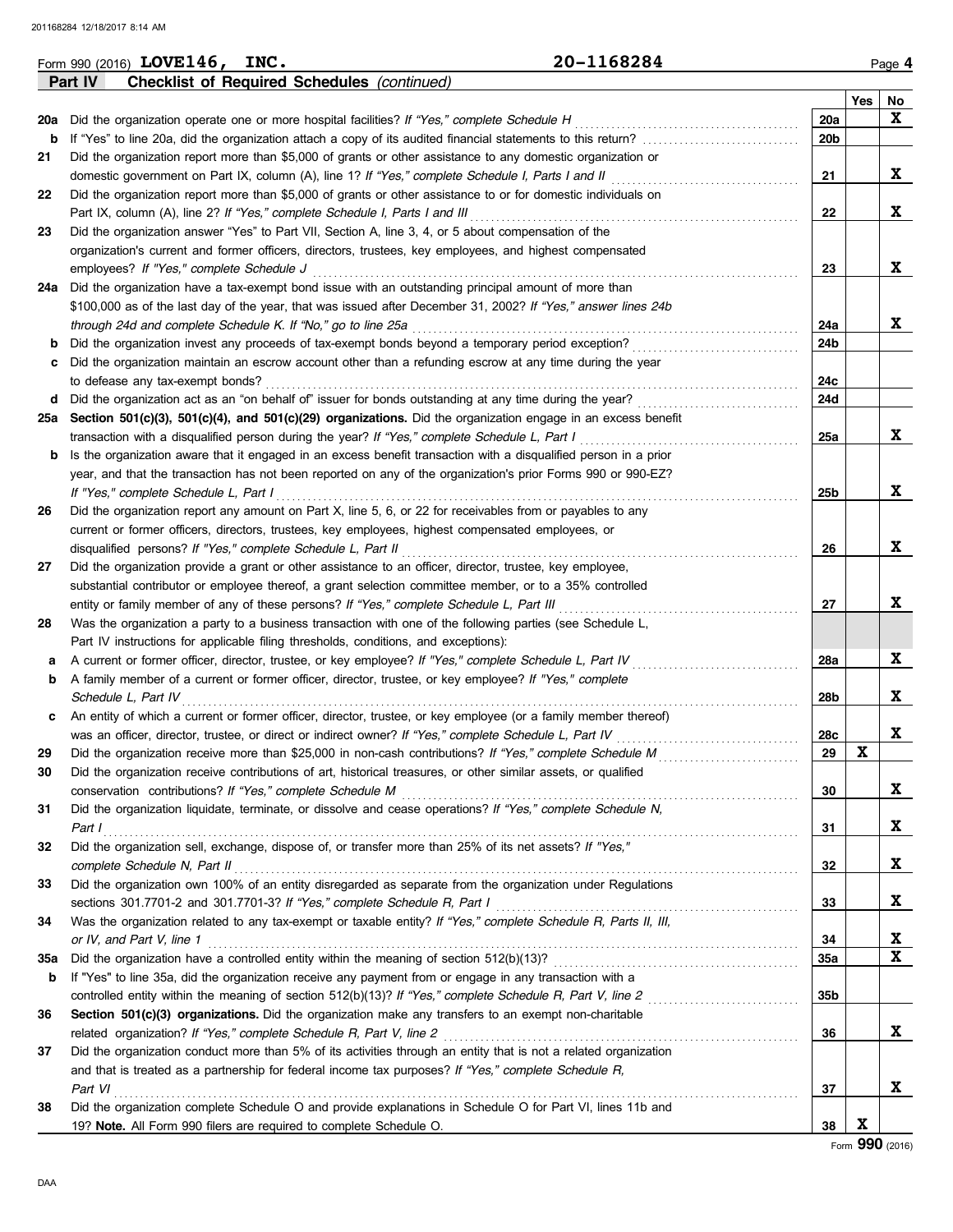|         | Form 990 (2016) LOVE146, INC.                                                                                                      | 20-1168284      |             |           |     | Page 5 |
|---------|------------------------------------------------------------------------------------------------------------------------------------|-----------------|-------------|-----------|-----|--------|
|         | Statements Regarding Other IRS Filings and Tax Compliance<br>Part V                                                                |                 |             |           |     |        |
|         |                                                                                                                                    |                 |             |           |     |        |
|         |                                                                                                                                    |                 |             |           | Yes | No     |
| 1a      | Enter the number reported in Box 3 of Form 1096. Enter -0- if not applicable                                                       | 1a              | 33          |           |     |        |
| b       | Enter the number of Forms W-2G included in line 1a. Enter -0- if not applicable                                                    | 1 <sub>b</sub>  | $\mathbf 0$ |           |     |        |
| c       | Did the organization comply with backup withholding rules for reportable payments to vendors and                                   |                 |             |           |     |        |
|         | reportable gaming (gambling) winnings to prize winners?                                                                            |                 |             | 1c        | X   |        |
| 2a      | Enter the number of employees reported on Form W-3, Transmittal of Wage and Tax                                                    |                 |             |           |     |        |
|         | Statements, filed for the calendar year ending with or within the year covered by this return                                      | 2a              | 33          |           |     |        |
| b       | If at least one is reported on line 2a, did the organization file all required federal employment tax returns?                     |                 |             | 2b        | X   |        |
|         | Note. If the sum of lines 1a and 2a is greater than 250, you may be required to e-file (see instructions)                          |                 |             |           |     |        |
| За      | Did the organization have unrelated business gross income of \$1,000 or more during the year?                                      |                 |             | 3a        |     | X      |
| b       | If "Yes," has it filed a Form 990-T for this year? If "No" to line 3b, provide an explanation in Schedule O                        |                 |             | 3b        |     |        |
| 4a      | At any time during the calendar year, did the organization have an interest in, or a signature or other authority                  |                 |             |           |     |        |
|         | over, a financial account in a foreign country (such as a bank account, securities account, or other financial                     |                 |             |           |     | X      |
| b       | account)?<br>If "Yes," enter the name of the foreign country:                                                                      |                 |             | 4a        |     |        |
|         | See instructions for filing requirements for FinCEN Form 114, Report of Foreign Bank and Financial Accounts                        |                 |             |           |     |        |
|         | (FBAR).                                                                                                                            |                 |             |           |     |        |
| 5а      | Was the organization a party to a prohibited tax shelter transaction at any time during the tax year?                              |                 |             | 5a        |     | X      |
| b       |                                                                                                                                    |                 |             | 5b        |     | X      |
| c       | If "Yes" to line 5a or 5b, did the organization file Form 8886-T?                                                                  |                 |             | <b>5c</b> |     |        |
| ба      | Does the organization have annual gross receipts that are normally greater than \$100,000, and did the                             |                 |             |           |     |        |
|         |                                                                                                                                    |                 |             | 6a        |     | X      |
| b       | If "Yes," did the organization include with every solicitation an express statement that such contributions or                     |                 |             |           |     |        |
|         | gifts were not tax deductible?                                                                                                     |                 |             | 6b        |     |        |
| 7       | Organizations that may receive deductible contributions under section 170(c).                                                      |                 |             |           |     |        |
| а       | Did the organization receive a payment in excess of \$75 made partly as a contribution and partly for goods                        |                 |             |           |     |        |
|         | and services provided to the payor?                                                                                                |                 |             | 7a        |     |        |
| b       |                                                                                                                                    |                 |             | 7b        |     |        |
| c       | Did the organization sell, exchange, or otherwise dispose of tangible personal property for which it was                           |                 |             |           |     |        |
|         | required to file Form 8282?                                                                                                        |                 |             | 7c        |     |        |
| d       |                                                                                                                                    | <b>7d</b>       |             |           |     |        |
| e       | Did the organization receive any funds, directly or indirectly, to pay premiums on a personal benefit contract?                    |                 |             | 7e        |     |        |
|         | Did the organization, during the year, pay premiums, directly or indirectly, on a personal benefit contract?                       |                 |             | 7f        |     |        |
| g       | If the organization received a contribution of qualified intellectual property, did the organization file Form 8899 as required?   |                 |             | 7g        |     |        |
| h       | If the organization received a contribution of cars, boats, airplanes, or other vehicles, did the organization file a Form 1098-C? |                 |             | 7h        |     |        |
| 8       | Sponsoring organizations maintaining donor advised funds. Did a donor advised fund maintained by the                               |                 |             |           |     |        |
|         |                                                                                                                                    |                 |             | 8         |     |        |
| 9       | Sponsoring organizations maintaining donor advised funds.                                                                          |                 |             |           |     |        |
| a       | Did the sponsoring organization make any taxable distributions under section 4966?                                                 |                 |             | 9a<br>9b  |     |        |
| b<br>10 | Section 501(c)(7) organizations. Enter:                                                                                            |                 |             |           |     |        |
| а       | Initiation fees and capital contributions included on Part VIII, line 12 [10] [10] [10] [10] [10] [10] [11] [1                     | 10a             |             |           |     |        |
| b       | Gross receipts, included on Form 990, Part VIII, line 12, for public use of club facilities                                        | 10 <sub>b</sub> |             |           |     |        |
| 11      | Section 501(c)(12) organizations. Enter:                                                                                           |                 |             |           |     |        |
| а       |                                                                                                                                    | 11a             |             |           |     |        |
| b       | Gross income from other sources (Do not net amounts due or paid to other sources                                                   |                 |             |           |     |        |
|         | against amounts due or received from them.)                                                                                        | 11b             |             |           |     |        |
| 12a     | Section 4947(a)(1) non-exempt charitable trusts. Is the organization filing Form 990 in lieu of Form 1041?                         |                 |             | 12a       |     |        |
| b       | If "Yes," enter the amount of tax-exempt interest received or accrued during the year                                              | 12 <sub>b</sub> |             |           |     |        |
| 13      | Section 501(c)(29) qualified nonprofit health insurance issuers.                                                                   |                 |             |           |     |        |
| а       | Is the organization licensed to issue qualified health plans in more than one state?                                               |                 |             | 13a       |     |        |
|         | Note. See the instructions for additional information the organization must report on Schedule O.                                  |                 |             |           |     |        |
| b       | Enter the amount of reserves the organization is required to maintain by the states in which                                       |                 |             |           |     |        |
|         |                                                                                                                                    | 13 <sub>b</sub> |             |           |     |        |
| c       | Enter the amount of reserves on hand                                                                                               | 13c             |             |           |     |        |
| 14a     |                                                                                                                                    |                 |             | 14a       |     | X      |
| b       |                                                                                                                                    |                 |             | 14b       |     |        |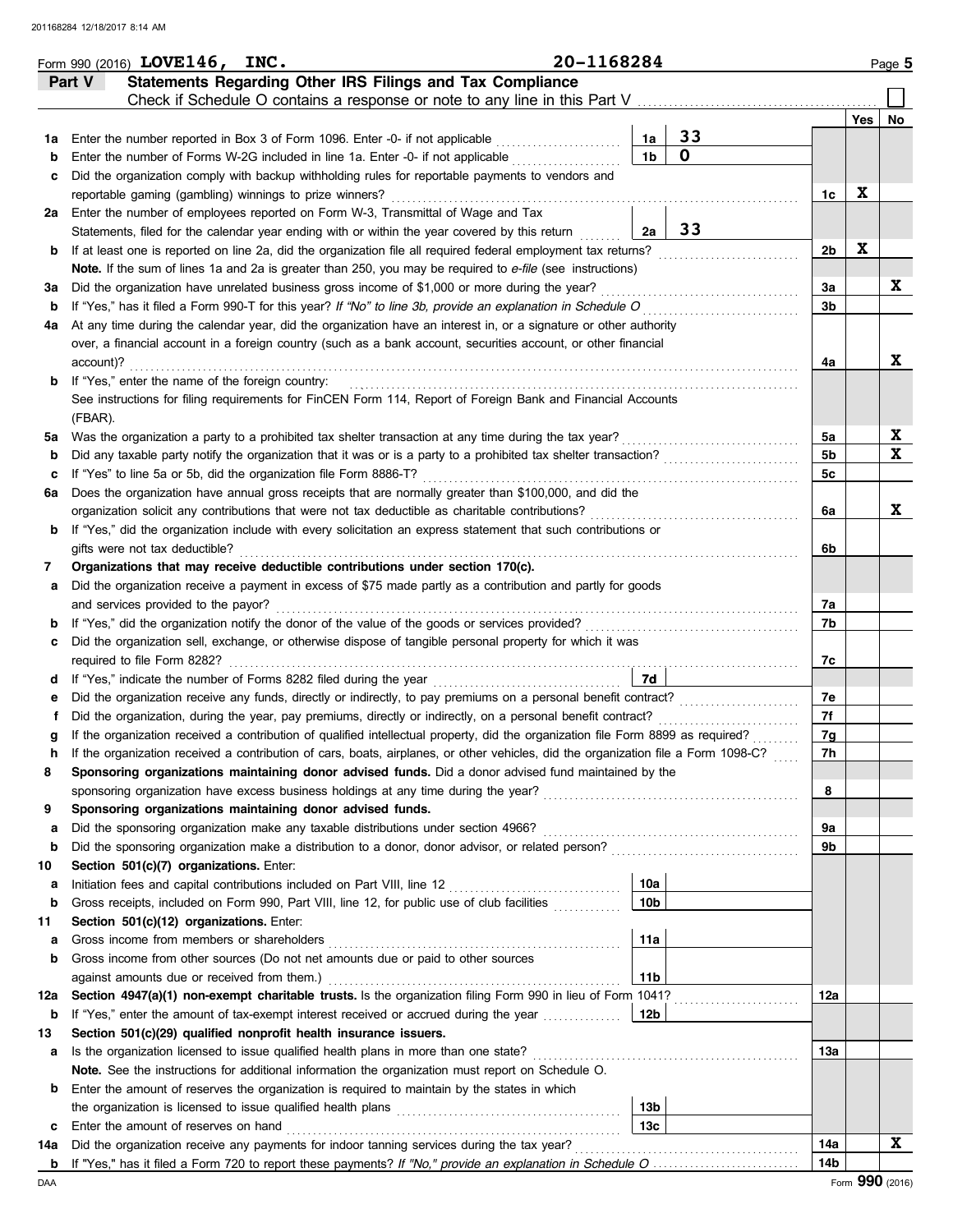|     | 20-1168284<br>Form 990 (2016) LOVE146, INC.                                                                                         |                    |    |   |                 |     | Page 6      |
|-----|-------------------------------------------------------------------------------------------------------------------------------------|--------------------|----|---|-----------------|-----|-------------|
|     | Governance, Management, and Disclosure For each "Yes" response to lines 2 through 7b below, and for a "No"<br>Part VI               |                    |    |   |                 |     |             |
|     | response to line 8a, 8b, or 10b below, describe the circumstances, processes, or changes in Schedule O. See instructions.           |                    |    |   |                 |     |             |
|     |                                                                                                                                     |                    |    |   |                 |     | X           |
|     | Section A. Governing Body and Management                                                                                            |                    |    |   |                 |     |             |
|     |                                                                                                                                     |                    |    |   |                 | Yes | No          |
|     | <b>1a</b> Enter the number of voting members of the governing body at the end of the tax year                                       |                    | 1a | 8 |                 |     |             |
|     | If there are material differences in voting rights among members of the governing body, or                                          |                    |    |   |                 |     |             |
|     | if the governing body delegated broad authority to an executive committee or similar                                                |                    |    |   |                 |     |             |
|     | committee, explain in Schedule O.                                                                                                   |                    |    |   |                 |     |             |
| b   | Enter the number of voting members included in line 1a, above, who are independent                                                  |                    | 1b | 8 |                 |     |             |
| 2   | Did any officer, director, trustee, or key employee have a family relationship or a business relationship with                      |                    |    |   |                 |     |             |
|     | any other officer, director, trustee, or key employee?                                                                              |                    |    |   | 2               |     | X           |
| 3   | Did the organization delegate control over management duties customarily performed by or under the direct                           |                    |    |   |                 |     |             |
|     | supervision of officers, directors, or trustees, or key employees to a management company or other person?                          |                    |    |   | 3               |     | X           |
| 4   |                                                                                                                                     |                    |    |   | 4               |     | $\mathbf x$ |
| 5   | Did the organization become aware during the year of a significant diversion of the organization's assets?                          |                    |    |   | 5               |     | X           |
| 6   | Did the organization have members or stockholders?                                                                                  |                    |    |   | 6               |     | X           |
| 7a  | Did the organization have members, stockholders, or other persons who had the power to elect or appoint                             |                    |    |   |                 |     |             |
|     | one or more members of the governing body?                                                                                          |                    |    |   | 7a              |     | X           |
| b   | Are any governance decisions of the organization reserved to (or subject to approval by) members,                                   |                    |    |   |                 |     |             |
|     | stockholders, or persons other than the governing body?                                                                             |                    |    |   | 7b              |     | x           |
| 8   | Did the organization contemporaneously document the meetings held or written actions undertaken during the year by the following:   |                    |    |   |                 |     |             |
| а   | The governing body?                                                                                                                 |                    |    |   | 8a              | X   |             |
| b   | Each committee with authority to act on behalf of the governing body?                                                               |                    |    |   | 8b              | X   |             |
| 9   | Is there any officer, director, trustee, or key employee listed in Part VII, Section A, who cannot be reached at                    |                    |    |   |                 |     |             |
|     |                                                                                                                                     |                    |    |   | 9               |     | X           |
|     | Section B. Policies (This Section B requests information about policies not required by the Internal Revenue Code.)                 |                    |    |   |                 |     |             |
|     |                                                                                                                                     |                    |    |   |                 | Yes | No          |
| 10a | Did the organization have local chapters, branches, or affiliates?                                                                  |                    |    |   | 10a             |     | X           |
| b   | If "Yes," did the organization have written policies and procedures governing the activities of such chapters,                      |                    |    |   |                 |     |             |
|     | affiliates, and branches to ensure their operations are consistent with the organization's exempt purposes?                         |                    |    |   | 10 <sub>b</sub> |     |             |
| 11a | Has the organization provided a complete copy of this Form 990 to all members of its governing body before filing the form?         |                    |    |   | 11a             | X   |             |
| b   | Describe in Schedule O the process, if any, used by the organization to review this Form 990.                                       |                    |    |   |                 |     |             |
| 12a |                                                                                                                                     |                    |    |   | 12a             | X   |             |
| b   | Were officers, directors, or trustees, and key employees required to disclose annually interests that could give rise to conflicts? |                    |    |   | 12 <sub>b</sub> | X   |             |
| c   | Did the organization regularly and consistently monitor and enforce compliance with the policy? If "Yes,"                           |                    |    |   |                 |     |             |
|     | describe in Schedule O how this was done                                                                                            |                    |    |   | 12c             | л.  |             |
| 13  | Did the organization have a written whistleblower policy?                                                                           |                    |    |   | 13              | X   |             |
| 14  | Did the organization have a written document retention and destruction policy?                                                      |                    |    |   | 14              | X   |             |
| 15  | Did the process for determining compensation of the following persons include a review and approval by                              |                    |    |   |                 |     |             |
|     | independent persons, comparability data, and contemporaneous substantiation of the deliberation and decision?                       |                    |    |   |                 |     |             |
| а   | The organization's CEO, Executive Director, or top management official                                                              |                    |    |   | 15a             | X   |             |
| b   | Other officers or key employees of the organization                                                                                 |                    |    |   | 15b             |     | X           |
|     | If "Yes" to line 15a or 15b, describe the process in Schedule O (see instructions).                                                 |                    |    |   |                 |     |             |
| 16a | Did the organization invest in, contribute assets to, or participate in a joint venture or similar arrangement                      |                    |    |   |                 |     |             |
|     | with a taxable entity during the year?                                                                                              |                    |    |   | 16a             |     | X           |
| b   | If "Yes," did the organization follow a written policy or procedure requiring the organization to evaluate its                      |                    |    |   |                 |     |             |
|     | participation in joint venture arrangements under applicable federal tax law, and take steps to safeguard the                       |                    |    |   |                 |     |             |
|     |                                                                                                                                     |                    |    |   | 16b             |     |             |
|     | <b>Section C. Disclosure</b>                                                                                                        |                    |    |   |                 |     |             |
| 17  | <b>CT</b><br>List the states with which a copy of this Form 990 is required to be filed                                             |                    |    |   |                 |     |             |
| 18  | Section 6104 requires an organization to make its Forms 1023 (or 1024 if applicable), 990, and 990-T (Section 501(c)(3)s only)      |                    |    |   |                 |     |             |
|     | available for public inspection. Indicate how you made these available. Check all that apply.                                       |                    |    |   |                 |     |             |
|     | $ \mathbf{X} $ Another's website $ \mathbf{X} $ Upon request<br> X <br>Own website<br>Other (explain in Schedule O)                 |                    |    |   |                 |     |             |
| 19  | Describe in Schedule O whether (and if so, how) the organization made its governing documents, conflict of interest policy, and     |                    |    |   |                 |     |             |
|     | financial statements available to the public during the tax year.                                                                   |                    |    |   |                 |     |             |
| 20  | State the name, address, and telephone number of the person who possesses the organization's books and records:                     |                    |    |   |                 |     |             |
|     | 839 Chapel Street, 2nd Floor<br>Love146, Inc.                                                                                       |                    |    |   |                 |     |             |
|     | New Haven                                                                                                                           | 06510<br><b>CT</b> |    |   | 203-772-4420    |     |             |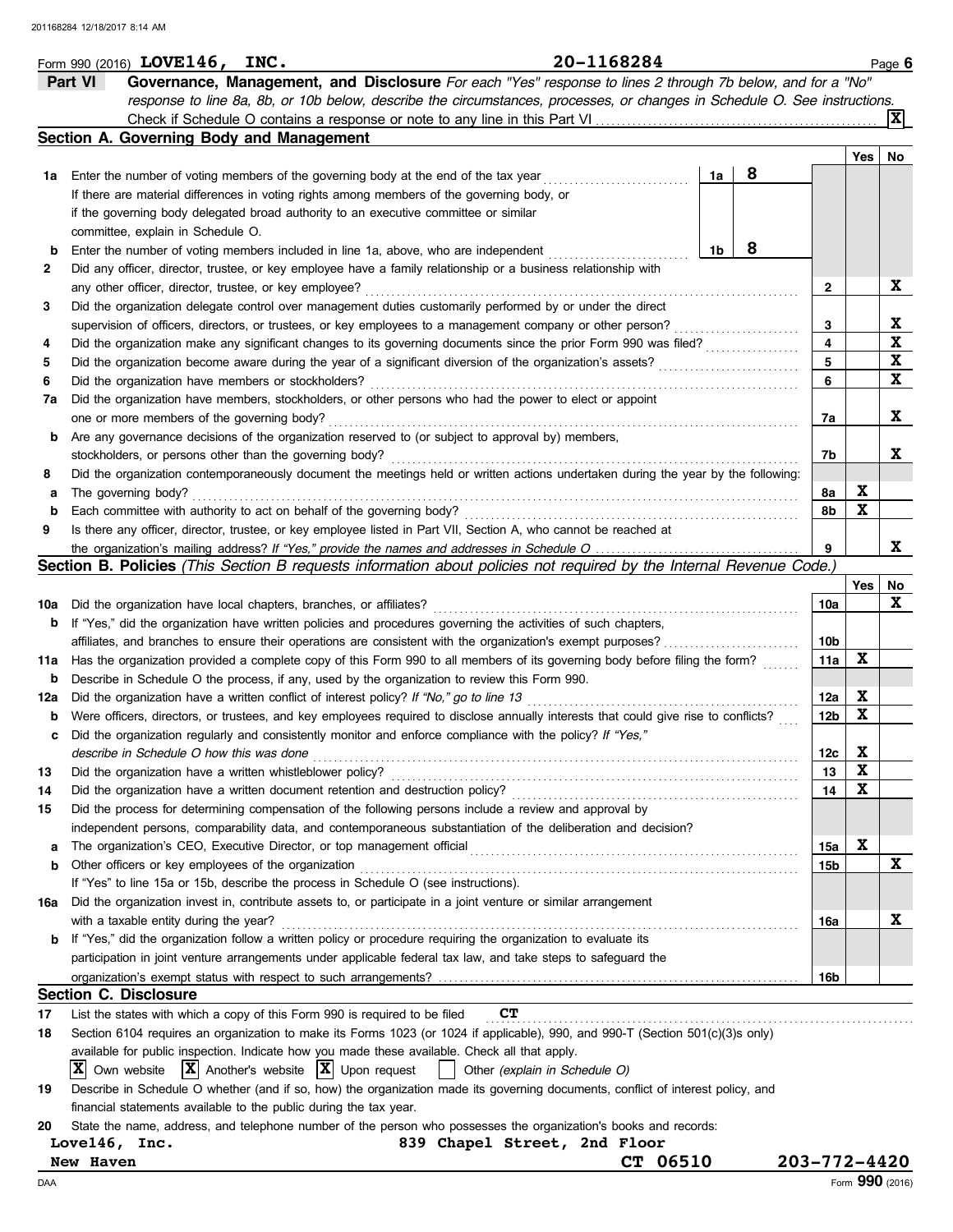|                          | Form 990 (2016) LOVE146, INC.               |                                                                                                                    | 20-1168284                                                                                                                                                                                                                                                  | Page 7 |
|--------------------------|---------------------------------------------|--------------------------------------------------------------------------------------------------------------------|-------------------------------------------------------------------------------------------------------------------------------------------------------------------------------------------------------------------------------------------------------------|--------|
| Part VII                 |                                             |                                                                                                                    | Compensation of Officers, Directors, Trustees, Key Employees, Highest Compensated Employees, and                                                                                                                                                            |        |
|                          | <b>Independent Contractors</b>              |                                                                                                                    |                                                                                                                                                                                                                                                             |        |
|                          |                                             |                                                                                                                    | Check if Schedule O contains a response or note to any line in this Part VII                                                                                                                                                                                |        |
| Section A.               |                                             | Officers, Directors, Trustees, Key Employees, and Highest Compensated Employees                                    |                                                                                                                                                                                                                                                             |        |
| organization's tax year. |                                             |                                                                                                                    | 1a Complete this table for all persons required to be listed. Report compensation for the calendar year ending with or within the                                                                                                                           |        |
|                          |                                             | compensation. Enter -0- in columns $(D)$ , $(E)$ , and $(F)$ if no compensation was paid.                          | • List all of the organization's current officers, directors, trustees (whether individuals or organizations), regardless of amount of                                                                                                                      |        |
|                          |                                             | • List all of the organization's current key employees, if any. See instructions for definition of "key employee." |                                                                                                                                                                                                                                                             |        |
|                          | organization and any related organizations. |                                                                                                                    | • List the organization's five current highest compensated employees (other than an officer, director, trustee, or key employee)<br>who received reportable compensation (Box 5 of Form W-2 and/or Box 7 of Form 1099-MISC) of more than \$100,000 from the |        |
|                          |                                             | \$100,000 of reportable compensation from the organization and any related organizations.                          | • List all of the organization's former officers, key employees, and highest compensated employees who received more than                                                                                                                                   |        |

List all of the organization's **former directors or trustees** that received, in the capacity as a former director or trustee of the • List all of the organization's former directors or trustees that received, in the capacity as a former director organization, more than \$10,000 of reportable compensation from the organization and any related organizatio List persons in the following order: individual trustees or directors; institutional trustees; officers; key employees; highest

compensated employees; and former such persons.

Check this box if neither the organization nor any related organization compensated any current officer, director, or trustee.

| (A)<br>Name and Title | (B)<br>Average<br>hours per<br>week<br>(list any<br>hours for |                                      |                       |                           | (C)<br>Position | (do not check more than one<br>box, unless person is both an<br>officer and a director/trustee) | (D)<br>Reportable<br>compensation<br>from<br>the<br>organization | (E)<br>Reportable<br>compensation from<br>related<br>organizations<br>(W-2/1099-MISC) | (F)<br>Estimated<br>amount of<br>other<br>compensation<br>from the |
|-----------------------|---------------------------------------------------------------|--------------------------------------|-----------------------|---------------------------|-----------------|-------------------------------------------------------------------------------------------------|------------------------------------------------------------------|---------------------------------------------------------------------------------------|--------------------------------------------------------------------|
|                       | related<br>organizations<br>below dotted<br>line)             | Individual<br>or director<br>trustee | Institutional trustee | Officer                   | Key employee    | Highest compensated<br>employee<br>Former                                                       | (W-2/1099-MISC)                                                  |                                                                                       | organization<br>and related<br>organizations                       |
| $(1)$ Rob Morris      | 2.00                                                          |                                      |                       |                           |                 |                                                                                                 |                                                                  |                                                                                       |                                                                    |
| President&Co-Founder  | 0.00                                                          | $\mathbf x$                          |                       | $\mathbf x$               |                 |                                                                                                 | 112,865                                                          | $\mathbf 0$                                                                           | $\mathbf 0$                                                        |
| (2) Peggy Crane       | 2.00                                                          |                                      |                       |                           |                 |                                                                                                 |                                                                  |                                                                                       |                                                                    |
| Secretary             | 0.00                                                          | $\mathbf x$                          |                       | $\mathbf x$               |                 |                                                                                                 | 0                                                                | $\mathbf 0$                                                                           | $\mathbf 0$                                                        |
| $(3)$ Ellie Dyk       | 1.00                                                          |                                      |                       |                           |                 |                                                                                                 |                                                                  |                                                                                       |                                                                    |
| Director              | 0.00                                                          | $\mathbf x$                          |                       |                           |                 |                                                                                                 | 0                                                                | $\mathbf 0$                                                                           | $\mathbf 0$                                                        |
| (4) David Sullivan    |                                                               |                                      |                       |                           |                 |                                                                                                 |                                                                  |                                                                                       |                                                                    |
|                       | 2.00                                                          |                                      |                       |                           |                 |                                                                                                 |                                                                  |                                                                                       |                                                                    |
| Treasurer             | 0.00                                                          | $\mathbf x$                          |                       | $\mathbf x$               |                 |                                                                                                 | 0                                                                | $\mathbf 0$                                                                           | $\mathbf 0$                                                        |
| (5) Karen Olcott      | 1.00                                                          |                                      |                       |                           |                 |                                                                                                 |                                                                  |                                                                                       |                                                                    |
| Director              | 0.00                                                          | $\mathbf x$                          |                       |                           |                 |                                                                                                 | 0                                                                | $\mathbf 0$                                                                           | $\mathbf 0$                                                        |
| (6) Brian McGown      | 2.00                                                          |                                      |                       |                           |                 |                                                                                                 |                                                                  |                                                                                       |                                                                    |
| Chairman              | 0.00                                                          | $\mathbf x$                          |                       | $\mathbf x$               |                 |                                                                                                 | 0                                                                | $\boldsymbol{0}$                                                                      | $\mathbf 0$                                                        |
| (7) Belinda Bauman    | 1.00                                                          |                                      |                       |                           |                 |                                                                                                 |                                                                  |                                                                                       |                                                                    |
| Director              | 0.00                                                          | $\mathbf x$                          |                       |                           |                 |                                                                                                 | 0                                                                | $\mathbf 0$                                                                           | $\mathbf 0$                                                        |
| (8) Dan Siracusa      | 1.00                                                          |                                      |                       |                           |                 |                                                                                                 |                                                                  |                                                                                       |                                                                    |
| Director              | 0.00                                                          | $\mathbf x$                          |                       |                           |                 |                                                                                                 | 0                                                                | $\mathbf 0$                                                                           | $\mathbf 0$                                                        |
| (9) Steve Martin      | 2.00                                                          |                                      |                       |                           |                 |                                                                                                 |                                                                  |                                                                                       |                                                                    |
| Chief Executive Offi  | 0.00                                                          |                                      |                       | $\boldsymbol{\mathrm{X}}$ |                 |                                                                                                 | 100,417                                                          | $\mathbf 0$                                                                           | $\mathbf 0$                                                        |
| (10)                  |                                                               |                                      |                       |                           |                 |                                                                                                 |                                                                  |                                                                                       |                                                                    |
|                       |                                                               |                                      |                       |                           |                 |                                                                                                 |                                                                  |                                                                                       |                                                                    |
| (11)                  |                                                               |                                      |                       |                           |                 |                                                                                                 |                                                                  |                                                                                       |                                                                    |
|                       |                                                               |                                      |                       |                           |                 |                                                                                                 |                                                                  |                                                                                       |                                                                    |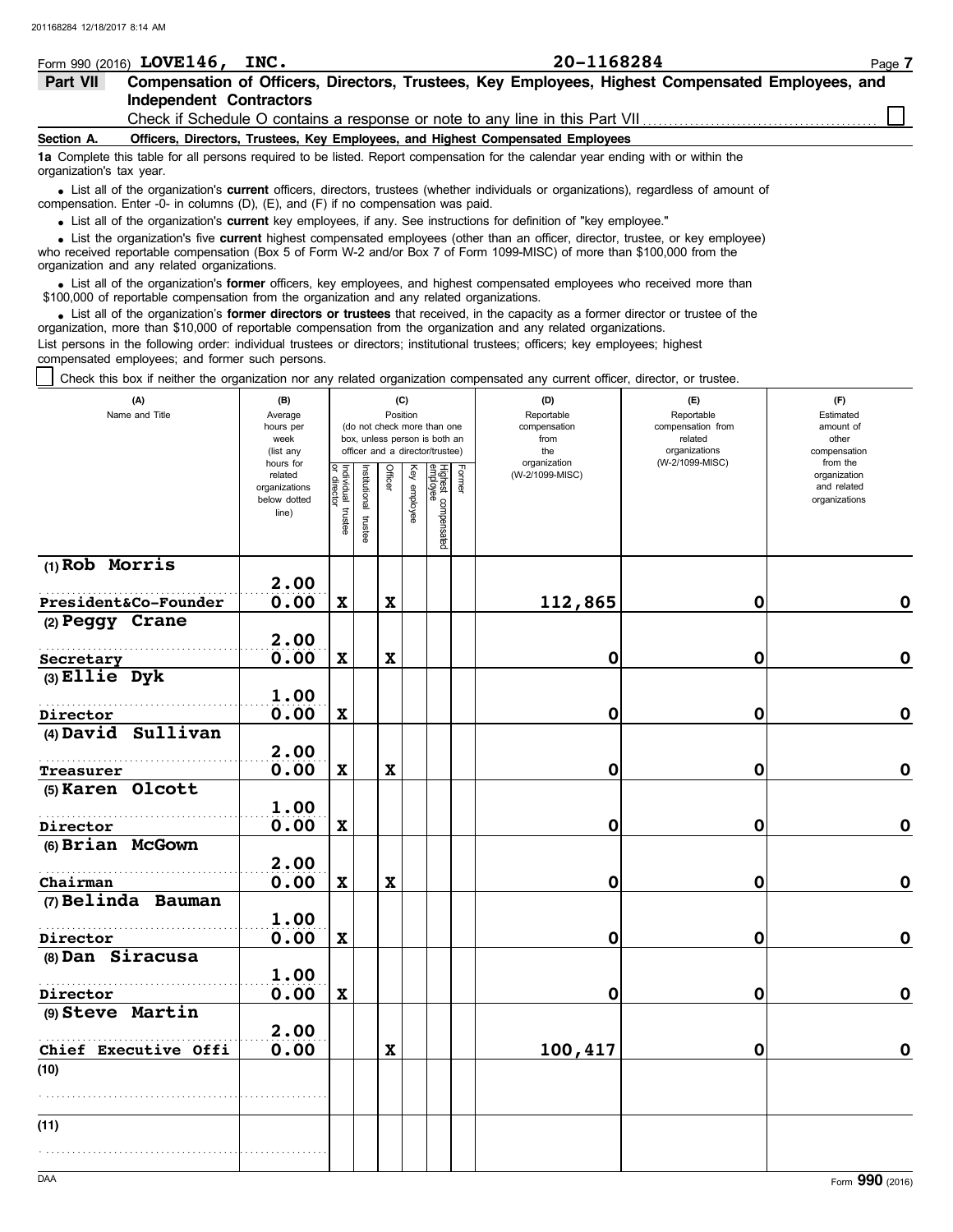| (A)<br>(B)<br>(C)<br>(D)<br>(F)<br>$(\mathsf{F})$<br>Position<br>Reportable<br>Reportable<br>Name and title<br>Average<br>Estimated<br>(do not check more than one<br>compensation from<br>hours per<br>compensation<br>amount of<br>box, unless person is both an<br>from<br>related<br>other<br>week<br>officer and a director/trustee)<br>the<br>organizations<br>compensation<br>(list any<br>(W-2/1099-MISC)<br>organization<br>from the<br>hours for<br>Individual<br>or director<br>Highest compensated<br>employee<br>Institutional trustee<br>Officer<br>Key employee<br>Former<br>(W-2/1099-MISC)<br>related<br>organization<br>and related<br>organizations<br>organizations<br>below dotted<br>trustee<br>line)<br>213,282<br>Total from continuation sheets to Part VII, Section A<br>$\overline{213,282}$<br>d<br>Total number of individuals (including but not limited to those listed above) who received more than \$100,000 of<br>$\mathbf{2}$<br>reportable compensation from the organization<br>$\mathbf{z}$<br>Yes<br>Did the organization list any former officer, director, or trustee, key employee, or highest compensated<br>3<br>3<br>For any individual listed on line 1a, is the sum of reportable compensation and other compensation from the<br>4<br>organization and related organizations greater than \$150,000? If "Yes," complete Schedule J for such<br>4<br>Did any person listed on line 1a receive or accrue compensation from any unrelated organization or individual<br>5<br>5<br>Section B. Independent Contractors<br>Complete this table for your five highest compensated independent contractors that received more than \$100,000 of<br>1.<br>compensation from the organization. Report compensation for the calendar year ending with or within the organization's tax year.<br>(B)<br>Description of services<br>(C)<br>Compensation<br>(A)<br>Name and business address<br>Total number of independent contractors (including but not limited to those listed above) who<br>2<br>received more than \$100,000 of compensation from the organization<br>0 | <b>Part VII</b> | Form 990 (2016) LOVE146, | INC. |  |  |  |  |  | 20-1168284<br>Section A. Officers, Directors, Trustees, Key Employees, and Highest Compensated Employees (continued) | Page 8          |
|------------------------------------------------------------------------------------------------------------------------------------------------------------------------------------------------------------------------------------------------------------------------------------------------------------------------------------------------------------------------------------------------------------------------------------------------------------------------------------------------------------------------------------------------------------------------------------------------------------------------------------------------------------------------------------------------------------------------------------------------------------------------------------------------------------------------------------------------------------------------------------------------------------------------------------------------------------------------------------------------------------------------------------------------------------------------------------------------------------------------------------------------------------------------------------------------------------------------------------------------------------------------------------------------------------------------------------------------------------------------------------------------------------------------------------------------------------------------------------------------------------------------------------------------------------------------------------------------------------------------------------------------------------------------------------------------------------------------------------------------------------------------------------------------------------------------------------------------------------------------------------------------------------------------------------------------------------------------------------------------------------------------------------------------------------------------------------------------------------------|-----------------|--------------------------|------|--|--|--|--|--|----------------------------------------------------------------------------------------------------------------------|-----------------|
|                                                                                                                                                                                                                                                                                                                                                                                                                                                                                                                                                                                                                                                                                                                                                                                                                                                                                                                                                                                                                                                                                                                                                                                                                                                                                                                                                                                                                                                                                                                                                                                                                                                                                                                                                                                                                                                                                                                                                                                                                                                                                                                  |                 |                          |      |  |  |  |  |  |                                                                                                                      |                 |
|                                                                                                                                                                                                                                                                                                                                                                                                                                                                                                                                                                                                                                                                                                                                                                                                                                                                                                                                                                                                                                                                                                                                                                                                                                                                                                                                                                                                                                                                                                                                                                                                                                                                                                                                                                                                                                                                                                                                                                                                                                                                                                                  |                 |                          |      |  |  |  |  |  |                                                                                                                      |                 |
|                                                                                                                                                                                                                                                                                                                                                                                                                                                                                                                                                                                                                                                                                                                                                                                                                                                                                                                                                                                                                                                                                                                                                                                                                                                                                                                                                                                                                                                                                                                                                                                                                                                                                                                                                                                                                                                                                                                                                                                                                                                                                                                  |                 |                          |      |  |  |  |  |  |                                                                                                                      |                 |
|                                                                                                                                                                                                                                                                                                                                                                                                                                                                                                                                                                                                                                                                                                                                                                                                                                                                                                                                                                                                                                                                                                                                                                                                                                                                                                                                                                                                                                                                                                                                                                                                                                                                                                                                                                                                                                                                                                                                                                                                                                                                                                                  |                 |                          |      |  |  |  |  |  |                                                                                                                      |                 |
|                                                                                                                                                                                                                                                                                                                                                                                                                                                                                                                                                                                                                                                                                                                                                                                                                                                                                                                                                                                                                                                                                                                                                                                                                                                                                                                                                                                                                                                                                                                                                                                                                                                                                                                                                                                                                                                                                                                                                                                                                                                                                                                  |                 |                          |      |  |  |  |  |  |                                                                                                                      |                 |
|                                                                                                                                                                                                                                                                                                                                                                                                                                                                                                                                                                                                                                                                                                                                                                                                                                                                                                                                                                                                                                                                                                                                                                                                                                                                                                                                                                                                                                                                                                                                                                                                                                                                                                                                                                                                                                                                                                                                                                                                                                                                                                                  |                 |                          |      |  |  |  |  |  |                                                                                                                      |                 |
|                                                                                                                                                                                                                                                                                                                                                                                                                                                                                                                                                                                                                                                                                                                                                                                                                                                                                                                                                                                                                                                                                                                                                                                                                                                                                                                                                                                                                                                                                                                                                                                                                                                                                                                                                                                                                                                                                                                                                                                                                                                                                                                  |                 |                          |      |  |  |  |  |  |                                                                                                                      |                 |
|                                                                                                                                                                                                                                                                                                                                                                                                                                                                                                                                                                                                                                                                                                                                                                                                                                                                                                                                                                                                                                                                                                                                                                                                                                                                                                                                                                                                                                                                                                                                                                                                                                                                                                                                                                                                                                                                                                                                                                                                                                                                                                                  |                 |                          |      |  |  |  |  |  |                                                                                                                      |                 |
|                                                                                                                                                                                                                                                                                                                                                                                                                                                                                                                                                                                                                                                                                                                                                                                                                                                                                                                                                                                                                                                                                                                                                                                                                                                                                                                                                                                                                                                                                                                                                                                                                                                                                                                                                                                                                                                                                                                                                                                                                                                                                                                  |                 |                          |      |  |  |  |  |  |                                                                                                                      |                 |
|                                                                                                                                                                                                                                                                                                                                                                                                                                                                                                                                                                                                                                                                                                                                                                                                                                                                                                                                                                                                                                                                                                                                                                                                                                                                                                                                                                                                                                                                                                                                                                                                                                                                                                                                                                                                                                                                                                                                                                                                                                                                                                                  |                 |                          |      |  |  |  |  |  |                                                                                                                      |                 |
|                                                                                                                                                                                                                                                                                                                                                                                                                                                                                                                                                                                                                                                                                                                                                                                                                                                                                                                                                                                                                                                                                                                                                                                                                                                                                                                                                                                                                                                                                                                                                                                                                                                                                                                                                                                                                                                                                                                                                                                                                                                                                                                  |                 |                          |      |  |  |  |  |  |                                                                                                                      |                 |
|                                                                                                                                                                                                                                                                                                                                                                                                                                                                                                                                                                                                                                                                                                                                                                                                                                                                                                                                                                                                                                                                                                                                                                                                                                                                                                                                                                                                                                                                                                                                                                                                                                                                                                                                                                                                                                                                                                                                                                                                                                                                                                                  |                 |                          |      |  |  |  |  |  |                                                                                                                      |                 |
|                                                                                                                                                                                                                                                                                                                                                                                                                                                                                                                                                                                                                                                                                                                                                                                                                                                                                                                                                                                                                                                                                                                                                                                                                                                                                                                                                                                                                                                                                                                                                                                                                                                                                                                                                                                                                                                                                                                                                                                                                                                                                                                  |                 |                          |      |  |  |  |  |  |                                                                                                                      |                 |
|                                                                                                                                                                                                                                                                                                                                                                                                                                                                                                                                                                                                                                                                                                                                                                                                                                                                                                                                                                                                                                                                                                                                                                                                                                                                                                                                                                                                                                                                                                                                                                                                                                                                                                                                                                                                                                                                                                                                                                                                                                                                                                                  |                 |                          |      |  |  |  |  |  |                                                                                                                      | No<br>X<br>X    |
|                                                                                                                                                                                                                                                                                                                                                                                                                                                                                                                                                                                                                                                                                                                                                                                                                                                                                                                                                                                                                                                                                                                                                                                                                                                                                                                                                                                                                                                                                                                                                                                                                                                                                                                                                                                                                                                                                                                                                                                                                                                                                                                  |                 |                          |      |  |  |  |  |  |                                                                                                                      | X               |
|                                                                                                                                                                                                                                                                                                                                                                                                                                                                                                                                                                                                                                                                                                                                                                                                                                                                                                                                                                                                                                                                                                                                                                                                                                                                                                                                                                                                                                                                                                                                                                                                                                                                                                                                                                                                                                                                                                                                                                                                                                                                                                                  |                 |                          |      |  |  |  |  |  |                                                                                                                      |                 |
|                                                                                                                                                                                                                                                                                                                                                                                                                                                                                                                                                                                                                                                                                                                                                                                                                                                                                                                                                                                                                                                                                                                                                                                                                                                                                                                                                                                                                                                                                                                                                                                                                                                                                                                                                                                                                                                                                                                                                                                                                                                                                                                  |                 |                          |      |  |  |  |  |  |                                                                                                                      |                 |
|                                                                                                                                                                                                                                                                                                                                                                                                                                                                                                                                                                                                                                                                                                                                                                                                                                                                                                                                                                                                                                                                                                                                                                                                                                                                                                                                                                                                                                                                                                                                                                                                                                                                                                                                                                                                                                                                                                                                                                                                                                                                                                                  |                 |                          |      |  |  |  |  |  |                                                                                                                      |                 |
|                                                                                                                                                                                                                                                                                                                                                                                                                                                                                                                                                                                                                                                                                                                                                                                                                                                                                                                                                                                                                                                                                                                                                                                                                                                                                                                                                                                                                                                                                                                                                                                                                                                                                                                                                                                                                                                                                                                                                                                                                                                                                                                  |                 |                          |      |  |  |  |  |  |                                                                                                                      |                 |
|                                                                                                                                                                                                                                                                                                                                                                                                                                                                                                                                                                                                                                                                                                                                                                                                                                                                                                                                                                                                                                                                                                                                                                                                                                                                                                                                                                                                                                                                                                                                                                                                                                                                                                                                                                                                                                                                                                                                                                                                                                                                                                                  |                 |                          |      |  |  |  |  |  |                                                                                                                      |                 |
|                                                                                                                                                                                                                                                                                                                                                                                                                                                                                                                                                                                                                                                                                                                                                                                                                                                                                                                                                                                                                                                                                                                                                                                                                                                                                                                                                                                                                                                                                                                                                                                                                                                                                                                                                                                                                                                                                                                                                                                                                                                                                                                  |                 |                          |      |  |  |  |  |  |                                                                                                                      | Form 990 (2016) |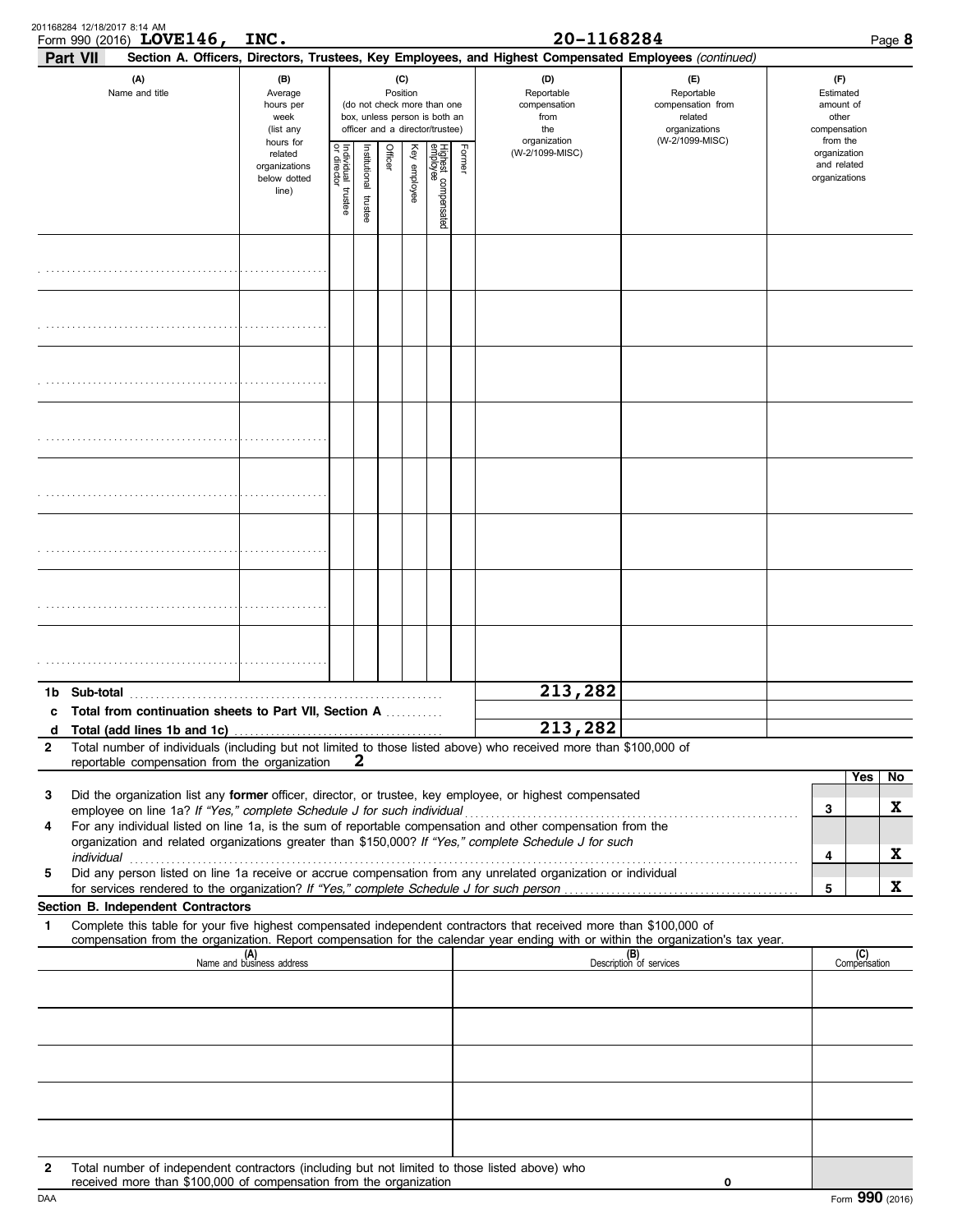## Form 990 (2016) Page **9 LOVE146, INC. 20-1168284**

|                                                                                                           | Part VIII         | <b>Statement of Revenue</b>                                                                                                                                                                                                                                                                                                                         |                                 |                      |                                                      |                                         |                                                                  |
|-----------------------------------------------------------------------------------------------------------|-------------------|-----------------------------------------------------------------------------------------------------------------------------------------------------------------------------------------------------------------------------------------------------------------------------------------------------------------------------------------------------|---------------------------------|----------------------|------------------------------------------------------|-----------------------------------------|------------------------------------------------------------------|
|                                                                                                           |                   |                                                                                                                                                                                                                                                                                                                                                     |                                 | (A)<br>Total revenue | $(B)$<br>Related or<br>exempt<br>function<br>revenue | (C)<br>Unrelated<br>business<br>revenue | (D)<br>Revenue<br>excluded from tax<br>under sections<br>512-514 |
| Program Service Revenue Contributions, Gifts, Grants<br>Program Service Revenue and Other Similar Amounts |                   | 1a Federated campaigns<br>1a<br><b>b</b> Membership dues<br>1b<br>c Fundraising events<br>1 <sub>c</sub><br>d Related organizations<br>1d<br>1e<br>e Government grants (contributions)<br>f All other contributions, gifts, grants,<br>and similar amounts not included above<br>1f<br>\$31,118<br>g Noncash contributions included in lines 1a-1f: | 275,602<br>669,276<br>2,939,720 |                      |                                                      |                                         |                                                                  |
|                                                                                                           |                   |                                                                                                                                                                                                                                                                                                                                                     |                                 | 3,884,598            |                                                      |                                         |                                                                  |
|                                                                                                           |                   |                                                                                                                                                                                                                                                                                                                                                     | Busn. Code                      |                      |                                                      |                                         |                                                                  |
|                                                                                                           | 2a<br>b<br>с<br>d |                                                                                                                                                                                                                                                                                                                                                     |                                 |                      |                                                      |                                         |                                                                  |
|                                                                                                           | е                 |                                                                                                                                                                                                                                                                                                                                                     |                                 |                      |                                                      |                                         |                                                                  |
|                                                                                                           |                   | f All other program service revenue                                                                                                                                                                                                                                                                                                                 |                                 |                      |                                                      |                                         |                                                                  |
|                                                                                                           | 3<br>4            | Investment income (including dividends, interest,<br>Income from investment of tax-exempt bond proceeds                                                                                                                                                                                                                                             |                                 | 1,053                | 1,053                                                |                                         |                                                                  |
|                                                                                                           | 5                 |                                                                                                                                                                                                                                                                                                                                                     |                                 |                      |                                                      |                                         |                                                                  |
|                                                                                                           |                   | (i) Real<br>(ii) Personal                                                                                                                                                                                                                                                                                                                           |                                 |                      |                                                      |                                         |                                                                  |
|                                                                                                           |                   | 6a Gross rents<br>Less: rental exps.<br>C Rental inc. or (loss)                                                                                                                                                                                                                                                                                     |                                 |                      |                                                      |                                         |                                                                  |
|                                                                                                           |                   | 7a Gross amount from                                                                                                                                                                                                                                                                                                                                |                                 |                      |                                                      |                                         |                                                                  |
|                                                                                                           |                   | (i) Securities<br>(ii) Other<br>sales of assets<br>other than inventory<br><b>b</b> Less: cost or other                                                                                                                                                                                                                                             |                                 |                      |                                                      |                                         |                                                                  |
|                                                                                                           |                   | basis & sales exps.<br>c Gain or (loss)                                                                                                                                                                                                                                                                                                             |                                 |                      |                                                      |                                         |                                                                  |
|                                                                                                           |                   |                                                                                                                                                                                                                                                                                                                                                     |                                 |                      |                                                      |                                         |                                                                  |
| <b>Other Revenue</b>                                                                                      |                   | 8a Gross income from fundraising events<br>(not including $$$ 275,602<br>of contributions reported on line 1c).<br>See Part IV, line 18<br>a                                                                                                                                                                                                        |                                 |                      |                                                      |                                         |                                                                  |
|                                                                                                           |                   | b<br><b>b</b> Less: direct expenses                                                                                                                                                                                                                                                                                                                 |                                 |                      |                                                      |                                         |                                                                  |
|                                                                                                           |                   | c Net income or (loss) from fundraising events                                                                                                                                                                                                                                                                                                      |                                 |                      |                                                      |                                         |                                                                  |
|                                                                                                           |                   | 9a Gross income from gaming activities.                                                                                                                                                                                                                                                                                                             |                                 |                      |                                                      |                                         |                                                                  |
|                                                                                                           |                   | See Part IV, line 19<br>a<br>b<br><b>b</b> Less: direct expenses                                                                                                                                                                                                                                                                                    |                                 |                      |                                                      |                                         |                                                                  |
|                                                                                                           |                   | c Net income or (loss) from gaming activities                                                                                                                                                                                                                                                                                                       |                                 |                      |                                                      |                                         |                                                                  |
|                                                                                                           |                   | 10a Gross sales of inventory, less<br>returns and allowances<br>a                                                                                                                                                                                                                                                                                   | 69,237                          |                      |                                                      |                                         |                                                                  |
|                                                                                                           |                   | <b>b</b> Less: cost of goods sold<br>b                                                                                                                                                                                                                                                                                                              |                                 | 69,237               | 69,237                                               |                                         |                                                                  |
|                                                                                                           |                   | c Net income or (loss) from sales of inventory<br>Miscellaneous Revenue                                                                                                                                                                                                                                                                             | <b>Busn. Code</b>               |                      |                                                      |                                         |                                                                  |
|                                                                                                           | 11a               |                                                                                                                                                                                                                                                                                                                                                     |                                 |                      |                                                      |                                         |                                                                  |
|                                                                                                           | b                 |                                                                                                                                                                                                                                                                                                                                                     |                                 |                      |                                                      |                                         |                                                                  |
|                                                                                                           | с                 |                                                                                                                                                                                                                                                                                                                                                     |                                 |                      |                                                      |                                         |                                                                  |
|                                                                                                           |                   | d All other revenue                                                                                                                                                                                                                                                                                                                                 |                                 |                      |                                                      |                                         |                                                                  |
|                                                                                                           |                   |                                                                                                                                                                                                                                                                                                                                                     |                                 |                      |                                                      |                                         |                                                                  |
|                                                                                                           | 12.               | Total revenue. See instructions.                                                                                                                                                                                                                                                                                                                    |                                 | 3,954,888            | 70,290                                               | 0                                       | 0                                                                |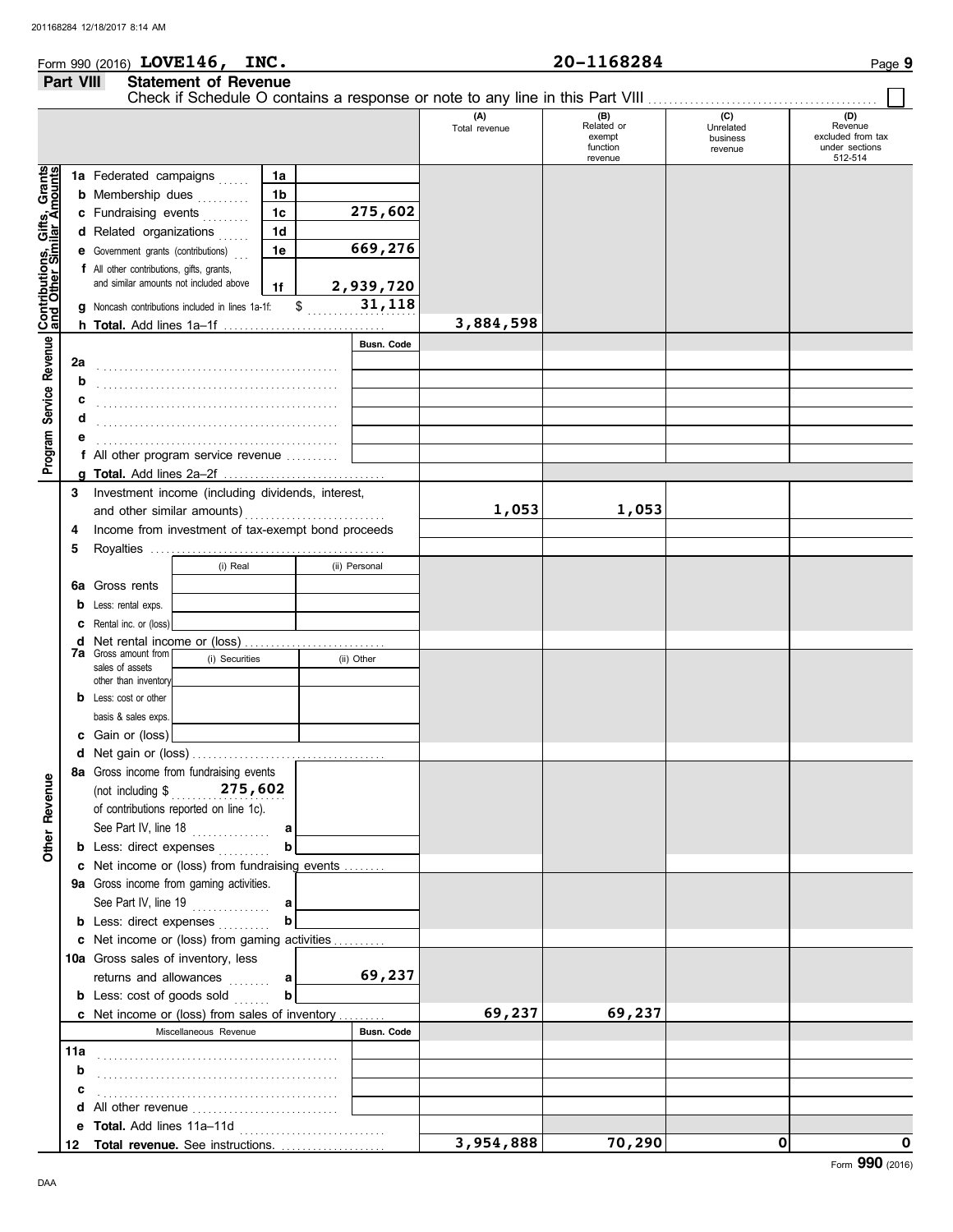## **Part IX Statement of Functional Expenses** Form 990 (2016) Page **10 LOVE146, INC. 20-1168284**

|              | Section 501(c)(3) and 501(c)(4) organizations must complete all columns. All other organizations must complete column (A).<br>Check if Schedule O contains a response or note to any line in this Part IX |                |                             |                                    |                         |  |  |  |  |
|--------------|-----------------------------------------------------------------------------------------------------------------------------------------------------------------------------------------------------------|----------------|-----------------------------|------------------------------------|-------------------------|--|--|--|--|
|              | Do not include amounts reported on lines 6b,                                                                                                                                                              | (A)            | (B)                         | (C)                                | (D)                     |  |  |  |  |
|              | 7b, 8b, 9b, and 10b of Part VIII.                                                                                                                                                                         | Total expenses | Program service<br>expenses | Management and<br>general expenses | Fundraising<br>expenses |  |  |  |  |
| $\mathbf{1}$ | Grants and other assistance to domestic organizations                                                                                                                                                     |                |                             |                                    |                         |  |  |  |  |
|              | and domestic governments. See Part IV, line 21                                                                                                                                                            |                |                             |                                    |                         |  |  |  |  |
| 2            | Grants and other assistance to domestic                                                                                                                                                                   |                |                             |                                    |                         |  |  |  |  |
|              | individuals. See Part IV, line 22                                                                                                                                                                         |                |                             |                                    |                         |  |  |  |  |
| 3            | Grants and other assistance to foreign                                                                                                                                                                    |                |                             |                                    |                         |  |  |  |  |
|              | organizations, foreign governments, and foreign                                                                                                                                                           |                |                             |                                    |                         |  |  |  |  |
|              | individuals. See Part IV, lines 15 and 16                                                                                                                                                                 | 447,983        | 447,983                     |                                    |                         |  |  |  |  |
| 4            | Benefits paid to or for members                                                                                                                                                                           |                |                             |                                    |                         |  |  |  |  |
| 5            | Compensation of current officers, directors,                                                                                                                                                              |                |                             |                                    |                         |  |  |  |  |
|              | trustees, and key employees                                                                                                                                                                               |                |                             |                                    |                         |  |  |  |  |
| 6            | Compensation not included above, to disqualified                                                                                                                                                          |                |                             |                                    |                         |  |  |  |  |
|              | persons (as defined under section $4958(f)(1)$ ) and                                                                                                                                                      |                |                             |                                    |                         |  |  |  |  |
|              | persons described in section 4958(c)(3)(B)                                                                                                                                                                |                |                             |                                    |                         |  |  |  |  |
| 7            | Other salaries and wages                                                                                                                                                                                  | 1,836,992      | 1,374,835                   | 219,812                            | 242,345                 |  |  |  |  |
| 8            | Pension plan accruals and contributions (include                                                                                                                                                          |                |                             |                                    |                         |  |  |  |  |
|              | section 401(k) and 403(b) employer contributions)                                                                                                                                                         |                |                             |                                    |                         |  |  |  |  |
| 9            | Other employee benefits                                                                                                                                                                                   | 127,824        | 99,340                      | 13,536                             | $\frac{14,948}{17,765}$ |  |  |  |  |
| 10           |                                                                                                                                                                                                           | 169,032        | 134,903                     | 16,364                             |                         |  |  |  |  |
| 11           | Fees for services (non-employees):                                                                                                                                                                        |                |                             |                                    |                         |  |  |  |  |
| a            |                                                                                                                                                                                                           |                |                             |                                    |                         |  |  |  |  |
| b            |                                                                                                                                                                                                           | 971            |                             | 971                                |                         |  |  |  |  |
| c            | Accounting <b>contained contained contained contained </b>                                                                                                                                                | 10,900         |                             | 10,900                             |                         |  |  |  |  |
| d            |                                                                                                                                                                                                           |                |                             |                                    |                         |  |  |  |  |
|              | Professional fundraising services. See Part IV, line 17                                                                                                                                                   |                |                             |                                    |                         |  |  |  |  |
| f.           | Investment management fees                                                                                                                                                                                |                |                             |                                    |                         |  |  |  |  |
| a            | Other. (If line 11g amount exceeds 10% of line 25, column                                                                                                                                                 |                |                             |                                    |                         |  |  |  |  |
|              |                                                                                                                                                                                                           | 61,509         | 13,356                      | 30,476                             | <u>17,677</u>           |  |  |  |  |
| 12           |                                                                                                                                                                                                           |                |                             |                                    |                         |  |  |  |  |
| 13           |                                                                                                                                                                                                           | 50,167         | 23,504                      | 9,174                              | 17,489                  |  |  |  |  |
| 14           | Information technology                                                                                                                                                                                    |                |                             |                                    |                         |  |  |  |  |
| 15           | Royalties                                                                                                                                                                                                 |                |                             |                                    |                         |  |  |  |  |
| 16           |                                                                                                                                                                                                           | 113,131        | 79,168                      | 17,768                             | 16,195                  |  |  |  |  |
| 17           | Travel <b>Executive Strategier Prayer</b>                                                                                                                                                                 | 291,802        | 161,688                     | 43,908                             | 86,206                  |  |  |  |  |
| 18           | Payments of travel or entertainment expenses                                                                                                                                                              |                |                             |                                    |                         |  |  |  |  |
|              | for any federal, state, or local public officials                                                                                                                                                         |                |                             |                                    |                         |  |  |  |  |
| 19           | Conferences, conventions, and meetings                                                                                                                                                                    |                |                             |                                    |                         |  |  |  |  |
| 20           | Interest                                                                                                                                                                                                  |                |                             |                                    |                         |  |  |  |  |
| 21           | Payments to affiliates                                                                                                                                                                                    |                |                             |                                    |                         |  |  |  |  |
| 22           | Depreciation, depletion, and amortization                                                                                                                                                                 | 89,179         | 64,924                      | 24,255                             |                         |  |  |  |  |
| 23           | Insurance                                                                                                                                                                                                 | 64,814         | 49,170                      | 14,233                             | 1,411                   |  |  |  |  |
| 24           | Other expenses. Itemize expenses not covered                                                                                                                                                              |                |                             |                                    |                         |  |  |  |  |
|              | above (List miscellaneous expenses in line 24e. If                                                                                                                                                        |                |                             |                                    |                         |  |  |  |  |
|              | line 24e amount exceeds 10% of line 25, column                                                                                                                                                            |                |                             |                                    |                         |  |  |  |  |
|              | (A) amount, list line 24e expenses on Schedule O.)                                                                                                                                                        |                |                             |                                    |                         |  |  |  |  |
| a            | Contract Labor                                                                                                                                                                                            | 212,805        | 141,644                     | 749                                | 70,412                  |  |  |  |  |
| b            | Program Expenses                                                                                                                                                                                          | 81,687         | 81,687                      |                                    |                         |  |  |  |  |
| c            | <b>Bank Fees</b>                                                                                                                                                                                          | 63,184         | 876                         | 34,320                             | 27,988                  |  |  |  |  |
| d            | Supplies                                                                                                                                                                                                  | 51,860         | 19,939                      | 23,451                             | 8,470                   |  |  |  |  |
|              | e All other expenses                                                                                                                                                                                      | 96,356         | 48,822                      | 37,713                             | 9,821                   |  |  |  |  |
| 25           | Total functional expenses. Add lines 1 through 24e                                                                                                                                                        | 3,770,196      | 2,741,839                   | 497,630                            | 530,727                 |  |  |  |  |
| 26           | Joint costs. Complete this line only if the<br>organization reported in column (B) joint costs                                                                                                            |                |                             |                                    |                         |  |  |  |  |
|              | from a combined educational campaign and                                                                                                                                                                  |                |                             |                                    |                         |  |  |  |  |
|              | fundraising solicitation. Check here<br>if                                                                                                                                                                |                |                             |                                    |                         |  |  |  |  |

following SOP 98-2 (ASC 958-720) ...............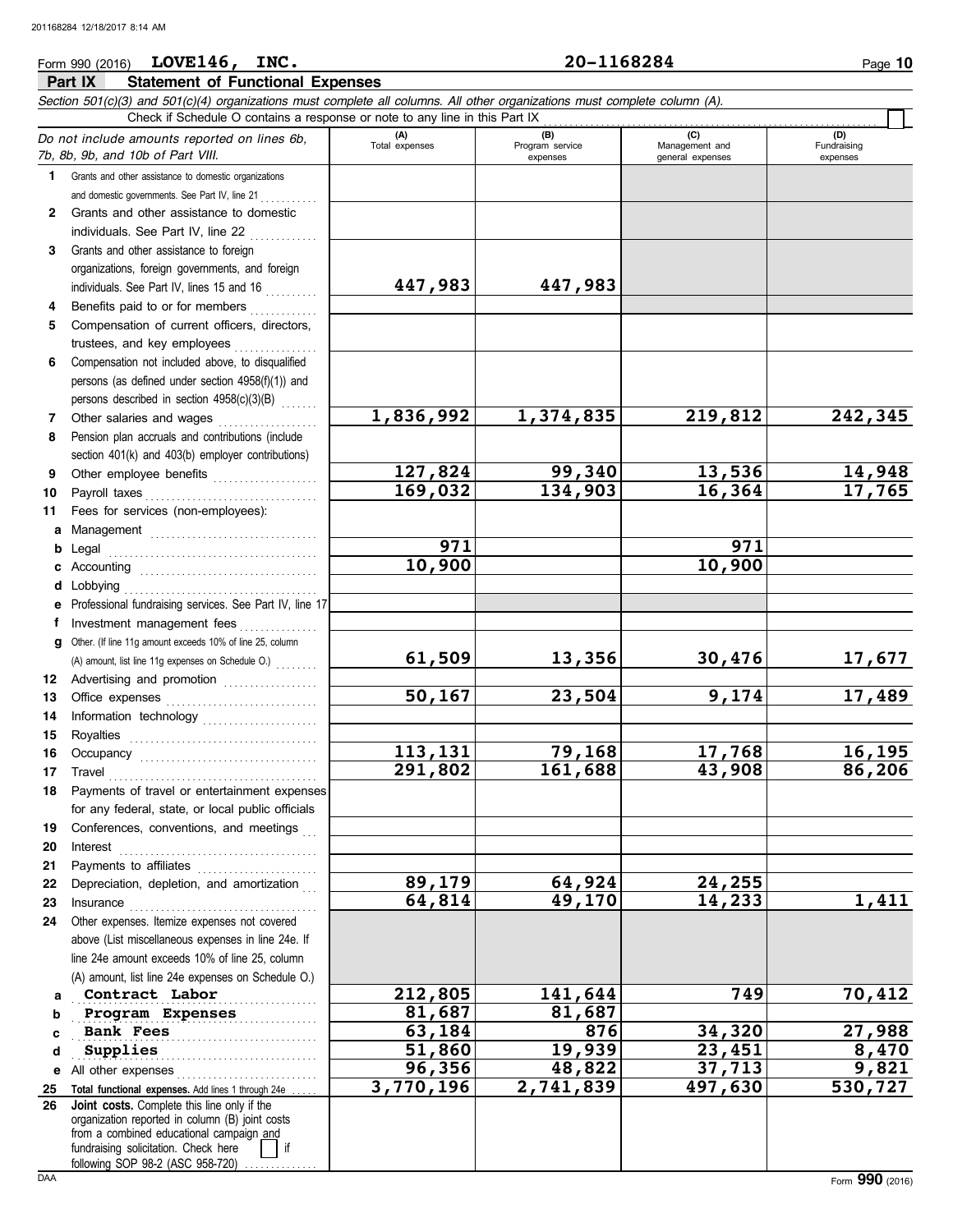### Form 990 (2016) **LOVE146, INC.**  $20-1168284$  Page 11 **LOVE146, INC. 20-1168284**

|                 | Part X | <b>Balance Sheet</b>                                                                                                |                 |                               |                          |                 |                    |
|-----------------|--------|---------------------------------------------------------------------------------------------------------------------|-----------------|-------------------------------|--------------------------|-----------------|--------------------|
|                 |        | Check if Schedule O contains a response or note to any line in this Part X.                                         |                 |                               |                          |                 |                    |
|                 |        |                                                                                                                     |                 |                               | (A)<br>Beginning of year |                 | (B)<br>End of year |
|                 | 1.     | Cash-non-interest bearing                                                                                           |                 |                               | 1,016,860                | 1               | 1,062,417          |
|                 | 2      |                                                                                                                     |                 |                               |                          | $\mathbf{2}$    |                    |
|                 | 3      |                                                                                                                     |                 |                               | 22,564                   | 3               | 276,837            |
|                 | 4      | Accounts receivable, net                                                                                            |                 |                               | 4                        |                 |                    |
|                 | 5      | Loans and other receivables from current and former officers, directors,                                            |                 |                               |                          |                 |                    |
|                 |        | trustees, key employees, and highest compensated employees.                                                         |                 |                               |                          |                 |                    |
|                 |        | Complete Part II of Schedule L                                                                                      |                 |                               |                          |                 |                    |
|                 | 6      | Loans and other receivables from other disqualified persons (as defined under section                               |                 |                               |                          |                 |                    |
|                 |        | $4958(f)(1)$ ), persons described in section $4958(c)(3)(B)$ , and contributing employers and                       |                 |                               |                          |                 |                    |
|                 |        | sponsoring organizations of section 501(c)(9) voluntary employees' beneficiary                                      |                 |                               |                          |                 |                    |
| Assets          |        |                                                                                                                     |                 |                               |                          | 6               |                    |
|                 | 7      |                                                                                                                     |                 |                               |                          | 7               |                    |
|                 | 8      | Inventories for sale or use                                                                                         |                 |                               |                          | 8               |                    |
|                 | 9      | Prepaid expenses and deferred charges                                                                               |                 |                               | 23,474                   | 9               | 29,673             |
|                 | 10a    | Land, buildings, and equipment: cost or                                                                             |                 |                               |                          |                 |                    |
|                 |        |                                                                                                                     |                 | 365,950                       |                          |                 |                    |
|                 |        | <b>b</b> Less: accumulated depreciation                                                                             | 10 <sub>b</sub> | 138,820                       | 70,972                   | 10 <sub>c</sub> | 227,130            |
|                 | 11     |                                                                                                                     |                 |                               |                          | 11              |                    |
|                 | 12     |                                                                                                                     |                 |                               |                          | 12              |                    |
|                 | 13     |                                                                                                                     |                 |                               |                          | 13              |                    |
|                 | 14     | Intangible assets                                                                                                   |                 | 14                            |                          |                 |                    |
|                 | 15     |                                                                                                                     | 5,500           | 15                            | 5,500                    |                 |                    |
|                 | 16     |                                                                                                                     | 1,139,370       | 16                            | 1,601,557                |                 |                    |
|                 | 17     |                                                                                                                     | 75,892          | 17                            | 108,413                  |                 |                    |
|                 | 18     | Grants payable                                                                                                      |                 | 18                            |                          |                 |                    |
|                 | 19     | Deferred revenue                                                                                                    |                 | 50,000                        | 19                       | 136,850         |                    |
|                 | 20     |                                                                                                                     |                 |                               |                          | 20              |                    |
|                 | 21     | Escrow or custodial account liability. Complete Part IV of Schedule D                                               |                 |                               |                          | 21              |                    |
|                 | 22     | Loans and other payables to current and former officers, directors,                                                 |                 |                               |                          |                 |                    |
| Liabilities     |        | trustees, key employees, highest compensated employees, and<br>disqualified persons. Complete Part II of Schedule L |                 |                               |                          | 22              |                    |
|                 | 23     |                                                                                                                     |                 |                               |                          | 23              |                    |
|                 | 24     |                                                                                                                     |                 |                               |                          | 24              |                    |
|                 | 25     | Other liabilities (including federal income tax, payables to related third                                          |                 |                               |                          |                 |                    |
|                 |        | parties, and other liabilities not included on lines 17-24). Complete Part X                                        |                 |                               |                          |                 |                    |
|                 |        |                                                                                                                     |                 |                               | 13,141                   | 25              | 171,266            |
|                 | 26     |                                                                                                                     |                 |                               | 139,033                  | 26              | 416,529            |
|                 |        | Organizations that follow SFAS 117 (ASC 958), check here                                                            |                 | $ \mathbf{\overline{X}} $ and |                          |                 |                    |
| <b>Balances</b> |        | complete lines 27 through 29, and lines 33 and 34.                                                                  |                 |                               |                          |                 |                    |
|                 | 27     | Unrestricted net assets                                                                                             |                 |                               | 1,000,337                | 27              | 1,137,528          |
|                 | 28     |                                                                                                                     |                 |                               |                          | 28              | 47,500             |
| Fund            | 29     | Permanently restricted net assets                                                                                   |                 |                               |                          | 29              |                    |
|                 |        | Organizations that do not follow SFAS 117 (ASC 958), check here                                                     |                 | and                           |                          |                 |                    |
| ŏ               |        | complete lines 30 through 34.                                                                                       |                 |                               |                          |                 |                    |
| Assets          | 30     | Capital stock or trust principal, or current funds                                                                  |                 |                               |                          | 30              |                    |
|                 | 31     |                                                                                                                     |                 |                               |                          | 31              |                    |
| Net             | 32     | Retained earnings, endowment, accumulated income, or other funds                                                    |                 |                               |                          | 32              |                    |
|                 | 33     | Total net assets or fund balances                                                                                   |                 |                               | 1,000,337                | 33              | 1,185,028          |
|                 | 34     |                                                                                                                     |                 |                               | 1,139,370                | 34              | 1,601,557          |

Form **990** (2016)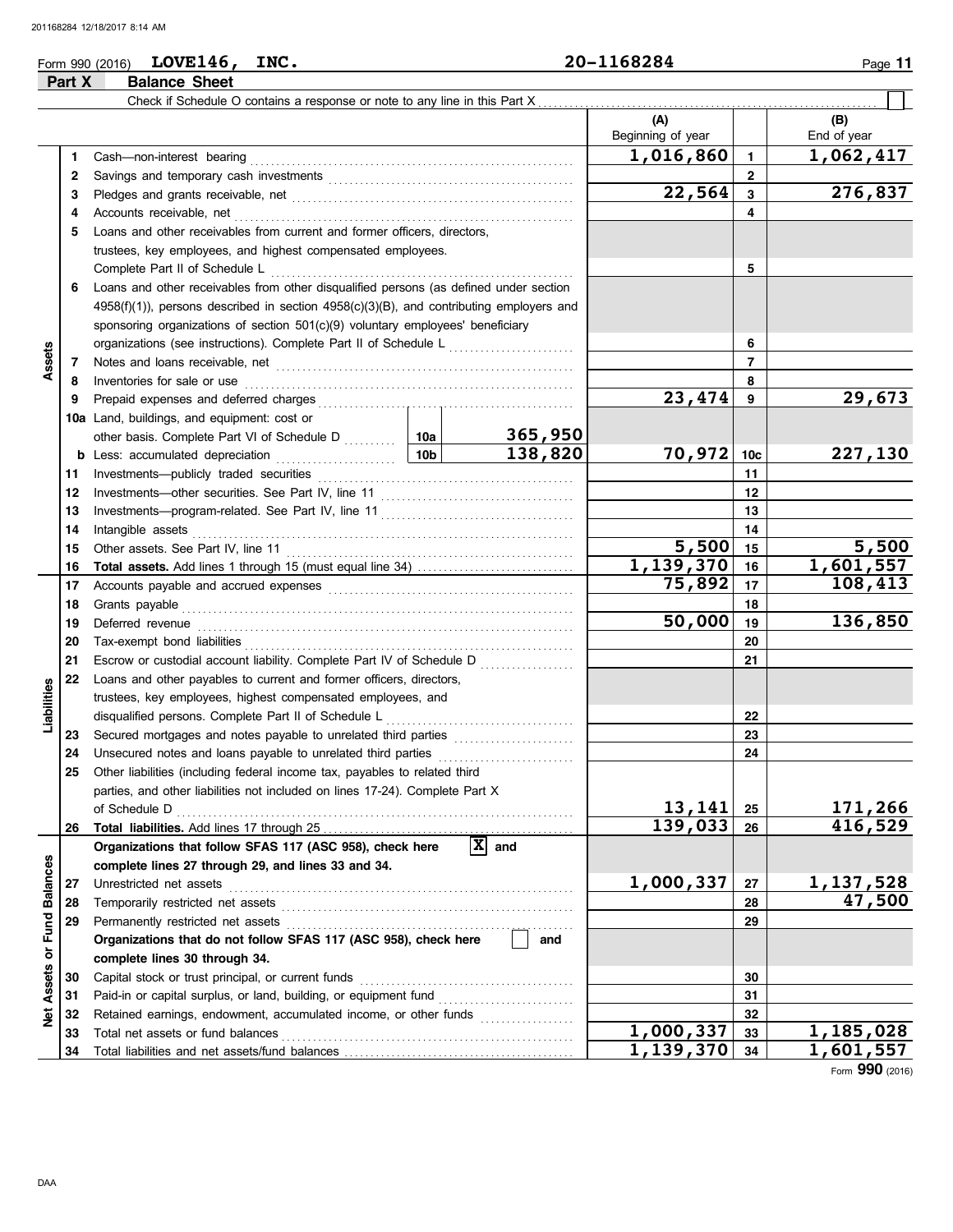|    | 20-1168284<br>Form 990 (2016) LOVE146, INC.                                                                                                                                                                                         |                |                |         | Page 12   |  |  |
|----|-------------------------------------------------------------------------------------------------------------------------------------------------------------------------------------------------------------------------------------|----------------|----------------|---------|-----------|--|--|
|    | Part XI<br><b>Reconciliation of Net Assets</b>                                                                                                                                                                                      |                |                |         |           |  |  |
|    |                                                                                                                                                                                                                                     |                |                |         |           |  |  |
| 1  |                                                                                                                                                                                                                                     | $\mathbf{1}$   | 3,954,888      |         |           |  |  |
| 2  |                                                                                                                                                                                                                                     | $\overline{2}$ | 3,770,196      |         |           |  |  |
| 3  |                                                                                                                                                                                                                                     | 3              | 1,000,337      | 184,692 |           |  |  |
| 4  | 4                                                                                                                                                                                                                                   |                |                |         |           |  |  |
| 5  | Net unrealized gains (losses) on investments [1] production in the universe of the state of the state of the state of the state of the state of the state of the state of the state of the state of the state of the state of       | 5              |                |         |           |  |  |
| 6  | Donated services and use of facilities <b>constructs</b> and a service of the service of the service of the service of the service of the service of the service of the service of the service of the service of the service of the | 6              |                |         |           |  |  |
| 7  | Investment expenses                                                                                                                                                                                                                 | $\overline{7}$ |                |         |           |  |  |
| 8  | Prior period adjustments entertainments and a series of the series of the series of the series of the series of the series of the series of the series of the series of the series of the series of the series of the series o      | 8              |                |         |           |  |  |
| 9  |                                                                                                                                                                                                                                     | 9              |                |         | $-1$      |  |  |
| 10 | Net assets or fund balances at end of year. Combine lines 3 through 9 (must equal Part X, line                                                                                                                                      |                |                |         |           |  |  |
|    |                                                                                                                                                                                                                                     | 10             | 1,185,028      |         |           |  |  |
|    | Part XII<br><b>Financial Statements and Reporting</b>                                                                                                                                                                               |                |                |         |           |  |  |
|    |                                                                                                                                                                                                                                     |                |                |         |           |  |  |
|    |                                                                                                                                                                                                                                     |                |                | Yes     | <b>No</b> |  |  |
| 1. | $ \mathbf{X} $ Accrual<br>Cash<br>Accounting method used to prepare the Form 990:<br>Other<br>$\perp$                                                                                                                               |                |                |         |           |  |  |
|    | If the organization changed its method of accounting from a prior year or checked "Other," explain in                                                                                                                               |                |                |         |           |  |  |
|    | Schedule O.                                                                                                                                                                                                                         |                |                |         |           |  |  |
|    | 2a Were the organization's financial statements compiled or reviewed by an independent accountant?                                                                                                                                  |                | 2a             |         | X         |  |  |
|    | If "Yes," check a box below to indicate whether the financial statements for the year were compiled or                                                                                                                              |                |                |         |           |  |  |
|    | reviewed on a separate basis, consolidated basis, or both:                                                                                                                                                                          |                |                |         |           |  |  |
|    | Consolidated basis<br>Separate basis<br>Both consolidated and separate basis<br>$\mathbf{1}$                                                                                                                                        |                |                |         |           |  |  |
|    | <b>b</b> Were the organization's financial statements audited by an independent accountant?                                                                                                                                         |                | 2 <sub>b</sub> | X       |           |  |  |
|    | If "Yes," check a box below to indicate whether the financial statements for the year were audited on a                                                                                                                             |                |                |         |           |  |  |
|    | separate basis, consolidated basis, or both:                                                                                                                                                                                        |                |                |         |           |  |  |
|    | IX.<br>Separate basis<br>Consolidated basis<br>Both consolidated and separate basis                                                                                                                                                 |                |                |         |           |  |  |
|    | c If "Yes" to line 2a or 2b, does the organization have a committee that assumes responsibility for oversight                                                                                                                       |                |                |         |           |  |  |
|    | of the audit, review, or compilation of its financial statements and selection of an independent accountant?                                                                                                                        |                | 2c             | X       |           |  |  |
|    | If the organization changed either its oversight process or selection process during the tax year, explain in                                                                                                                       |                |                |         |           |  |  |
|    | Schedule O.                                                                                                                                                                                                                         |                |                |         |           |  |  |
|    | 3a As a result of a federal award, was the organization required to undergo an audit or audits as set forth in                                                                                                                      |                |                |         |           |  |  |
|    | the Single Audit Act and OMB Circular A-133?                                                                                                                                                                                        |                | Зa             |         | X         |  |  |
|    | <b>b</b> If "Yes," did the organization undergo the required audit or audits? If the organization did not undergo the                                                                                                               |                |                |         |           |  |  |
|    | required audit or audits, explain why in Schedule O and describe any steps taken to undergo such audits.                                                                                                                            |                | 3b             |         |           |  |  |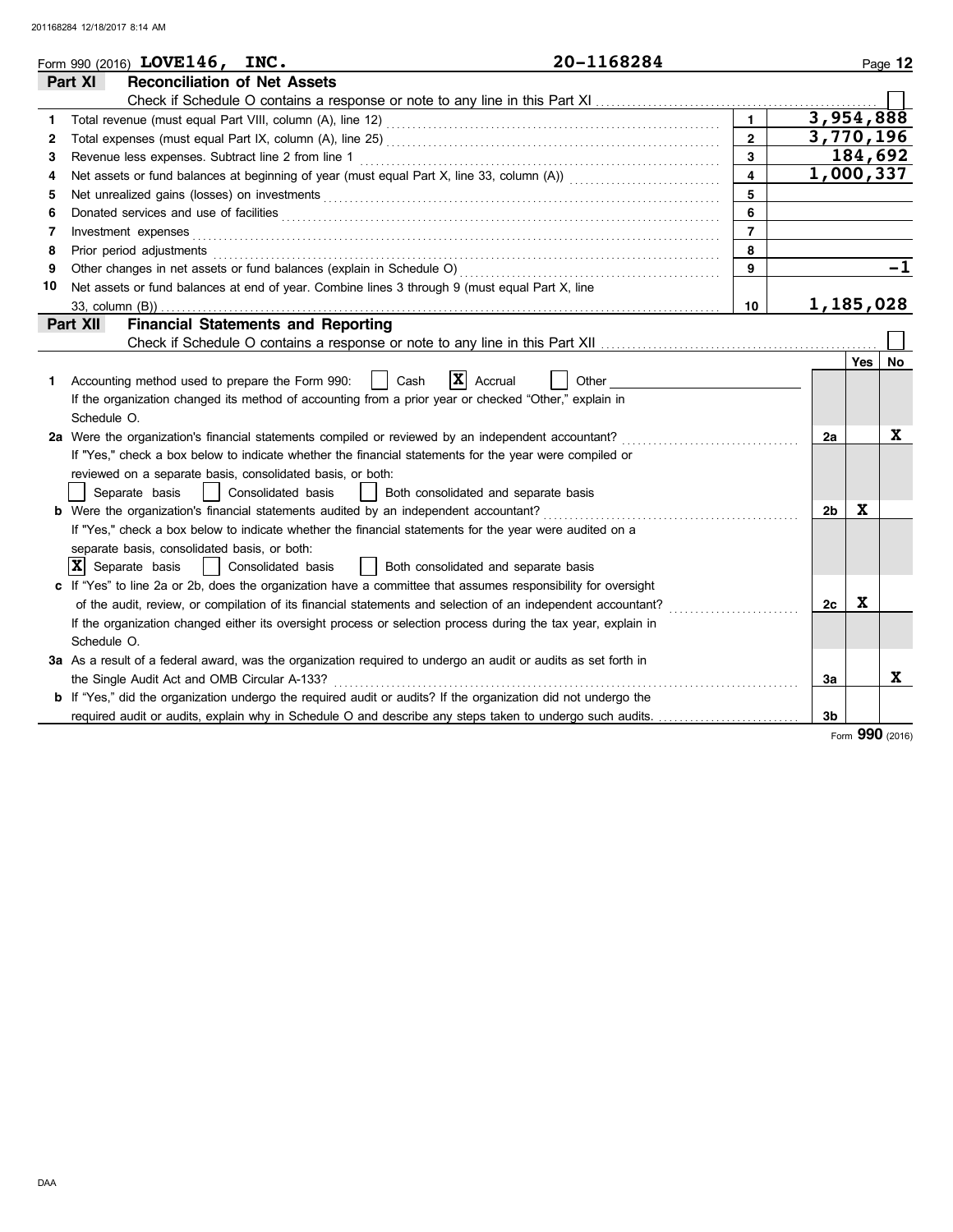# **SCHEDULE A Public Charity Status and Public Support**

**Complete if the organization is a section 501(c)(3) organization or a section 4947(a)(1) nonexempt charitable trust. (Form 990 or 990-EZ)**

**2016 Open to Public**

OMB No. 1545-0047

|        |   | Department of the Treasury |                                                            | Attach to Form 990 or Form 990-EZ.<br>Open to Public                                                                                                                                                                                                |     |                          |                        |                                              |                    |  |
|--------|---|----------------------------|------------------------------------------------------------|-----------------------------------------------------------------------------------------------------------------------------------------------------------------------------------------------------------------------------------------------------|-----|--------------------------|------------------------|----------------------------------------------|--------------------|--|
|        |   | Internal Revenue Service   |                                                            | Information about Schedule A (Form 990 or 990-EZ) and its instructions is at www.irs.gov/form990.                                                                                                                                                   |     |                          |                        |                                              | Inspection         |  |
|        |   | Name of the organization   | LOVE146, INC.                                              |                                                                                                                                                                                                                                                     |     |                          |                        | Employer identification number<br>20-1168284 |                    |  |
| Part I |   |                            |                                                            | Reason for Public Charity Status (All organizations must complete this part.) See instructions.                                                                                                                                                     |     |                          |                        |                                              |                    |  |
|        |   |                            |                                                            | The organization is not a private foundation because it is: (For lines 1 through 12, check only one box.)                                                                                                                                           |     |                          |                        |                                              |                    |  |
| 1      |   |                            |                                                            | A church, convention of churches, or association of churches described in <b>section 170(b)(1)(A)(i).</b>                                                                                                                                           |     |                          |                        |                                              |                    |  |
| 2      |   |                            |                                                            | A school described in section $170(b)(1)(A)(ii)$ . (Attach Schedule E (Form 990 or 990-EZ).)                                                                                                                                                        |     |                          |                        |                                              |                    |  |
| 3      |   |                            |                                                            | A hospital or a cooperative hospital service organization described in section 170(b)(1)(A)(iii).                                                                                                                                                   |     |                          |                        |                                              |                    |  |
| 4      |   |                            |                                                            | A medical research organization operated in conjunction with a hospital described in section 170(b)(1)(A)(iii). Enter the hospital's name,                                                                                                          |     |                          |                        |                                              |                    |  |
|        |   | city, and state:           |                                                            |                                                                                                                                                                                                                                                     |     |                          |                        |                                              |                    |  |
| 5      |   |                            |                                                            | An organization operated for the benefit of a college or university owned or operated by a governmental unit described in                                                                                                                           |     |                          |                        |                                              |                    |  |
|        |   |                            | section 170(b)(1)(A)(iv). (Complete Part II.)              |                                                                                                                                                                                                                                                     |     |                          |                        |                                              |                    |  |
| 6<br>7 | X |                            |                                                            | A federal, state, or local government or governmental unit described in section 170(b)(1)(A)(v).                                                                                                                                                    |     |                          |                        |                                              |                    |  |
|        |   |                            | described in section 170(b)(1)(A)(vi). (Complete Part II.) | An organization that normally receives a substantial part of its support from a governmental unit or from the general public                                                                                                                        |     |                          |                        |                                              |                    |  |
| 8      |   |                            |                                                            | A community trust described in section 170(b)(1)(A)(vi). (Complete Part II.)                                                                                                                                                                        |     |                          |                        |                                              |                    |  |
| 9      |   |                            |                                                            | An agricultural research organization described in section 170(b)(1)(A)(ix) operated in conjunction with a land-grant college                                                                                                                       |     |                          |                        |                                              |                    |  |
|        |   | university:                |                                                            | or university or a non-land grant college of agriculture (see instructions). Enter the name, city, and state of the college or                                                                                                                      |     |                          |                        |                                              |                    |  |
| 10     |   |                            |                                                            | An organization that normally receives: (1) more than 33 1/3% of its support from contributions, membership fees, and gross                                                                                                                         |     |                          |                        |                                              |                    |  |
|        |   |                            |                                                            | receipts from activities related to its exempt functions—subject to certain exceptions, and (2) no more than 33 1/3% of its<br>support from gross investment income and unrelated business taxable income (less section 511 tax) from businesses    |     |                          |                        |                                              |                    |  |
|        |   |                            |                                                            | acquired by the organization after June 30, 1975. See section 509(a)(2). (Complete Part III.)                                                                                                                                                       |     |                          |                        |                                              |                    |  |
| 11     |   |                            |                                                            | An organization organized and operated exclusively to test for public safety. See section 509(a)(4).                                                                                                                                                |     |                          |                        |                                              |                    |  |
| 12     |   |                            |                                                            | An organization organized and operated exclusively for the benefit of, to perform the functions of, or to carry out the purposes                                                                                                                    |     |                          |                        |                                              |                    |  |
|        |   |                            |                                                            | of one or more publicly supported organizations described in section 509(a)(1) or section 509(a)(2). See section 509(a)(3).                                                                                                                         |     |                          |                        |                                              |                    |  |
|        |   |                            |                                                            | Check the box in lines 12a through 12d that describes the type of supporting organization and complete lines 12e, 12f, and 12g.                                                                                                                     |     |                          |                        |                                              |                    |  |
|        | а |                            |                                                            | Type I. A supporting organization operated, supervised, or controlled by its supported organization(s), typically by giving<br>the supported organization(s) the power to regularly appoint or elect a majority of the directors or trustees of the |     |                          |                        |                                              |                    |  |
|        |   |                            |                                                            | supporting organization. You must complete Part IV, Sections A and B.                                                                                                                                                                               |     |                          |                        |                                              |                    |  |
|        | b |                            |                                                            | Type II. A supporting organization supervised or controlled in connection with its supported organization(s), by having                                                                                                                             |     |                          |                        |                                              |                    |  |
|        |   |                            |                                                            | control or management of the supporting organization vested in the same persons that control or manage the supported                                                                                                                                |     |                          |                        |                                              |                    |  |
|        |   |                            |                                                            | organization(s). You must complete Part IV, Sections A and C.                                                                                                                                                                                       |     |                          |                        |                                              |                    |  |
|        | с |                            |                                                            | Type III functionally integrated. A supporting organization operated in connection with, and functionally integrated with,<br>its supported organization(s) (see instructions). You must complete Part IV, Sections A, D, and E.                    |     |                          |                        |                                              |                    |  |
|        | d |                            |                                                            | Type III non-functionally integrated. A supporting organization operated in connection with its supported organization(s)                                                                                                                           |     |                          |                        |                                              |                    |  |
|        |   |                            |                                                            | that is not functionally integrated. The organization generally must satisfy a distribution requirement and an attentiveness                                                                                                                        |     |                          |                        |                                              |                    |  |
|        |   |                            |                                                            | requirement (see instructions). You must complete Part IV, Sections A and D, and Part V.                                                                                                                                                            |     |                          |                        |                                              |                    |  |
|        |   |                            |                                                            | Check this box if the organization received a written determination from the IRS that it is a Type I, Type II, Type III<br>functionally integrated, or Type III non-functionally integrated supporting organization.                                |     |                          |                        |                                              |                    |  |
|        | f |                            | Enter the number of supported organizations                |                                                                                                                                                                                                                                                     |     |                          |                        |                                              |                    |  |
|        | g |                            |                                                            | Provide the following information about the supported organization(s).                                                                                                                                                                              |     |                          |                        |                                              |                    |  |
|        |   | (i) Name of supported      | $(ii)$ $EIN$                                               | (iii) Type of organization                                                                                                                                                                                                                          |     | (iv) Is the organization | (v) Amount of monetary |                                              | (vi) Amount of     |  |
|        |   | organization               |                                                            | (described on lines 1-10                                                                                                                                                                                                                            |     | listed in your governing | support (see           |                                              | other support (see |  |
|        |   |                            |                                                            | above (see instructions))                                                                                                                                                                                                                           | Yes | document?<br>No          | instructions)          |                                              | instructions)      |  |
| (A)    |   |                            |                                                            |                                                                                                                                                                                                                                                     |     |                          |                        |                                              |                    |  |
|        |   |                            |                                                            |                                                                                                                                                                                                                                                     |     |                          |                        |                                              |                    |  |
| (B)    |   |                            |                                                            |                                                                                                                                                                                                                                                     |     |                          |                        |                                              |                    |  |
| (C)    |   |                            |                                                            |                                                                                                                                                                                                                                                     |     |                          |                        |                                              |                    |  |
|        |   |                            |                                                            |                                                                                                                                                                                                                                                     |     |                          |                        |                                              |                    |  |
| (D)    |   |                            |                                                            |                                                                                                                                                                                                                                                     |     |                          |                        |                                              |                    |  |
| (E)    |   |                            |                                                            |                                                                                                                                                                                                                                                     |     |                          |                        |                                              |                    |  |
| Total  |   |                            |                                                            |                                                                                                                                                                                                                                                     |     |                          |                        |                                              |                    |  |

**For Paperwork Reduction Act Notice, see the Instructions for Form 990 or 990-EZ.**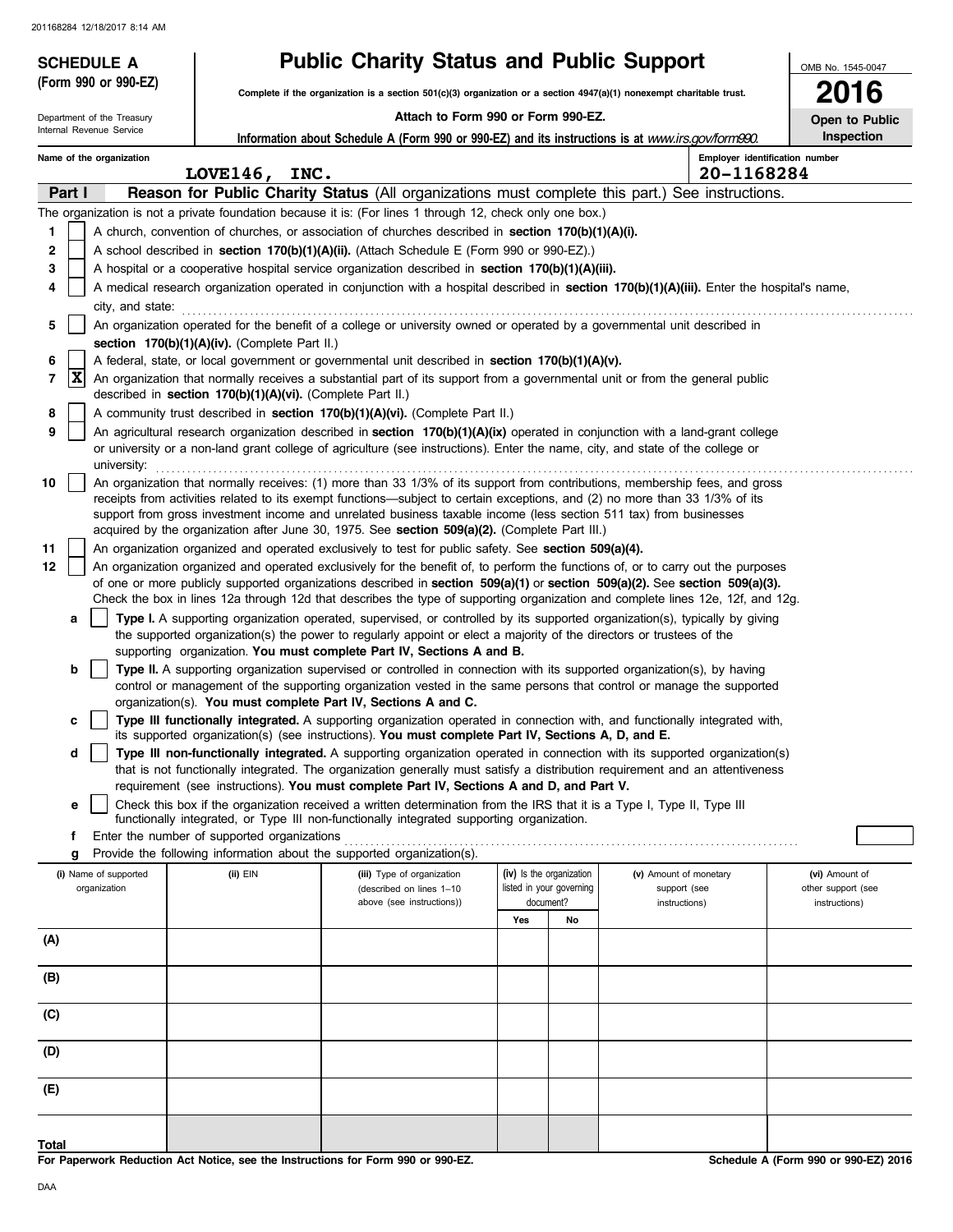|              | Schedule A (Form 990 or 990-EZ) 2016                                                                                                                                                                                                                             | LOVE146, INC. |            |            |            | 20-1168284 | Page 2                             |
|--------------|------------------------------------------------------------------------------------------------------------------------------------------------------------------------------------------------------------------------------------------------------------------|---------------|------------|------------|------------|------------|------------------------------------|
|              | Support Schedule for Organizations Described in Sections 170(b)(1)(A)(iv) and 170(b)(1)(A)(vi)<br>Part II                                                                                                                                                        |               |            |            |            |            |                                    |
|              | (Complete only if you checked the box on line 5, 7, or 8 of Part I or if the organization failed to qualify under                                                                                                                                                |               |            |            |            |            |                                    |
|              | Part III. If the organization fails to qualify under the tests listed below, please complete Part III.)                                                                                                                                                          |               |            |            |            |            |                                    |
|              | Section A. Public Support                                                                                                                                                                                                                                        |               |            |            |            |            |                                    |
|              | Calendar year (or fiscal year beginning in)                                                                                                                                                                                                                      | (a) 2012      | (b) $2013$ | $(c)$ 2014 | (d) $2015$ | (e) 2016   | (f) Total                          |
|              |                                                                                                                                                                                                                                                                  |               |            |            |            |            |                                    |
| 1            | Gifts, grants, contributions, and<br>membership fees received. (Do not                                                                                                                                                                                           |               |            |            |            |            |                                    |
|              | include any "unusual grants.")                                                                                                                                                                                                                                   | 2,637,580     | 2,975,743  | 3,088,488  | 2,799,084  | 3,884,598  | 15, 385, 493                       |
|              |                                                                                                                                                                                                                                                                  |               |            |            |            |            |                                    |
| $\mathbf{2}$ | Tax revenues levied for the<br>organization's benefit and either paid<br>to or expended on its behalf                                                                                                                                                            |               |            |            |            |            |                                    |
| 3            | The value of services or facilities<br>furnished by a governmental unit to the<br>organization without charge                                                                                                                                                    |               |            |            |            |            |                                    |
| 4            | Total. Add lines 1 through 3                                                                                                                                                                                                                                     | 2,637,580     | 2,975,743  | 3,088,488  | 2,799,084  | 3,884,598  | 15,385,493                         |
| 5            | The portion of total contributions by                                                                                                                                                                                                                            |               |            |            |            |            |                                    |
|              | each person (other than a<br>governmental unit or publicly<br>supported organization) included on<br>line 1 that exceeds 2% of the amount<br>shown on line 11, column (f)                                                                                        |               |            |            |            |            |                                    |
| 6            | Public support. Subtract line 5 from line 4.                                                                                                                                                                                                                     |               |            |            |            |            | 15,385,493                         |
|              | <b>Section B. Total Support</b>                                                                                                                                                                                                                                  |               |            |            |            |            |                                    |
|              | Calendar year (or fiscal year beginning in)                                                                                                                                                                                                                      | (a) 2012      | (b) 2013   | $(c)$ 2014 | (d) $2015$ | (e) 2016   | (f) Total                          |
| 7            | Amounts from line 4                                                                                                                                                                                                                                              | 2,637,580     | 2,975,743  | 3,088,488  | 2,799,084  | 3,884,598  | 15,385,493                         |
| 8            | Gross income from interest, dividends,                                                                                                                                                                                                                           |               |            |            |            |            |                                    |
|              | payments received on securities loans,<br>rents, royalties and income from similar                                                                                                                                                                               |               |            |            |            |            |                                    |
|              | <b>sources</b>                                                                                                                                                                                                                                                   | 1,049         | 990        | 726        | 905        | 1,053      | 4,723                              |
| 9            | Net income from unrelated business<br>activities, whether or not the business<br>is regularly carried on                                                                                                                                                         |               |            |            |            |            |                                    |
| 10           | Other income. Do not include gain or                                                                                                                                                                                                                             |               |            |            |            |            |                                    |
|              | loss from the sale of capital assets<br>(Explain in Part VI.)                                                                                                                                                                                                    |               |            |            |            |            |                                    |
| 11           | Total support. Add lines 7 through 10                                                                                                                                                                                                                            |               |            |            |            |            | 15,390,216                         |
| 12           |                                                                                                                                                                                                                                                                  |               |            |            |            | 12         | 81,337                             |
| 13           | First five years. If the Form 990 is for the organization's first, second, third, fourth, or fifth tax year as a section 501(c)(3)                                                                                                                               |               |            |            |            |            |                                    |
|              |                                                                                                                                                                                                                                                                  |               |            |            |            |            |                                    |
|              | Section C. Computation of Public Support Percentage                                                                                                                                                                                                              |               |            |            |            |            |                                    |
| 14           | Public support percentage for 2016 (line 6, column (f) divided by line 11, column (f)) [[[[[[[[[[[[[[[[[[[[[[                                                                                                                                                    |               |            |            |            | 14         | 99.97%                             |
| 15           |                                                                                                                                                                                                                                                                  |               |            |            |            | 15         | 99.98%                             |
| 16a          | 33 1/3% support test-2016. If the organization did not check the box on line 13, and line 14 is 33 1/3% or more, check this                                                                                                                                      |               |            |            |            |            | $\blacktriangleright$ $\mathbf{X}$ |
| b            | box and stop here. The organization qualifies as a publicly supported organization <b>conserved</b> conserved in the organization<br>33 1/3% support test-2015. If the organization did not check a box on line 13 or 16a, and line 15 is 33 1/3% or more, check |               |            |            |            |            |                                    |
|              | this box and stop here. The organization qualifies as a publicly supported organization <i>[[[[[[[[[[[[[[[[[[[[[[[[]]]]]</i>                                                                                                                                     |               |            |            |            |            |                                    |
|              | 17a 10%-facts-and-circumstances test-2016. If the organization did not check a box on line 13, 16a, or 16b, and line 14 is                                                                                                                                       |               |            |            |            |            |                                    |
|              | 10% or more, and if the organization meets the "facts-and-circumstances" test, check this box and stop here. Explain in                                                                                                                                          |               |            |            |            |            |                                    |
|              | Part VI how the organization meets the "facts-and-circumstances" test. The organization qualifies as a publicly supported                                                                                                                                        |               |            |            |            |            |                                    |
|              | organization                                                                                                                                                                                                                                                     |               |            |            |            |            |                                    |
| b            | 10%-facts-and-circumstances test-2015. If the organization did not check a box on line 13, 16a, 16b, or 17a, and line                                                                                                                                            |               |            |            |            |            |                                    |
|              | 15 is 10% or more, and if the organization meets the "facts-and-circumstances" test, check this box and stop here.                                                                                                                                               |               |            |            |            |            |                                    |
|              | Explain in Part VI how the organization meets the "facts-and-circumstances" test. The organization qualifies as a publicly                                                                                                                                       |               |            |            |            |            |                                    |
|              | supported organization contains and contains a supported organization of the supported organization contains a                                                                                                                                                   |               |            |            |            |            |                                    |
| 18           | Private foundation. If the organization did not check a box on line 13, 16a, 16b, 17a, or 17b, check this box and see                                                                                                                                            |               |            |            |            |            |                                    |
|              | instructions                                                                                                                                                                                                                                                     |               |            |            |            |            |                                    |
|              |                                                                                                                                                                                                                                                                  |               |            |            |            |            |                                    |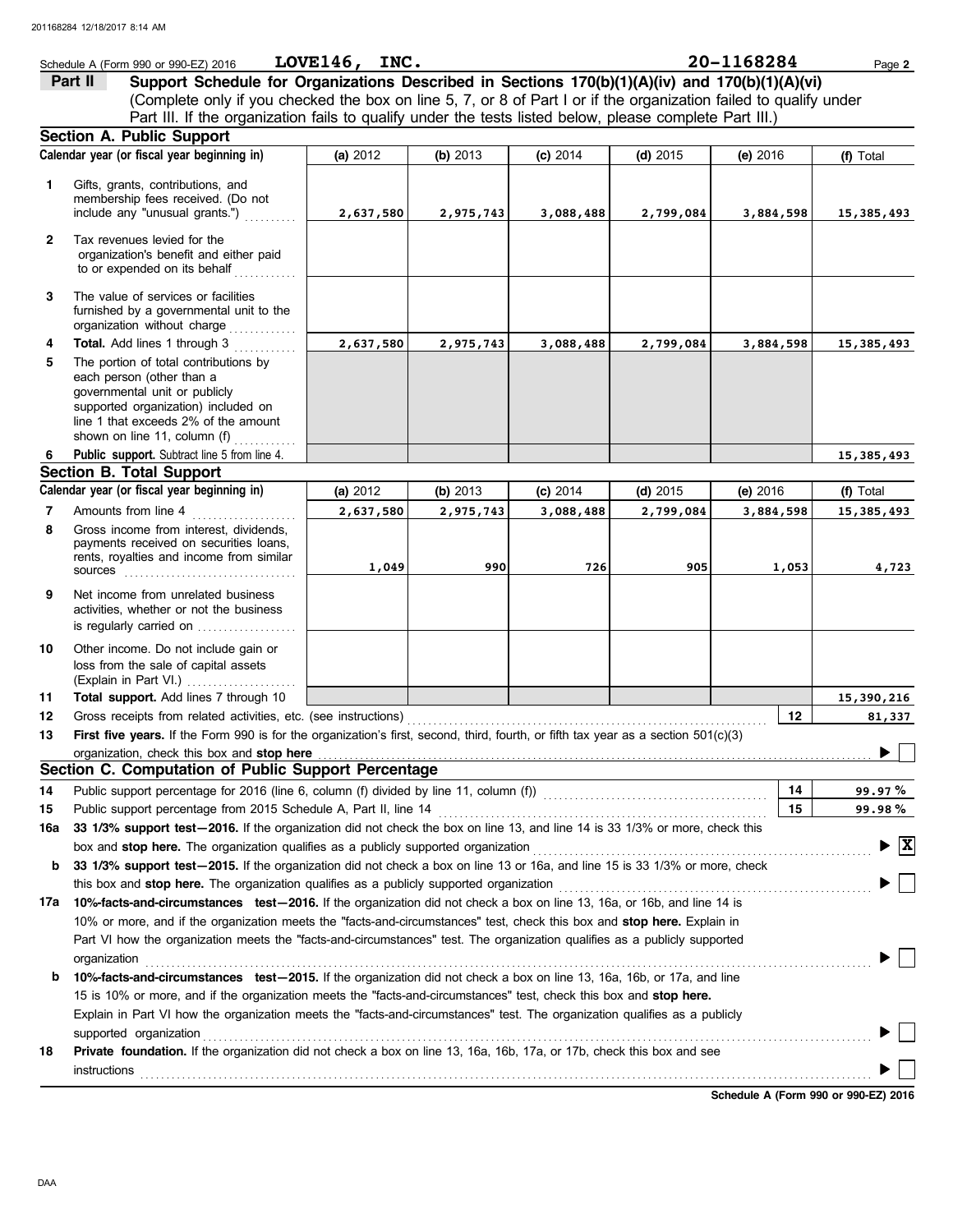|     | Schedule A (Form 990 or 990-EZ) 2016                                                                                                                                              | LOVE146, INC. |            |            |            | 20-1168284 | Page 3    |
|-----|-----------------------------------------------------------------------------------------------------------------------------------------------------------------------------------|---------------|------------|------------|------------|------------|-----------|
|     | Support Schedule for Organizations Described in Section 509(a)(2)<br>Part III                                                                                                     |               |            |            |            |            |           |
|     | (Complete only if you checked the box on line 10 of Part I or if the organization failed to qualify under Part II.                                                                |               |            |            |            |            |           |
|     | If the organization fails to qualify under the tests listed below, please complete Part II.)                                                                                      |               |            |            |            |            |           |
|     | <b>Section A. Public Support</b>                                                                                                                                                  |               |            |            |            |            |           |
|     | Calendar year (or fiscal year beginning in)                                                                                                                                       | (a) 2012      | (b) 2013   | $(c)$ 2014 | (d) $2015$ | (e) 2016   | (f) Total |
| 1.  | Gifts, grants, contributions, and membership<br>fees received. (Do not include any "unusual grants.")                                                                             |               |            |            |            |            |           |
| 2   | Gross receipts from admissions, merchandise<br>sold or services performed, or facilities<br>furnished in any activity that is related to the<br>organization's tax-exempt purpose |               |            |            |            |            |           |
| 3   | Gross receipts from activities that are not an<br>unrelated trade or business under section 513                                                                                   |               |            |            |            |            |           |
| 4   | Tax revenues levied for the<br>organization's benefit and either paid<br>to or expended on its behalf                                                                             |               |            |            |            |            |           |
| 5   | The value of services or facilities<br>furnished by a governmental unit to the<br>organization without charge                                                                     |               |            |            |            |            |           |
| 6   | Total. Add lines 1 through 5<br>.                                                                                                                                                 |               |            |            |            |            |           |
|     | <b>7a</b> Amounts included on lines 1, 2, and 3<br>received from disqualified persons                                                                                             |               |            |            |            |            |           |
| b   | Amounts included on lines 2 and 3<br>received from other than disqualified<br>persons that exceed the greater of \$5,000<br>or 1% of the amount on line 13 for the year           |               |            |            |            |            |           |
| c   | Add lines 7a and 7b                                                                                                                                                               |               |            |            |            |            |           |
| 8   | Public support. (Subtract line 7c from<br>line $6.$ )                                                                                                                             |               |            |            |            |            |           |
|     | <b>Section B. Total Support</b>                                                                                                                                                   |               |            |            |            |            |           |
|     | Calendar year (or fiscal year beginning in)                                                                                                                                       | (a) 2012      | (b) $2013$ | $(c)$ 2014 | $(d)$ 2015 | (e) $2016$ | (f) Total |
| 9   | Amounts from line 6                                                                                                                                                               |               |            |            |            |            |           |
| 10a | Gross income from interest, dividends,<br>payments received on securities loans, rents,<br>royalties and income from similar sources                                              |               |            |            |            |            |           |
| b   | Unrelated business taxable income (less<br>section 511 taxes) from businesses<br>acquired after June 30, 1975                                                                     |               |            |            |            |            |           |
| c   | Add lines 10a and 10b                                                                                                                                                             |               |            |            |            |            |           |
| 11  | Net income from unrelated business<br>activities not included in line 10b, whether<br>or not the business is regularly carried on                                                 |               |            |            |            |            |           |
| 12  | Other income. Do not include gain or<br>loss from the sale of capital assets<br>(Explain in Part VI.)                                                                             |               |            |            |            |            |           |
| 13  | Total support. (Add lines 9, 10c, 11,<br>and $12.$ )                                                                                                                              |               |            |            |            |            |           |
| 14  | First five years. If the Form 990 is for the organization's first, second, third, fourth, or fifth tax year as a section 501(c)(3)<br>organization, check this box and stop here  |               |            |            |            |            |           |
|     | Section C. Computation of Public Support Percentage                                                                                                                               |               |            |            |            |            |           |
| 15  | Public support percentage for 2016 (line 8, column (f) divided by line 13, column (f)) [[[[[[[[[[[[[[[[[[[[[[                                                                     |               |            |            |            | 15         | %         |
| 16  |                                                                                                                                                                                   |               |            |            |            | 16         | $\%$      |
|     | Section D. Computation of Investment Income Percentage                                                                                                                            |               |            |            |            |            |           |
| 17  |                                                                                                                                                                                   |               |            |            |            | 17         | %         |
| 18  |                                                                                                                                                                                   |               |            |            |            | 18         | %         |
| 19а | 33 1/3% support tests - 2016. If the organization did not check the box on line 14, and line 15 is more than 33 1/3%, and line                                                    |               |            |            |            |            |           |
|     |                                                                                                                                                                                   |               |            |            |            |            |           |
| b   | 33 1/3% support tests - 2015. If the organization did not check a box on line 14 or line 19a, and line 16 is more than 33 1/3%, and                                               |               |            |            |            |            |           |
|     |                                                                                                                                                                                   |               |            |            |            |            |           |
| 20  |                                                                                                                                                                                   |               |            |            |            |            |           |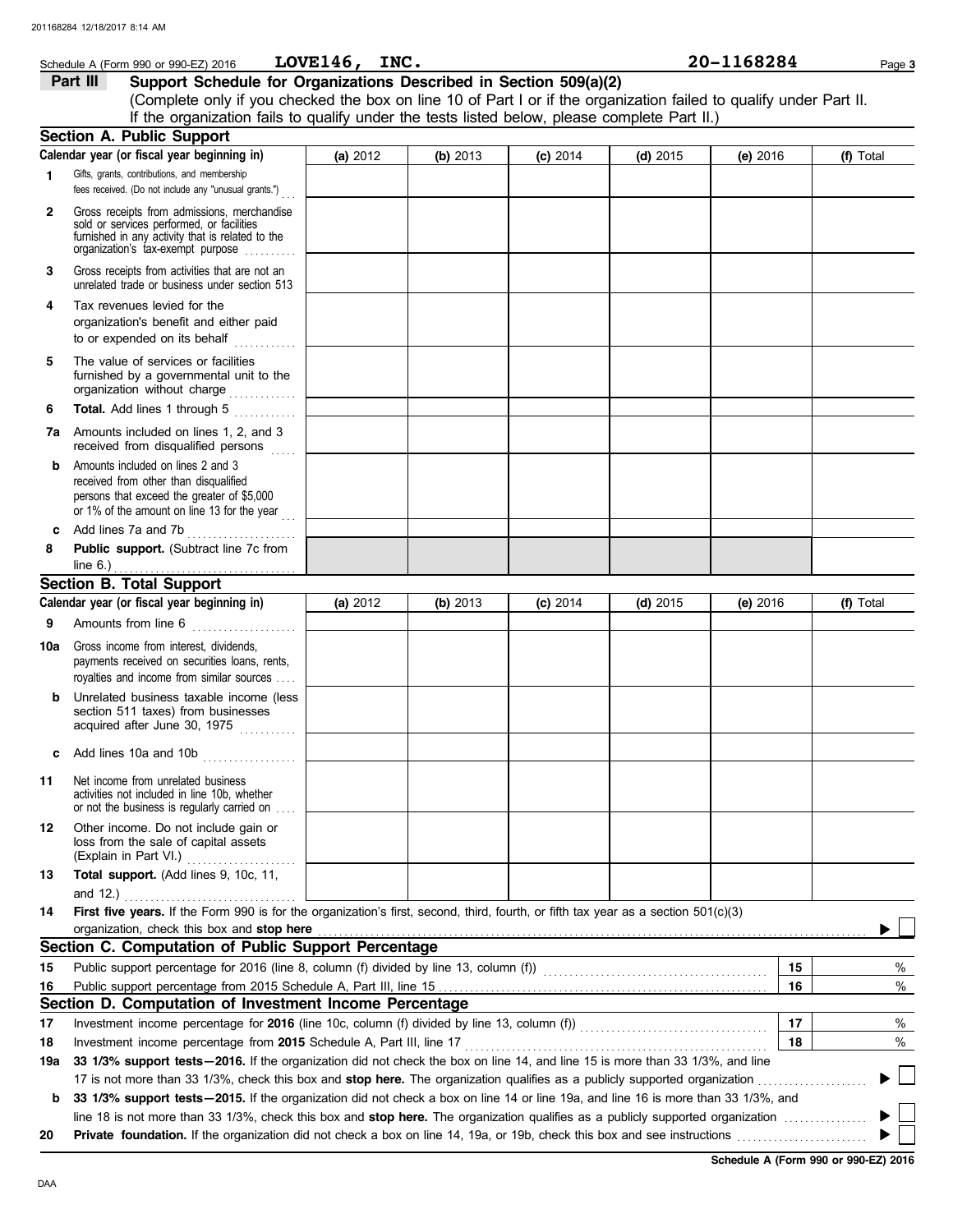|     | LOVE146, INC.<br>Schedule A (Form 990 or 990-EZ) 2016                                                                    | 20-1168284                           | Page 4 |
|-----|--------------------------------------------------------------------------------------------------------------------------|--------------------------------------|--------|
|     | Part IV<br><b>Supporting Organizations</b>                                                                               |                                      |        |
|     | (Complete only if you checked a box in line 12 on Part I. If you checked 12a of Part I, complete Sections A              |                                      |        |
|     | and B. If you checked 12b of Part I, complete Sections A and C. If you checked 12c of Part I, complete                   |                                      |        |
|     | Sections A, D, and E. If you checked 12d of Part I, complete Sections A and D, and complete Part V.)                     |                                      |        |
|     | Section A. All Supporting Organizations                                                                                  |                                      |        |
|     |                                                                                                                          | Yes                                  | No     |
| 1   | Are all of the organization's supported organizations listed by name in the organization's governing                     |                                      |        |
|     | documents? If "No," describe in Part VI how the supported organizations are designated. If designated by                 |                                      |        |
|     | class or purpose, describe the designation. If historic and continuing relationship, explain.                            | 1                                    |        |
| 2   | Did the organization have any supported organization that does not have an IRS determination of status                   |                                      |        |
|     | under section 509(a)(1) or (2)? If "Yes," explain in Part VI how the organization determined that the supported          |                                      |        |
|     | organization was described in section 509(a)(1) or (2).                                                                  | 2                                    |        |
| За  | Did the organization have a supported organization described in section $501(c)(4)$ , (5), or (6)? If "Yes," answer      |                                      |        |
|     | $(b)$ and $(c)$ below.                                                                                                   | 3a                                   |        |
| b   | Did the organization confirm that each supported organization qualified under section $501(c)(4)$ , $(5)$ , or $(6)$ and |                                      |        |
|     | satisfied the public support tests under section $509(a)(2)?$ If "Yes," describe in Part VI when and how the             |                                      |        |
|     | organization made the determination.                                                                                     | 3b                                   |        |
| с   | Did the organization ensure that all support to such organizations was used exclusively for section $170(c)(2)(B)$       |                                      |        |
|     |                                                                                                                          | 3c                                   |        |
|     | purposes? If "Yes," explain in Part VI what controls the organization put in place to ensure such use.                   |                                      |        |
| 4a  | Was any supported organization not organized in the United States ("foreign supported organization")? If                 |                                      |        |
|     | "Yes," and if you checked 12a or 12b in Part I, answer (b) and (c) below.                                                | 4a                                   |        |
| b   | Did the organization have ultimate control and discretion in deciding whether to make grants to the foreign              |                                      |        |
|     | supported organization? If "Yes," describe in Part VI how the organization had such control and discretion               |                                      |        |
|     | despite being controlled or supervised by or in connection with its supported organizations.                             | 4b                                   |        |
| c   | Did the organization support any foreign supported organization that does not have an IRS determination                  |                                      |        |
|     | under sections $501(c)(3)$ and $509(a)(1)$ or (2)? If "Yes," explain in Part VI what controls the organization used      |                                      |        |
|     | to ensure that all support to the foreign supported organization was used exclusively for section $170(c)(2)(B)$         |                                      |        |
|     | purposes.                                                                                                                | 4с                                   |        |
| 5a  | Did the organization add, substitute, or remove any supported organizations during the tax year? If "Yes,"               |                                      |        |
|     | answer (b) and (c) below (if applicable). Also, provide detail in Part VI, including (i) the names and EIN               |                                      |        |
|     | numbers of the supported organizations added, substituted, or removed; (ii) the reasons for each such action;            |                                      |        |
|     | (iii) the authority under the organization's organizing document authorizing such action; and (iv) how the action        |                                      |        |
|     | was accomplished (such as by amendment to the organizing document).                                                      | 5a                                   |        |
| b   | Type I or Type II only. Was any added or substituted supported organization part of a class already                      |                                      |        |
|     | designated in the organization's organizing document?                                                                    | 5b                                   |        |
| c   | Substitutions only. Was the substitution the result of an event beyond the organization's control?                       | 5c                                   |        |
| 6   | Did the organization provide support (whether in the form of grants or the provision of services or facilities) to       |                                      |        |
|     | anyone other than (i) its supported organizations, (ii) individuals that are part of the charitable class benefited      |                                      |        |
|     | by one or more of its supported organizations, or (iii) other supporting organizations that also support or              |                                      |        |
|     | benefit one or more of the filing organization's supported organizations? If "Yes," provide detail in Part VI.           | 6                                    |        |
| 7   | Did the organization provide a grant, loan, compensation, or other similar payment to a substantial contributor          |                                      |        |
|     | (defined in section $4958(c)(3)(C)$ ), a family member of a substantial contributor, or a 35% controlled entity with     |                                      |        |
|     | regard to a substantial contributor? If "Yes," complete Part I of Schedule L (Form 990 or 990-EZ).                       | 7                                    |        |
| 8   | Did the organization make a loan to a disqualified person (as defined in section 4958) not described in line 7?          |                                      |        |
|     | If "Yes," complete Part I of Schedule L (Form 990 or 990-EZ).                                                            | 8                                    |        |
| 9а  | Was the organization controlled directly or indirectly at any time during the tax year by one or more                    |                                      |        |
|     | disqualified persons as defined in section 4946 (other than foundation managers and organizations described              |                                      |        |
|     | in section $509(a)(1)$ or $(2)$ ? If "Yes," provide detail in Part VI.                                                   | 9a                                   |        |
| b   | Did one or more disqualified persons (as defined in line 9a) hold a controlling interest in any entity in which          |                                      |        |
|     | the supporting organization had an interest? If "Yes," provide detail in Part VI.                                        | 9b                                   |        |
| с   | Did a disqualified person (as defined in line 9a) have an ownership interest in, or derive any personal benefit          |                                      |        |
|     | from, assets in which the supporting organization also had an interest? If "Yes," provide detail in Part VI.             | 9с                                   |        |
| 10a | Was the organization subject to the excess business holdings rules of section 4943 because of section                    |                                      |        |
|     | 4943(f) (regarding certain Type II supporting organizations, and all Type III non-functionally integrated                |                                      |        |
|     | supporting organizations)? If "Yes," answer 10b below.                                                                   | 10a                                  |        |
|     | Did the organization have any excess business holdings in the tax year? (Use Schedule C, Form 4720, to                   |                                      |        |
| b   |                                                                                                                          | 10b                                  |        |
|     | determine whether the organization had excess business holdings.)                                                        | Schedule A (Form 990 or 990-EZ) 2016 |        |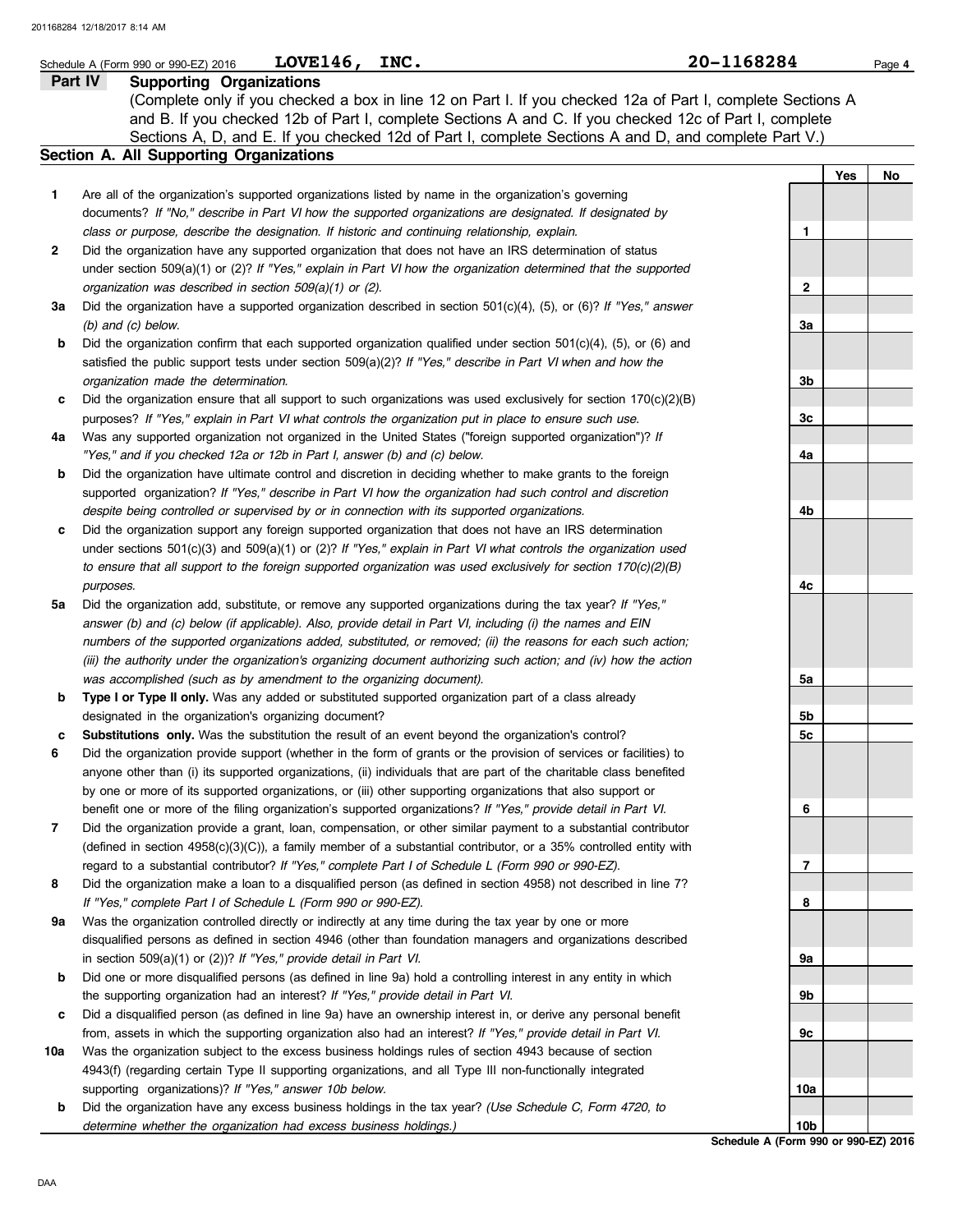|    | 01168284 12/18/2017 8:14 AM                                                                                                                                                                                                      |                 |     |        |
|----|----------------------------------------------------------------------------------------------------------------------------------------------------------------------------------------------------------------------------------|-----------------|-----|--------|
|    | <b>LOVE146,</b><br>INC.<br>Schedule A (Form 990 or 990-EZ) 2016                                                                                                                                                                  | 20-1168284      |     | Page 5 |
|    | Part IV<br><b>Supporting Organizations (continued)</b>                                                                                                                                                                           |                 |     |        |
|    |                                                                                                                                                                                                                                  |                 | Yes | No     |
| 11 | Has the organization accepted a gift or contribution from any of the following persons?                                                                                                                                          |                 |     |        |
| а  | A person who directly or indirectly controls, either alone or together with persons described in (b) and (c)                                                                                                                     |                 |     |        |
|    | below, the governing body of a supported organization?                                                                                                                                                                           | 11a             |     |        |
|    | <b>b</b> A family member of a person described in (a) above?                                                                                                                                                                     | 11 <sub>b</sub> |     |        |
|    | c A 35% controlled entity of a person described in (a) or (b) above? If "Yes" to a, b, or c, provide detail in Part VI.<br><b>Section B. Type I Supporting Organizations</b>                                                     | 11c             |     |        |
|    |                                                                                                                                                                                                                                  |                 | Yes | No     |
| 1  | Did the directors, trustees, or membership of one or more supported organizations have the power to                                                                                                                              |                 |     |        |
|    | regularly appoint or elect at least a majority of the organization's directors or trustees at all times during the                                                                                                               |                 |     |        |
|    | tax year? If "No," describe in Part VI how the supported organization(s) effectively operated, supervised, or                                                                                                                    |                 |     |        |
|    | controlled the organization's activities. If the organization had more than one supported organization,                                                                                                                          |                 |     |        |
|    | describe how the powers to appoint and/or remove directors or trustees were allocated among the supported                                                                                                                        |                 |     |        |
|    | organizations and what conditions or restrictions, if any, applied to such powers during the tax year.                                                                                                                           | 1               |     |        |
| 2  | Did the organization operate for the benefit of any supported organization other than the supported                                                                                                                              |                 |     |        |
|    | organization(s) that operated, supervised, or controlled the supporting organization? If "Yes," explain in Part                                                                                                                  |                 |     |        |
|    | VI how providing such benefit carried out the purposes of the supported organization(s) that operated,                                                                                                                           |                 |     |        |
|    | supervised, or controlled the supporting organization.                                                                                                                                                                           | $\mathbf{2}$    |     |        |
|    | Section C. Type II Supporting Organizations                                                                                                                                                                                      |                 |     |        |
|    |                                                                                                                                                                                                                                  |                 | Yes | No     |
| 1  | Were a majority of the organization's directors or trustees during the tax year also a majority of the directors                                                                                                                 |                 |     |        |
|    | or trustees of each of the organization's supported organization(s)? If "No," describe in Part VI how control                                                                                                                    |                 |     |        |
|    | or management of the supporting organization was vested in the same persons that controlled or managed                                                                                                                           |                 |     |        |
|    | the supported organization(s).<br>Section D. All Type III Supporting Organizations                                                                                                                                               | 1               |     |        |
|    |                                                                                                                                                                                                                                  |                 | Yes | No     |
| 1  | Did the organization provide to each of its supported organizations, by the last day of the fifth month of the                                                                                                                   |                 |     |        |
|    | organization's tax year, (i) a written notice describing the type and amount of support provided during the prior tax                                                                                                            |                 |     |        |
|    | year, (ii) a copy of the Form 990 that was most recently filed as of the date of notification, and (iii) copies of the                                                                                                           |                 |     |        |
|    | organization's governing documents in effect on the date of notification, to the extent not previously provided?                                                                                                                 | 1               |     |        |
| 2  | Were any of the organization's officers, directors, or trustees either (i) appointed or elected by the supported                                                                                                                 |                 |     |        |
|    | organization(s) or (ii) serving on the governing body of a supported organization? If "No," explain in Part VI how                                                                                                               |                 |     |        |
|    | the organization maintained a close and continuous working relationship with the supported organization(s).                                                                                                                      | 2               |     |        |
|    | By reason of the relationship described in (2), did the organization's supported organizations have a                                                                                                                            |                 |     |        |
|    | significant voice in the organization's investment policies and in directing the use of the organization's                                                                                                                       |                 |     |        |
|    | income or assets at all times during the tax year? If "Yes," describe in Part VI the role the organization's                                                                                                                     |                 |     |        |
|    | supported organizations played in this regard.                                                                                                                                                                                   | 3               |     |        |
|    | Section E. Type III Functionally-Integrated Supporting Organizations                                                                                                                                                             |                 |     |        |
| 1  | Check the box next to the method that the organization used to satisfy the Integral Part Test during the year (see instructions).                                                                                                |                 |     |        |
| а  | The organization satisfied the Activities Test. Complete line 2 below.                                                                                                                                                           |                 |     |        |
| b  | The organization is the parent of each of its supported organizations. Complete line 3 below.                                                                                                                                    |                 |     |        |
| c  | The organization supported a governmental entity. Describe in Part VI how you supported a government entity (see instructions).                                                                                                  |                 |     |        |
|    |                                                                                                                                                                                                                                  |                 |     |        |
| 2  | Activities Test. Answer (a) and (b) below.                                                                                                                                                                                       |                 | Yes | No     |
| а  | Did substantially all of the organization's activities during the tax year directly further the exempt purposes of<br>the supported organization(s) to which the organization was responsive? If "Yes," then in Part VI identify |                 |     |        |
|    | those supported organizations and explain how these activities directly furthered their exempt purposes,                                                                                                                         |                 |     |        |
|    | how the organization was responsive to those supported organizations, and how the organization determined                                                                                                                        |                 |     |        |
|    | that these activities constituted substantially all of its activities.                                                                                                                                                           | 2a              |     |        |
| b  | Did the activities described in (a) constitute activities that, but for the organization's involvement, one or more                                                                                                              |                 |     |        |
|    | of the organization's supported organization(s) would have been engaged in? If "Yes," explain in Part VI the                                                                                                                     |                 |     |        |
|    | reasons for the organization's position that its supported organization(s) would have engaged in these                                                                                                                           |                 |     |        |
|    | activities but for the organization's involvement.                                                                                                                                                                               | 2b              |     |        |
| 3  | Parent of Supported Organizations. Answer (a) and (b) below.                                                                                                                                                                     |                 |     |        |
|    |                                                                                                                                                                                                                                  |                 |     |        |

- **a** Did the organization have the power to regularly appoint or elect a majority of the officers, directors, or trustees of each of the supported organizations? *Provide details in Part VI.*
- **b** Did the organization exercise a substantial degree of direction over the policies, programs, and activities of each of its supported organizations? *If "Yes," describe in Part VI the role played by the organization in this regard.*

DAA **Schedule A (Form 990 or 990-EZ) 2016 3b**

**3a**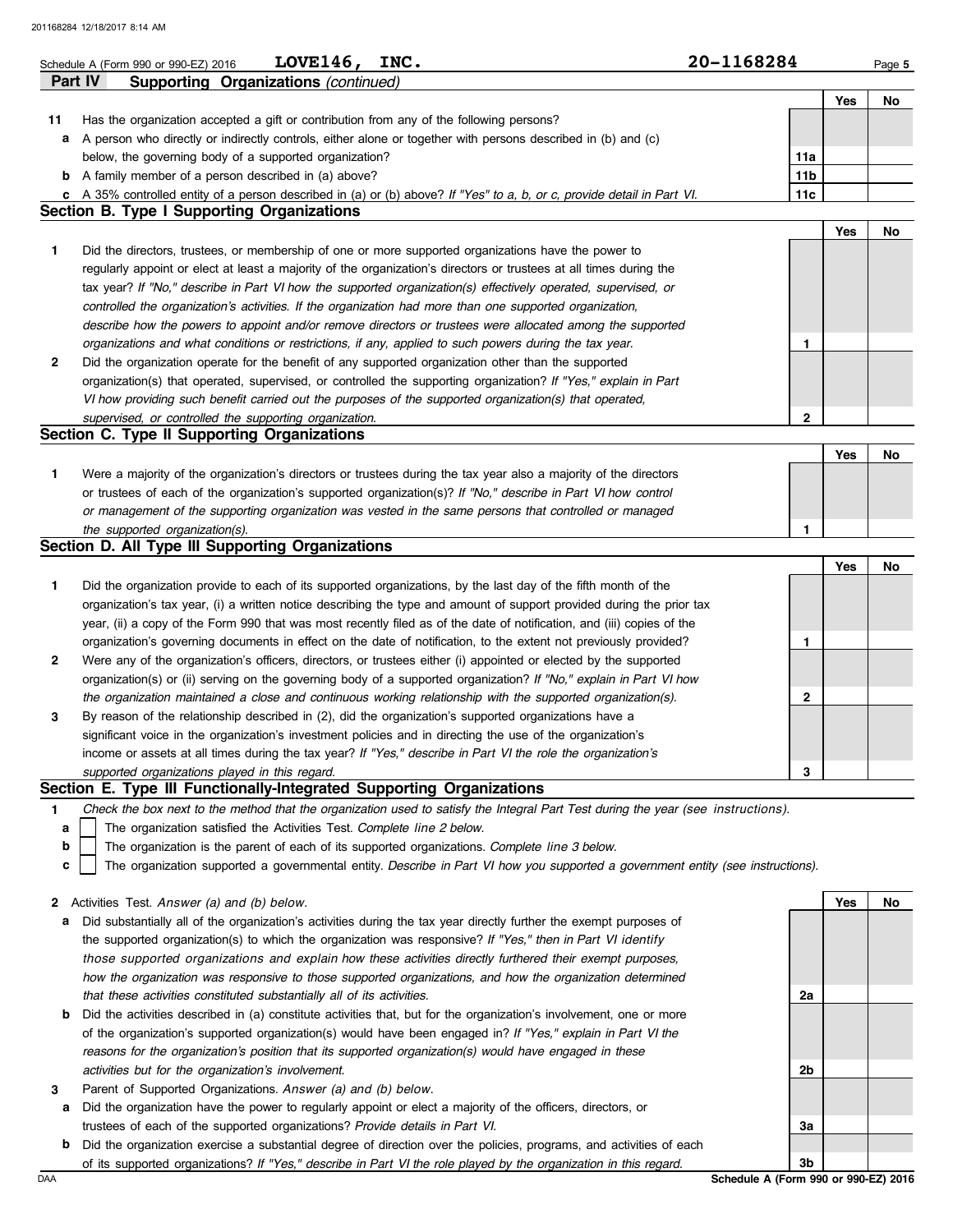| LOVE146,<br>INC.<br>Schedule A (Form 990 or 990-EZ) 2016                                                                               |                         | 20-1168284     | Page 6                         |
|----------------------------------------------------------------------------------------------------------------------------------------|-------------------------|----------------|--------------------------------|
| Type III Non-Functionally Integrated 509(a)(3) Supporting Organizations<br>Part V                                                      |                         |                |                                |
| Check here if the organization satisfied the Integral Part Test as a qualifying trust on Nov. 20, 1970 (explain in Part VI). See<br>1. |                         |                |                                |
| instructions. All other Type III non-functionally integrated supporting organizations must complete Sections A through E.              |                         |                |                                |
| Section A - Adjusted Net Income                                                                                                        |                         | (A) Prior Year | (B) Current Year               |
|                                                                                                                                        |                         |                | (optional)                     |
| Net short-term capital gain<br>$\mathbf 1$                                                                                             | 1                       |                |                                |
| $\mathbf{2}$<br>Recoveries of prior-year distributions                                                                                 | $\mathbf{2}$            |                |                                |
| 3<br>Other gross income (see instructions)                                                                                             | 3                       |                |                                |
| Add lines 1 through 3.<br>4                                                                                                            | 4                       |                |                                |
| 5<br>Depreciation and depletion                                                                                                        | 5                       |                |                                |
| Portion of operating expenses paid or incurred for production or<br>6                                                                  |                         |                |                                |
| collection of gross income or for management, conservation, or                                                                         |                         |                |                                |
| maintenance of property held for production of income (see instructions)                                                               | 6                       |                |                                |
| Other expenses (see instructions)<br>7                                                                                                 | $\overline{7}$          |                |                                |
| Adjusted Net Income (subtract lines 5, 6 and 7 from line 4).<br>8                                                                      | 8                       |                |                                |
| Section B - Minimum Asset Amount                                                                                                       |                         | (A) Prior Year | (B) Current Year<br>(optional) |
| Aggregate fair market value of all non-exempt-use assets (see<br>1.                                                                    |                         |                |                                |
| instructions for short tax year or assets held for part of year):                                                                      |                         |                |                                |
| <b>a</b> Average monthly value of securities                                                                                           | 1a                      |                |                                |
| <b>b</b> Average monthly cash balances                                                                                                 | 1b                      |                |                                |
| <b>c</b> Fair market value of other non-exempt-use assets                                                                              | 1c                      |                |                                |
| <b>d Total</b> (add lines 1a, 1b, and 1c)                                                                                              | 1d                      |                |                                |
| <b>e</b> Discount claimed for blockage or other                                                                                        |                         |                |                                |
| factors (explain in detail in Part VI):                                                                                                |                         |                |                                |
| Acquisition indebtedness applicable to non-exempt-use assets<br>$\mathbf{2}$                                                           | $\mathbf{2}$            |                |                                |
| Subtract line 2 from line 1d.<br>3                                                                                                     | 3                       |                |                                |
| Cash deemed held for exempt use. Enter 1-1/2% of line 3 (for greater amount,<br>4                                                      |                         |                |                                |
| see instructions).                                                                                                                     | 4                       |                |                                |
| 5<br>Net value of non-exempt-use assets (subtract line 4 from line 3)                                                                  | 5                       |                |                                |
| Multiply line 5 by 035.<br>6.                                                                                                          | 6                       |                |                                |
| $\mathbf{7}$<br>Recoveries of prior-year distributions                                                                                 | $\overline{\mathbf{r}}$ |                |                                |
| 8<br>Minimum Asset Amount (add line 7 to line 6)                                                                                       | 8                       |                |                                |
| Section C - Distributable Amount                                                                                                       |                         |                | <b>Current Year</b>            |
| Adjusted net income for prior year (from Section A, line 8, Column A)<br>1.                                                            | 1.                      |                |                                |
| $\mathbf{2}$<br>Enter 85% of line 1.                                                                                                   | $\mathbf{2}$            |                |                                |
| 3<br>Minimum asset amount for prior year (from Section B, line 8, Column A)                                                            | 3                       |                |                                |
| Enter greater of line 2 or line 3.<br>4                                                                                                | 4                       |                |                                |
| 5<br>Income tax imposed in prior year                                                                                                  | 5                       |                |                                |
| <b>Distributable Amount.</b> Subtract line 5 from line 4, unless subject to<br>6                                                       |                         |                |                                |
| emergency temporary reduction (see instructions).                                                                                      | 6                       |                |                                |

**7** instructions). Check here if the current year is the organization's first as a non-functionally integrated Type III supporting organization (see

**Schedule A (Form 990 or 990-EZ) 2016**

DAA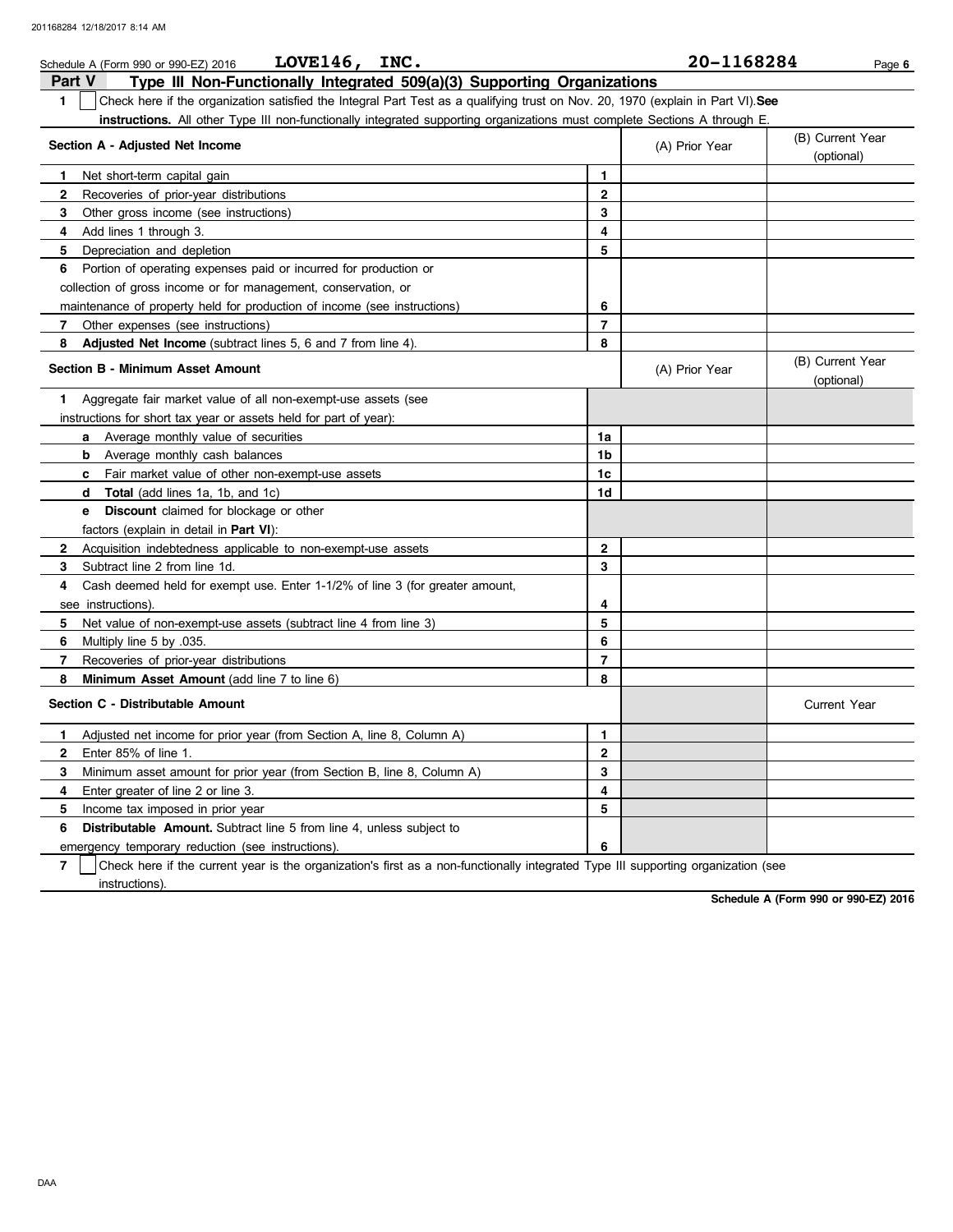|              | 20-1168284<br>LOVE146, INC.<br>Schedule A (Form 990 or 990-EZ) 2016<br>Page 7                              |                             |                           |                      |  |  |  |  |
|--------------|------------------------------------------------------------------------------------------------------------|-----------------------------|---------------------------|----------------------|--|--|--|--|
| Part V       | Type III Non-Functionally Integrated 509(a)(3) Supporting Organizations (continued)                        |                             |                           |                      |  |  |  |  |
|              | Section D - Distributions                                                                                  |                             |                           | <b>Current Year</b>  |  |  |  |  |
| 1            | Amounts paid to supported organizations to accomplish exempt purposes                                      |                             |                           |                      |  |  |  |  |
| $\mathbf{2}$ | Amounts paid to perform activity that directly furthers exempt purposes of supported                       |                             |                           |                      |  |  |  |  |
|              | organizations, in excess of income from activity                                                           |                             |                           |                      |  |  |  |  |
| 3            | Administrative expenses paid to accomplish exempt purposes of supported organizations                      |                             |                           |                      |  |  |  |  |
| 4            | Amounts paid to acquire exempt-use assets                                                                  |                             |                           |                      |  |  |  |  |
| 5            | Qualified set-aside amounts (prior IRS approval required)                                                  |                             |                           |                      |  |  |  |  |
| 6            | Other distributions (describe in <b>Part VI</b> ). See instructions.                                       |                             |                           |                      |  |  |  |  |
| 7            | <b>Total annual distributions.</b> Add lines 1 through 6.                                                  |                             |                           |                      |  |  |  |  |
| 8            | Distributions to attentive supported organizations to which the organization is responsive                 |                             |                           |                      |  |  |  |  |
|              | (provide details in <b>Part VI</b> ). See instructions.                                                    |                             |                           |                      |  |  |  |  |
| 9            | Distributable amount for 2016 from Section C, line 6                                                       |                             |                           |                      |  |  |  |  |
| 10           | Line 8 amount divided by Line 9 amount                                                                     |                             |                           |                      |  |  |  |  |
|              |                                                                                                            | (i)                         | (ii)                      | (iii)                |  |  |  |  |
|              | Section E - Distribution Allocations (see instructions)                                                    | <b>Excess Distributions</b> | <b>Underdistributions</b> | <b>Distributable</b> |  |  |  |  |
|              |                                                                                                            |                             | Pre-2016                  | Amount for 2016      |  |  |  |  |
| 1.           | Distributable amount for 2016 from Section C, line 6                                                       |                             |                           |                      |  |  |  |  |
|              | Underdistributions, if any, for years prior to 2016<br>(reasonable cause required-explain in Part VI). See |                             |                           |                      |  |  |  |  |
| 2            | instructions.                                                                                              |                             |                           |                      |  |  |  |  |
| 3            | Excess distributions carryover, if any, to 2016:                                                           |                             |                           |                      |  |  |  |  |
| a            |                                                                                                            |                             |                           |                      |  |  |  |  |
| b            |                                                                                                            |                             |                           |                      |  |  |  |  |
|              |                                                                                                            |                             |                           |                      |  |  |  |  |
|              |                                                                                                            |                             |                           |                      |  |  |  |  |
|              |                                                                                                            |                             |                           |                      |  |  |  |  |
|              | f Total of lines 3a through e                                                                              |                             |                           |                      |  |  |  |  |
|              | g Applied to underdistributions of prior years                                                             |                             |                           |                      |  |  |  |  |
|              | h Applied to 2016 distributable amount                                                                     |                             |                           |                      |  |  |  |  |
|              | <i>i</i> Carryover from 2011 not applied (see instructions)                                                |                             |                           |                      |  |  |  |  |
|              | Remainder. Subtract lines 3g, 3h, and 3i from 3f.                                                          |                             |                           |                      |  |  |  |  |
| 4            | Distributions for 2016 from                                                                                |                             |                           |                      |  |  |  |  |
|              | Section D, line 7:<br>\$                                                                                   |                             |                           |                      |  |  |  |  |
|              | a Applied to underdistributions of prior years                                                             |                             |                           |                      |  |  |  |  |
|              | <b>b</b> Applied to 2016 distributable amount                                                              |                             |                           |                      |  |  |  |  |
|              | <b>c</b> Remainder. Subtract lines 4a and 4b from 4.                                                       |                             |                           |                      |  |  |  |  |
| 5            | Remaining underdistributions for years prior to 2016, if                                                   |                             |                           |                      |  |  |  |  |
|              | any. Subtract lines 3g and 4a from line 2. For result                                                      |                             |                           |                      |  |  |  |  |
|              | greater than zero, explain in Part VI. See instructions.                                                   |                             |                           |                      |  |  |  |  |
| 6            | Remaining underdistributions for 2016. Subtract lines 3h                                                   |                             |                           |                      |  |  |  |  |
|              | and 4b from line 1. For result greater than zero, explain in                                               |                             |                           |                      |  |  |  |  |
|              | Part VI. See instructions.                                                                                 |                             |                           |                      |  |  |  |  |
| 7            | Excess distributions carryover to 2017. Add lines 3j                                                       |                             |                           |                      |  |  |  |  |
|              | and 4c.                                                                                                    |                             |                           |                      |  |  |  |  |
| 8            | Breakdown of line 7:                                                                                       |                             |                           |                      |  |  |  |  |
| a            |                                                                                                            |                             |                           |                      |  |  |  |  |
|              |                                                                                                            |                             |                           |                      |  |  |  |  |
|              |                                                                                                            |                             |                           |                      |  |  |  |  |
|              |                                                                                                            |                             |                           |                      |  |  |  |  |
|              |                                                                                                            |                             |                           |                      |  |  |  |  |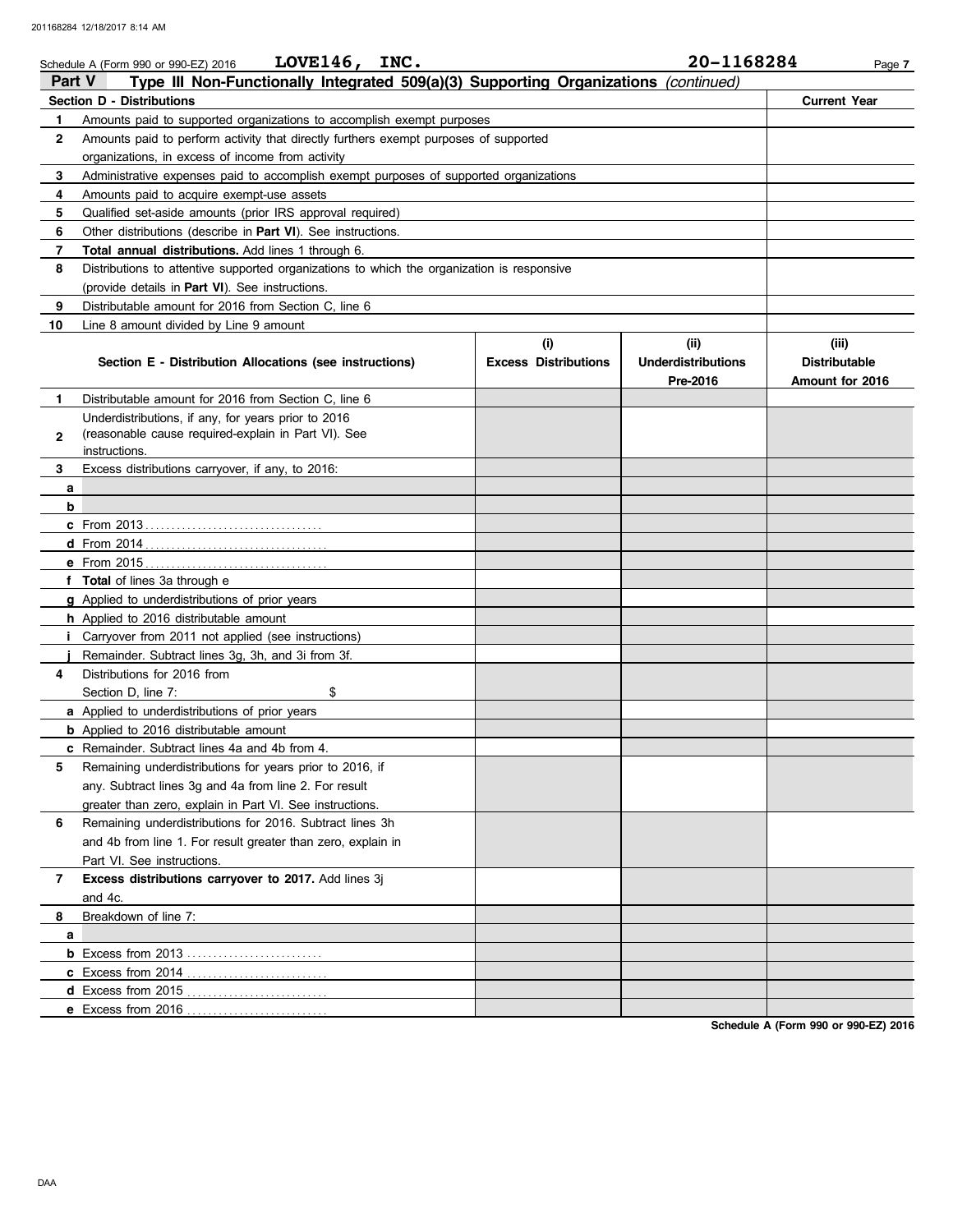|         | Schedule A (Form 990 or 990-EZ) 2016 | LOVE146, INC. |  | 20-1168284                                                                                                                                                                                                                                                                                                                                                                                                                                                                                                                                                                                 | Page 8 |
|---------|--------------------------------------|---------------|--|--------------------------------------------------------------------------------------------------------------------------------------------------------------------------------------------------------------------------------------------------------------------------------------------------------------------------------------------------------------------------------------------------------------------------------------------------------------------------------------------------------------------------------------------------------------------------------------------|--------|
| Part VI |                                      |               |  | Supplemental Information. Provide the explanations required by Part II, line 10; Part II, line 17a or 17b; Part<br>III, line 12; Part IV, Section A, lines 1, 2, 3b, 3c, 4b, 4c, 5a, 6, 9a, 9b, 9c, 11a, 11b, and 11c; Part IV, Section<br>B, lines 1 and 2; Part IV, Section C, line 1; Part IV, Section D, lines 2 and 3; Part IV, Section E, lines 1c, 2a, 2b,<br>3a and 3b; Part V, line 1; Part V, Section B, line 1e; Part V, Section D, lines 5, 6, and 8; and Part V, Section E,<br>lines 2, 5, and 6. Also complete this part for any additional information. (See instructions.) |        |
|         |                                      |               |  |                                                                                                                                                                                                                                                                                                                                                                                                                                                                                                                                                                                            |        |
|         |                                      |               |  |                                                                                                                                                                                                                                                                                                                                                                                                                                                                                                                                                                                            |        |
|         |                                      |               |  |                                                                                                                                                                                                                                                                                                                                                                                                                                                                                                                                                                                            |        |
|         |                                      |               |  |                                                                                                                                                                                                                                                                                                                                                                                                                                                                                                                                                                                            |        |
|         |                                      |               |  |                                                                                                                                                                                                                                                                                                                                                                                                                                                                                                                                                                                            |        |
|         |                                      |               |  |                                                                                                                                                                                                                                                                                                                                                                                                                                                                                                                                                                                            |        |
|         |                                      |               |  |                                                                                                                                                                                                                                                                                                                                                                                                                                                                                                                                                                                            |        |
|         |                                      |               |  |                                                                                                                                                                                                                                                                                                                                                                                                                                                                                                                                                                                            |        |
|         |                                      |               |  |                                                                                                                                                                                                                                                                                                                                                                                                                                                                                                                                                                                            |        |
|         |                                      |               |  |                                                                                                                                                                                                                                                                                                                                                                                                                                                                                                                                                                                            |        |
|         |                                      |               |  |                                                                                                                                                                                                                                                                                                                                                                                                                                                                                                                                                                                            |        |
|         |                                      |               |  |                                                                                                                                                                                                                                                                                                                                                                                                                                                                                                                                                                                            |        |
|         |                                      |               |  |                                                                                                                                                                                                                                                                                                                                                                                                                                                                                                                                                                                            |        |
|         |                                      |               |  |                                                                                                                                                                                                                                                                                                                                                                                                                                                                                                                                                                                            |        |
|         |                                      |               |  |                                                                                                                                                                                                                                                                                                                                                                                                                                                                                                                                                                                            |        |
|         |                                      |               |  |                                                                                                                                                                                                                                                                                                                                                                                                                                                                                                                                                                                            |        |
|         |                                      |               |  |                                                                                                                                                                                                                                                                                                                                                                                                                                                                                                                                                                                            |        |
|         |                                      |               |  |                                                                                                                                                                                                                                                                                                                                                                                                                                                                                                                                                                                            |        |
|         |                                      |               |  |                                                                                                                                                                                                                                                                                                                                                                                                                                                                                                                                                                                            |        |
|         |                                      |               |  |                                                                                                                                                                                                                                                                                                                                                                                                                                                                                                                                                                                            |        |
|         |                                      |               |  |                                                                                                                                                                                                                                                                                                                                                                                                                                                                                                                                                                                            |        |
|         |                                      |               |  |                                                                                                                                                                                                                                                                                                                                                                                                                                                                                                                                                                                            |        |
|         |                                      |               |  |                                                                                                                                                                                                                                                                                                                                                                                                                                                                                                                                                                                            |        |
|         |                                      |               |  |                                                                                                                                                                                                                                                                                                                                                                                                                                                                                                                                                                                            |        |
|         |                                      |               |  |                                                                                                                                                                                                                                                                                                                                                                                                                                                                                                                                                                                            |        |
|         |                                      |               |  |                                                                                                                                                                                                                                                                                                                                                                                                                                                                                                                                                                                            |        |
|         |                                      |               |  |                                                                                                                                                                                                                                                                                                                                                                                                                                                                                                                                                                                            |        |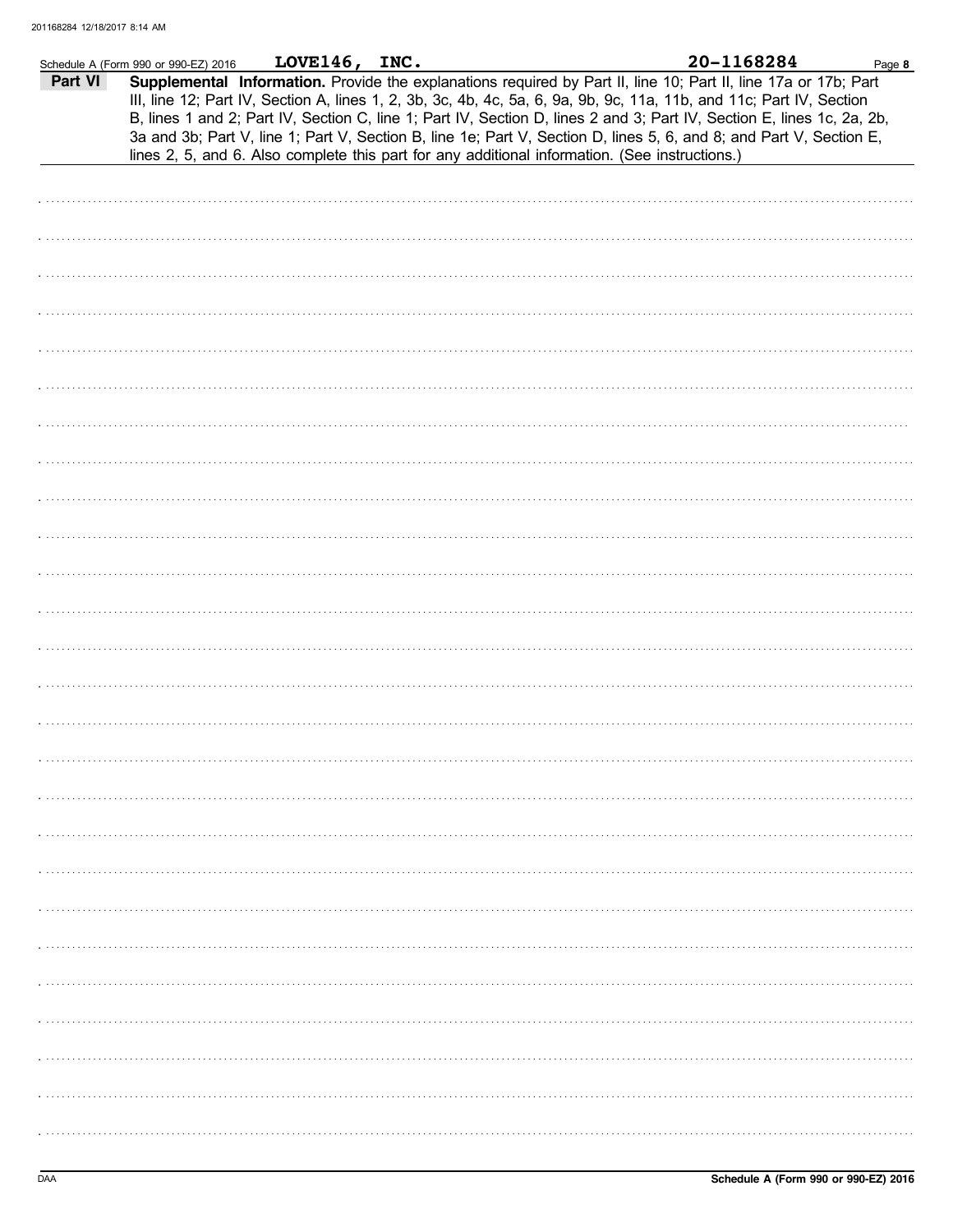Department of the Treasury Internal Revenue Service

**(Form 990, 990-EZ,**

# **Schedule of Contributors Schedule B**

**2016**

**or 990-PF) Attach to Form 990, Form 990-EZ, or Form 990-PF.**

 **Information about Schedule B (Form 990, 990-EZ, or 990-PF) and its instructions is at** *www.irs.gov/form990.*

**Employer identification number**

| Name of the organization |     |  |
|--------------------------|-----|--|
| 7.277777777              | $-$ |  |

**Filers of: Section:**

Form 990 or 990-EZ  $\overline{\mathbf{X}}$  501(c)( **3** ) (enter number) organization

 $\overline{\mathbf{X}}$  **501(c)(** 

**Organization type** (check one):

**LOVE146, INC. 20-1168284**

|                     | $4947(a)(1)$ nonexempt charitable trust not treated as a private foundation                                                                                                                                                                                                                                                                                                                                                                                                                                                                                                                                                                                        |  |
|---------------------|--------------------------------------------------------------------------------------------------------------------------------------------------------------------------------------------------------------------------------------------------------------------------------------------------------------------------------------------------------------------------------------------------------------------------------------------------------------------------------------------------------------------------------------------------------------------------------------------------------------------------------------------------------------------|--|
|                     | 527 political organization                                                                                                                                                                                                                                                                                                                                                                                                                                                                                                                                                                                                                                         |  |
| Form 990-PF         | 501(c)(3) exempt private foundation                                                                                                                                                                                                                                                                                                                                                                                                                                                                                                                                                                                                                                |  |
|                     | 4947(a)(1) nonexempt charitable trust treated as a private foundation                                                                                                                                                                                                                                                                                                                                                                                                                                                                                                                                                                                              |  |
|                     | 501(c)(3) taxable private foundation                                                                                                                                                                                                                                                                                                                                                                                                                                                                                                                                                                                                                               |  |
|                     |                                                                                                                                                                                                                                                                                                                                                                                                                                                                                                                                                                                                                                                                    |  |
| instructions.       | Check if your organization is covered by the General Rule or a Special Rule.<br><b>Note:</b> Only a section 501(c)(7), (8), or (10) organization can check boxes for both the General Rule and a Special Rule. See                                                                                                                                                                                                                                                                                                                                                                                                                                                 |  |
| <b>General Rule</b> |                                                                                                                                                                                                                                                                                                                                                                                                                                                                                                                                                                                                                                                                    |  |
|                     | For an organization filing Form 990, 990-EZ, or 990-PF that received, during the year, contributions totaling \$5,000<br>or more (in money or property) from any one contributor. Complete Parts I and II. See instructions for determining a<br>contributor's total contributions.                                                                                                                                                                                                                                                                                                                                                                                |  |
|                     | <b>Special Rules</b>                                                                                                                                                                                                                                                                                                                                                                                                                                                                                                                                                                                                                                               |  |
| IXI                 | For an organization described in section 501(c)(3) filing Form 990 or 990-EZ that met the 33 <sup>1</sup> / <sub>3</sub> % support test of the<br>regulations under sections $509(a)(1)$ and $170(b)(1)(A)(vi)$ , that checked Schedule A (Form 990 or 990-EZ), Part II, line<br>13, 16a, or 16b, and that received from any one contributor, during the year, total contributions of the greater of (1)<br>\$5,000 or (2) 2% of the amount on (i) Form 990, Part VIII, line 1h, or (ii) Form 990-EZ, line 1. Complete Parts I and II.                                                                                                                             |  |
|                     | For an organization described in section 501(c)(7), (8), or (10) filing Form 990 or 990-EZ that received from any one<br>contributor, during the year, total contributions of more than \$1,000 exclusively for religious, charitable, scientific,<br>literary, or educational purposes, or for the prevention of cruelty to children or animals. Complete Parts I, II, and III.                                                                                                                                                                                                                                                                                   |  |
|                     | For an organization described in section $501(c)(7)$ , (8), or (10) filing Form 990 or 990-EZ that received from any one<br>contributor, during the year, contributions exclusively for religious, charitable, etc., purposes, but no such<br>contributions totaled more than \$1,000. If this box is checked, enter here the total contributions that were received<br>during the year for an exclusively religious, charitable, etc., purpose. Don't complete any of the parts unless the<br>General Rule applies to this organization because it received nonexclusively religious, charitable, etc., contributions<br>totaling \$5,000 or more during the year |  |
|                     | Coution: An erganization that jen't covered by the Coneral Pule and/or the Special Pules decen't file Schodule B (Ferm 000                                                                                                                                                                                                                                                                                                                                                                                                                                                                                                                                         |  |

990-EZ, or 990-PF), but it **must** answer "No" on Part IV, line 2, of its Form 990; or check the box on line H of its Form 990-EZ or on its Form 990-PF, Part I, line 2, to certify that it doesn't meet the filing requirements of Schedule B (Form 990, 990-EZ, or 990-PF). **Caution:** An organization that isn't covered by the General Rule and/or the Special Rules doesn't file Schedule B (Form 990,

**For Paperwork Reduction Act Notice, see the Instructions for Form 990, 990-EZ, or 990-PF.**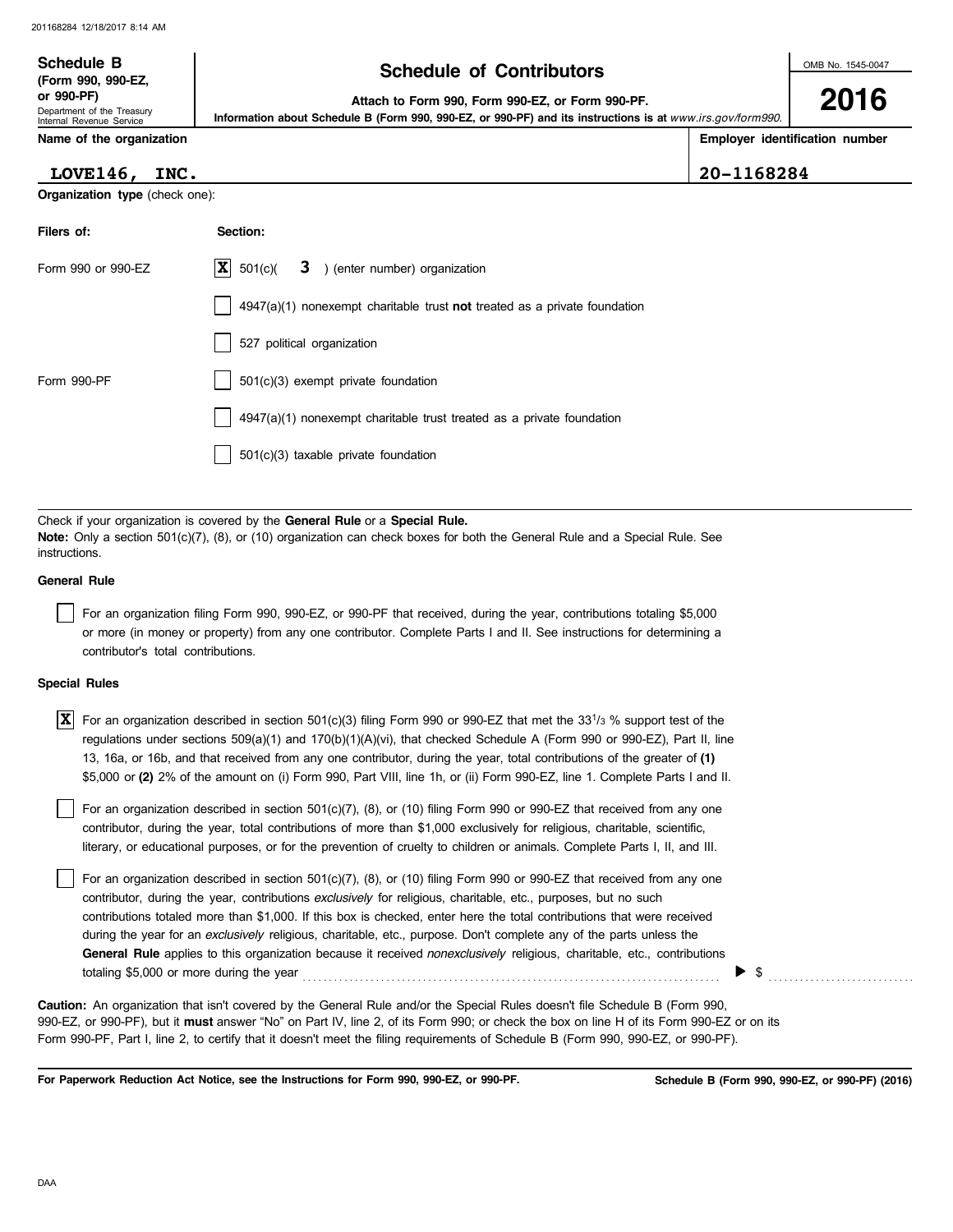|                         | 201168284 12/18/2017 8:14 AM                                                                   |                                                        |                                                                                                                              |
|-------------------------|------------------------------------------------------------------------------------------------|--------------------------------------------------------|------------------------------------------------------------------------------------------------------------------------------|
| LOVE $146,$             | Schedule B (Form 990, 990-EZ, or 990-PF) (2016)<br>Name of organization<br>INC.                |                                                        | Page 1 of 2<br>Page 2<br>Employer identification number<br>20-1168284                                                        |
| Part I                  | Contributors (See instructions). Use duplicate copies of Part I if additional space is needed. |                                                        |                                                                                                                              |
| (a)<br>No.              | (b)<br>Name, address, and ZIP + 4                                                              | (c)<br><b>Total contributions</b>                      | (d)<br>Type of contribution                                                                                                  |
| $\overline{1}$          |                                                                                                | 165,000<br>\$                                          | X<br>Person<br>Payroll<br>Noncash<br>(Complete Part II for<br>noncash contributions.)                                        |
| (a)                     | (b)                                                                                            | (c)                                                    | (d)                                                                                                                          |
| No.<br>$\overline{2}$   | Name, address, and ZIP + 4                                                                     | <b>Total contributions</b><br>125,341<br>\$            | Type of contribution<br>X<br>Person<br>Payroll<br>Noncash<br>(Complete Part II for<br>noncash contributions.)                |
| (a)<br>No.              | (b)<br>Name, address, and ZIP + 4                                                              | (c)<br><b>Total contributions</b>                      | (d)<br>Type of contribution                                                                                                  |
| $\overline{\mathbf{3}}$ |                                                                                                | 100,000<br>\$                                          | X<br>Person<br><b>Payroll</b><br>Noncash<br>(Complete Part II for<br>noncash contributions.)                                 |
| (a)                     | (b)                                                                                            | (c)                                                    | (d)                                                                                                                          |
| No.<br>$\frac{4}{1}$    | Name, address, and ZIP + 4                                                                     | <b>Total contributions</b><br>449,110<br>$\mathfrak s$ | Type of contribution<br><b>Gol</b><br>Person<br> X<br>Payroll<br>Noncash<br>(Complete Part II for<br>noncash contributions.) |
| (a)                     | (b)<br>Name, address, and ZIP + 4                                                              | (c)<br><b>Total contributions</b>                      | (d)<br>Type of contribution                                                                                                  |
| No.<br>5 <sub>1</sub>   |                                                                                                | 347,555<br>$\sim$                                      | $\overline{\mathbf{x}}$<br>Person<br>Payroll<br>Noncash<br>(Complete Part II for<br>noncash contributions.)                  |

**(a) (b) (c) (d)** No. No. Name, address, and ZIP + 4 **Total contributions** Type of contribution

. . . . . . . . . . . . . . . . . . . . . . . . . . . . . . . . . . . . . . . . . . . . . . . . . . . . . . . . . . . . . . . . . . . . . . . . . . . . . . . . . . . . . . . . . . . . . . . . . . . . . . . . . . . . . . . . . . . . . . . . . . . . . . . . . . . . . . . . . . . . . . . . . . . . . . . . . . . .

. . . . . . . . . . . . . . . . . . . . . . . . . . . . . . . . . . . . . . . . . . . . . . . . . . . . . . . . . . . . . . . . . . . . . . . . . . . . . .

**6 NATIONAL CHRISTIAN FOUNDATION** 

| noncash contributions.) |
|-------------------------|
|                         |

**Person Payroll Noncash**

\$ . . . . . . . . . . . . . . . . . . . . . . . . . . . . **120,350**

**Total contributions**

(Complete Part II for

**X**

 $.6$ . . . .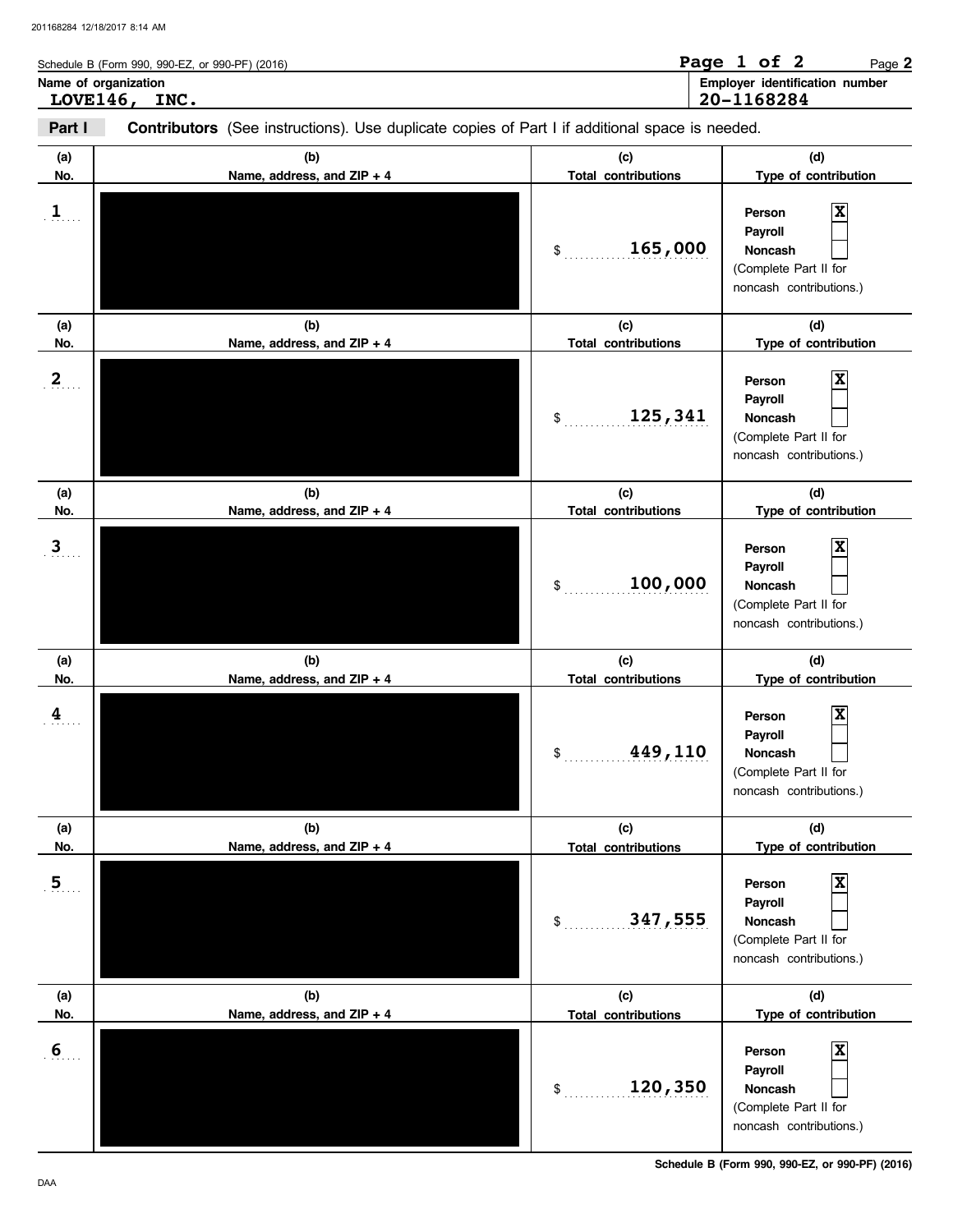|                    | Name of organization<br>LOVE146,<br>INC.                                                       |                                   | Employer identification number<br>20-1168284                                                             |
|--------------------|------------------------------------------------------------------------------------------------|-----------------------------------|----------------------------------------------------------------------------------------------------------|
| Part I             | Contributors (See instructions). Use duplicate copies of Part I if additional space is needed. |                                   |                                                                                                          |
| (a)<br>No.         | (b)<br>Name, address, and ZIP + 4                                                              | (c)<br><b>Total contributions</b> | (d)<br>Type of contribution                                                                              |
| $\overline{Z}$     |                                                                                                | 110,000<br>$\frac{1}{2}$          | X<br>Person<br><b>Payroll</b><br>Noncash<br>(Complete Part II for<br>noncash contributions.)             |
| (a)<br>No.         | (b)<br>Name, address, and ZIP + 4                                                              | (c)<br><b>Total contributions</b> | (d)<br>Type of contribution                                                                              |
|                    |                                                                                                | $\frac{1}{2}$                     | Person<br>Payroll<br>Noncash<br>(Complete Part II for<br>noncash contributions.)                         |
| (a)                | (b)                                                                                            | (c)                               | (d)                                                                                                      |
| No.                | Name, address, and ZIP + 4                                                                     | <b>Total contributions</b>        | Type of contribution                                                                                     |
|                    |                                                                                                | $\frac{1}{2}$                     | Person<br>Payroll<br>Noncash<br>(Complete Part II for<br>noncash contributions.)                         |
| (a)                | (b)                                                                                            | (c)<br><b>Total contributions</b> | (d)                                                                                                      |
| No.<br>1.1.1.1.1.1 | Name, address, and ZIP + 4                                                                     | \$                                | Type of contribution<br>Person<br>Payroll<br>Noncash<br>(Complete Part II for<br>noncash contributions.) |
| (a)<br>No.         | (b)<br>Name, address, and ZIP + 4                                                              | (c)<br><b>Total contributions</b> | (d)<br>Type of contribution                                                                              |
|                    |                                                                                                | \$                                | Person<br>Payroll<br>Noncash<br>(Complete Part II for<br>noncash contributions.)                         |
| (a)                | (b)                                                                                            | (c)                               | (d)                                                                                                      |
| No.                | Name, address, and ZIP + 4                                                                     | <b>Total contributions</b>        | Type of contribution                                                                                     |
|                    |                                                                                                | \$                                | Person<br>Payroll<br>Noncash<br>(Complete Part II for<br>noncash contributions.)                         |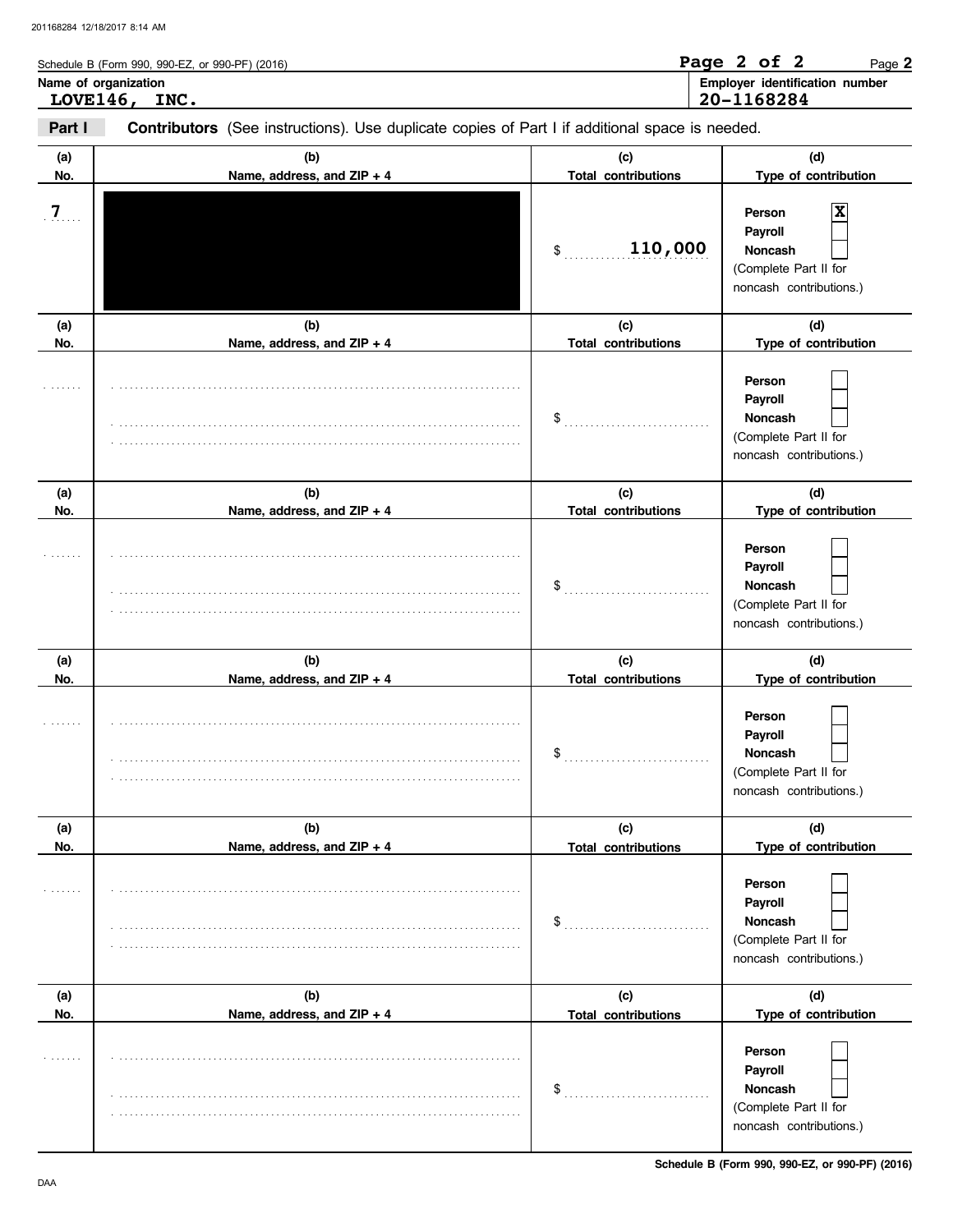**(Form 990)**

Department of the Treasury Internal Revenue Service

# **SCHEDULE D Supplemental Financial Statements**

**Part IV, line 6, 7, 8, 9, 10, 11a, 11b, 11c, 11d, 11e, 11f, 12a, or 12b. Complete if the organization answered "Yes" on Form 990,**

 **Attach to Form 990. Information about Schedule D (Form 990) and its instructions is at** *www.irs.gov/form990.*

**Employer identification number Inspection**

**2016**

**Open to Public**

OMB No. 1545-0047

|    | Name of the organization                                                                                                                                                              |                                                    |    | Employer identification number  |
|----|---------------------------------------------------------------------------------------------------------------------------------------------------------------------------------------|----------------------------------------------------|----|---------------------------------|
|    | LOVE146, INC.                                                                                                                                                                         |                                                    |    | 20-1168284                      |
|    | Organizations Maintaining Donor Advised Funds or Other Similar Funds or Accounts.<br>Part I<br>Complete if the organization answered "Yes" on Form 990, Part IV, line 6.              |                                                    |    |                                 |
|    |                                                                                                                                                                                       | (a) Donor advised funds                            |    | (b) Funds and other accounts    |
| 1. | Total number at end of year                                                                                                                                                           |                                                    |    |                                 |
| 2  | Aggregate value of contributions to (during year)                                                                                                                                     |                                                    |    |                                 |
| 3  |                                                                                                                                                                                       |                                                    |    |                                 |
| 4  |                                                                                                                                                                                       |                                                    |    |                                 |
| 5  | Did the organization inform all donors and donor advisors in writing that the assets held in donor advised                                                                            |                                                    |    |                                 |
|    |                                                                                                                                                                                       |                                                    |    | Yes<br>No                       |
| 6  | Did the organization inform all grantees, donors, and donor advisors in writing that grant funds can be used                                                                          |                                                    |    |                                 |
|    | only for charitable purposes and not for the benefit of the donor or donor advisor, or for any other purpose                                                                          |                                                    |    |                                 |
|    |                                                                                                                                                                                       |                                                    |    | Yes<br>No                       |
|    | Part II<br><b>Conservation Easements.</b><br>Complete if the organization answered "Yes" on Form 990, Part IV, line 7.                                                                |                                                    |    |                                 |
| 1. | Purpose(s) of conservation easements held by the organization (check all that apply).                                                                                                 |                                                    |    |                                 |
|    | Preservation of land for public use (e.g., recreation or education)                                                                                                                   | Preservation of a historically important land area |    |                                 |
|    | Protection of natural habitat                                                                                                                                                         | Preservation of a certified historic structure     |    |                                 |
|    | Preservation of open space                                                                                                                                                            |                                                    |    |                                 |
| 2  | Complete lines 2a through 2d if the organization held a qualified conservation contribution in the form of a conservation                                                             |                                                    |    |                                 |
|    | easement on the last day of the tax year.                                                                                                                                             |                                                    |    | Held at the End of the Tax Year |
| а  |                                                                                                                                                                                       |                                                    | 2a |                                 |
| b  |                                                                                                                                                                                       |                                                    | 2b |                                 |
| с  | Number of conservation easements on a certified historic structure included in (a) [11] Number of conservation easements on a certified historic structure included in (a)            |                                                    | 2c |                                 |
| d  | Number of conservation easements included in (c) acquired after 8/17/06, and not on a                                                                                                 |                                                    |    |                                 |
|    | historic structure listed in the National Register                                                                                                                                    |                                                    | 2d |                                 |
| 3  | Number of conservation easements modified, transferred, released, extinguished, or terminated by the organization during the                                                          |                                                    |    |                                 |
|    | tax year                                                                                                                                                                              |                                                    |    |                                 |
|    | Number of states where property subject to conservation easement is located                                                                                                           |                                                    |    |                                 |
| 5  | Does the organization have a written policy regarding the periodic monitoring, inspection, handling of                                                                                |                                                    |    | Yes<br>No                       |
| 6  | Staff and volunteer hours devoted to monitoring, inspecting, handling of violations, and enforcing conservation easements during the year                                             |                                                    |    |                                 |
|    |                                                                                                                                                                                       |                                                    |    |                                 |
| 7  | Amount of expenses incurred in monitoring, inspecting, handling of violations, and enforcing conservation easements during the year                                                   |                                                    |    |                                 |
|    | \$                                                                                                                                                                                    |                                                    |    |                                 |
|    | Does each conservation easement reported on line $2(d)$ above satisfy the requirements of section $170(h)(4)(B)(i)$                                                                   |                                                    |    |                                 |
|    |                                                                                                                                                                                       |                                                    |    | Yes<br>No                       |
| 9  | In Part XIII, describe how the organization reports conservation easements in its revenue and expense statement, and                                                                  |                                                    |    |                                 |
|    | balance sheet, and include, if applicable, the text of the footnote to the organization's financial statements that describes the                                                     |                                                    |    |                                 |
|    | organization's accounting for conservation easements.                                                                                                                                 |                                                    |    |                                 |
|    | Organizations Maintaining Collections of Art, Historical Treasures, or Other Similar Assets.<br>Part III<br>Complete if the organization answered "Yes" on Form 990, Part IV, line 8. |                                                    |    |                                 |
|    | 1a If the organization elected, as permitted under SFAS 116 (ASC 958), not to report in its revenue statement and balance sheet                                                       |                                                    |    |                                 |
|    | works of art, historical treasures, or other similar assets held for public exhibition, education, or research in furtherance of                                                      |                                                    |    |                                 |
|    | public service, provide, in Part XIII, the text of the footnote to its financial statements that describes these items.                                                               |                                                    |    |                                 |
| b  | If the organization elected, as permitted under SFAS 116 (ASC 958), to report in its revenue statement and balance sheet                                                              |                                                    |    |                                 |
|    | works of art, historical treasures, or other similar assets held for public exhibition, education, or research in furtherance of                                                      |                                                    |    |                                 |
|    | public service, provide the following amounts relating to these items:                                                                                                                |                                                    |    |                                 |
|    |                                                                                                                                                                                       |                                                    |    |                                 |
|    | (ii) Assets included in Form 990, Part X                                                                                                                                              |                                                    |    |                                 |
| 2  | If the organization received or held works of art, historical treasures, or other similar assets for financial gain, provide the                                                      |                                                    |    |                                 |
|    | following amounts required to be reported under SFAS 116 (ASC 958) relating to these items:                                                                                           |                                                    |    |                                 |
| а  |                                                                                                                                                                                       |                                                    |    |                                 |
|    |                                                                                                                                                                                       |                                                    |    |                                 |

DAA **For Paperwork Reduction Act Notice, see the Instructions for Form 990.**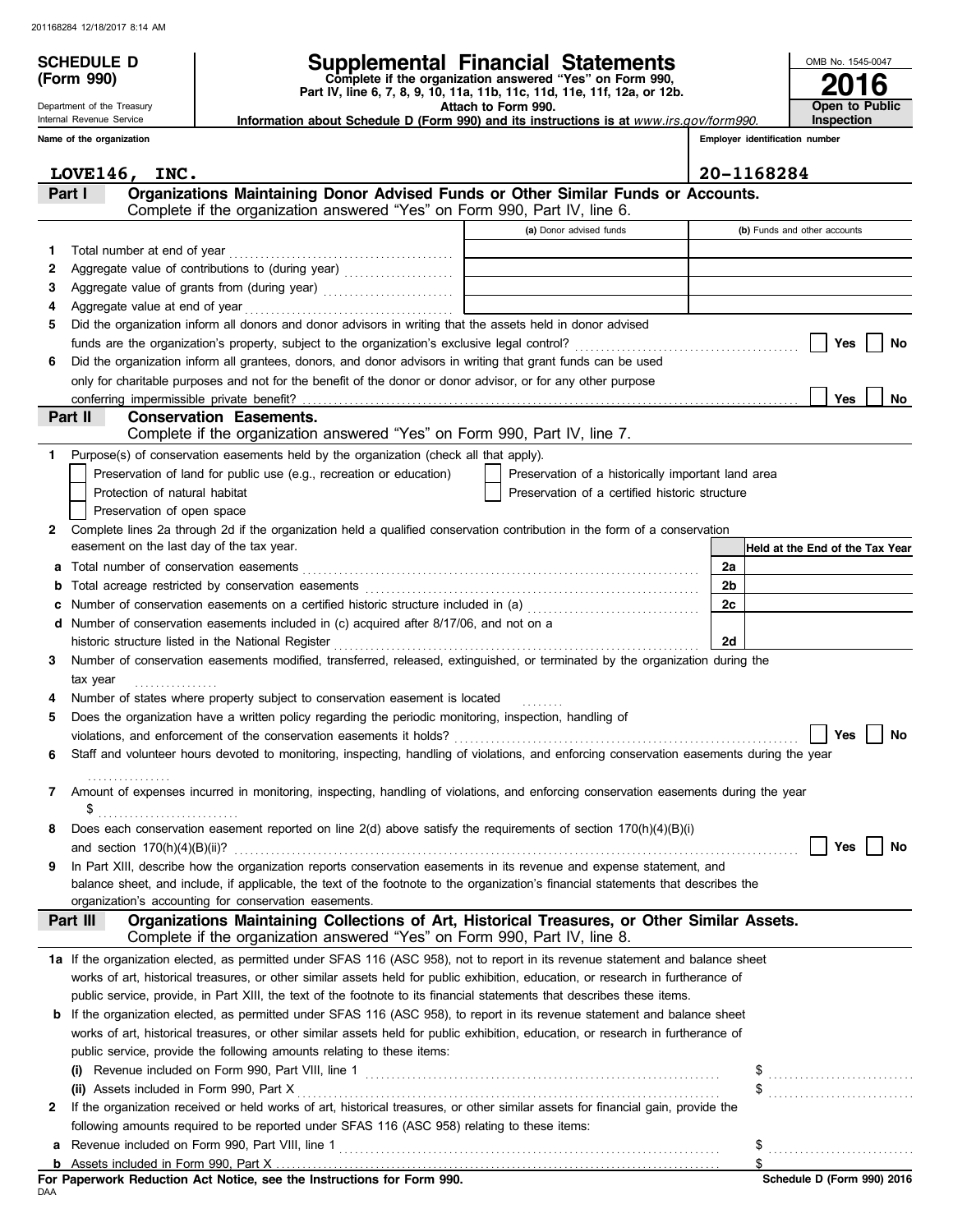|   | Schedule D (Form 990) 2016 $LOVE146$ , INC.                                                                                                                                                                                          |                         |                           |                         | 20-1168284      |                      |                     | Page 2    |
|---|--------------------------------------------------------------------------------------------------------------------------------------------------------------------------------------------------------------------------------------|-------------------------|---------------------------|-------------------------|-----------------|----------------------|---------------------|-----------|
|   | Organizations Maintaining Collections of Art, Historical Treasures, or Other Similar Assets (continued)<br>Part III                                                                                                                  |                         |                           |                         |                 |                      |                     |           |
| 3 | Using the organization's acquisition, accession, and other records, check any of the following that are a significant use of its<br>collection items (check all that apply):                                                         |                         |                           |                         |                 |                      |                     |           |
| a | Public exhibition                                                                                                                                                                                                                    | d                       | Loan or exchange programs |                         |                 |                      |                     |           |
| b | Scholarly research<br>е                                                                                                                                                                                                              |                         |                           |                         |                 |                      |                     |           |
| c | Preservation for future generations                                                                                                                                                                                                  |                         |                           |                         |                 |                      |                     |           |
|   | Provide a description of the organization's collections and explain how they further the organization's exempt purpose in Part                                                                                                       |                         |                           |                         |                 |                      |                     |           |
|   | XIII.                                                                                                                                                                                                                                |                         |                           |                         |                 |                      |                     |           |
| 5 | During the year, did the organization solicit or receive donations of art, historical treasures, or other similar                                                                                                                    |                         |                           |                         |                 |                      |                     |           |
|   |                                                                                                                                                                                                                                      |                         |                           |                         |                 |                      | Yes                 | No        |
|   | Part IV<br><b>Escrow and Custodial Arrangements.</b>                                                                                                                                                                                 |                         |                           |                         |                 |                      |                     |           |
|   | Complete if the organization answered "Yes" on Form 990, Part IV, line 9, or reported an amount on Form                                                                                                                              |                         |                           |                         |                 |                      |                     |           |
|   | 990, Part X, line 21.                                                                                                                                                                                                                |                         |                           |                         |                 |                      |                     |           |
|   | 1a Is the organization an agent, trustee, custodian or other intermediary for contributions or other assets not                                                                                                                      |                         |                           |                         |                 |                      |                     |           |
|   |                                                                                                                                                                                                                                      |                         |                           |                         |                 |                      | Yes                 | No        |
|   | <b>b</b> If "Yes," explain the arrangement in Part XIII and complete the following table:                                                                                                                                            |                         |                           |                         |                 |                      |                     |           |
|   |                                                                                                                                                                                                                                      |                         |                           |                         |                 |                      | Amount              |           |
|   | c Beginning balance <b>contract the contract of the contract of the contract of the contract of the contract of the contract of the contract of the contract of the contract of the contract of the contract of the contract of </b> |                         |                           |                         |                 | 1c                   |                     |           |
|   |                                                                                                                                                                                                                                      |                         |                           |                         |                 | 1d                   |                     |           |
| е | Distributions during the year manufactured contains and all the year manufactured with the year manufactured with the set of the set of the set of the set of the set of the set of the set of the set of the set of the set o       |                         |                           |                         |                 | 1е                   |                     |           |
|   | Ending balance <b>construction and the construction of the construction</b> of the construction of the construction of the construction of the construction of the construction of the construction of the construction of the cons  |                         |                           |                         |                 | 1f                   |                     |           |
|   | 2a Did the organization include an amount on Form 990, Part X, line 21, for escrow or custodial account liability?                                                                                                                   |                         |                           |                         |                 |                      | Yes                 | <b>No</b> |
|   |                                                                                                                                                                                                                                      |                         |                           |                         |                 |                      |                     |           |
|   | Part V<br><b>Endowment Funds.</b>                                                                                                                                                                                                    |                         |                           |                         |                 |                      |                     |           |
|   | Complete if the organization answered "Yes" on Form 990, Part IV, line 10.                                                                                                                                                           |                         |                           |                         |                 |                      |                     |           |
|   |                                                                                                                                                                                                                                      | (a) Current year        | (b) Prior year            | (c) Two years back      |                 | (d) Three years back | (e) Four years back |           |
|   | 1a Beginning of year balance                                                                                                                                                                                                         |                         |                           |                         |                 |                      |                     |           |
|   | <b>b</b> Contributions <b>contributions</b>                                                                                                                                                                                          |                         |                           |                         |                 |                      |                     |           |
|   | c Net investment earnings, gains, and                                                                                                                                                                                                |                         |                           |                         |                 |                      |                     |           |
|   | d Grants or scholarships                                                                                                                                                                                                             |                         |                           |                         |                 |                      |                     |           |
|   | e Other expenditures for facilities and                                                                                                                                                                                              |                         |                           |                         |                 |                      |                     |           |
|   |                                                                                                                                                                                                                                      |                         |                           |                         |                 |                      |                     |           |
|   | f Administrative expenses                                                                                                                                                                                                            |                         |                           |                         |                 |                      |                     |           |
| g | End of year balance                                                                                                                                                                                                                  |                         |                           |                         |                 |                      |                     |           |
|   | Provide the estimated percentage of the current year end balance (line 1g, column (a)) held as:                                                                                                                                      |                         |                           |                         |                 |                      |                     |           |
|   | a Board designated or quasi-endowment                                                                                                                                                                                                |                         |                           |                         |                 |                      |                     |           |
|   | <b>b</b> Permanent endowment<br>℅                                                                                                                                                                                                    |                         |                           |                         |                 |                      |                     |           |
|   | c Temporarily restricted endowment                                                                                                                                                                                                   | $\%$<br>.               |                           |                         |                 |                      |                     |           |
|   | The percentages on lines 2a, 2b, and 2c should equal 100%.                                                                                                                                                                           |                         |                           |                         |                 |                      |                     |           |
|   | 3a Are there endowment funds not in the possession of the organization that are held and administered for the                                                                                                                        |                         |                           |                         |                 |                      |                     |           |
|   | organization by:                                                                                                                                                                                                                     |                         |                           |                         |                 |                      |                     | Yes<br>No |
|   |                                                                                                                                                                                                                                      |                         |                           |                         |                 |                      | 3a(i)               |           |
|   |                                                                                                                                                                                                                                      |                         |                           |                         |                 |                      | 3a(ii)              |           |
|   |                                                                                                                                                                                                                                      |                         |                           |                         |                 |                      | 3b                  |           |
|   | Describe in Part XIII the intended uses of the organization's endowment funds.                                                                                                                                                       |                         |                           |                         |                 |                      |                     |           |
|   | Land, Buildings, and Equipment.<br>Part VI                                                                                                                                                                                           |                         |                           |                         |                 |                      |                     |           |
|   | Complete if the organization answered "Yes" on Form 990, Part IV, line 11a. See Form 990, Part X, line 10.                                                                                                                           |                         |                           |                         |                 |                      |                     |           |
|   | Description of property                                                                                                                                                                                                              | (a) Cost or other basis |                           | (b) Cost or other basis | (c) Accumulated |                      | (d) Book value      |           |
|   |                                                                                                                                                                                                                                      | (investment)            |                           | (other)                 | depreciation    |                      |                     |           |
|   |                                                                                                                                                                                                                                      |                         |                           |                         |                 |                      |                     |           |
|   |                                                                                                                                                                                                                                      |                         |                           | 67,382                  |                 |                      |                     | 33,646    |
|   | c Leasehold improvements                                                                                                                                                                                                             |                         |                           | 88,969                  |                 | 33,736<br>50,850     |                     | 38,119    |
|   |                                                                                                                                                                                                                                      |                         |                           | 209,599                 |                 | 54,234               |                     | 155,365   |
|   | Total. Add lines 1a through 1e. (Column (d) must equal Form 990, Part X, column (B), line 10c.)                                                                                                                                      |                         |                           |                         |                 |                      |                     | 227,130   |
|   |                                                                                                                                                                                                                                      |                         |                           |                         |                 |                      |                     |           |

**Schedule D (Form 990) 2016**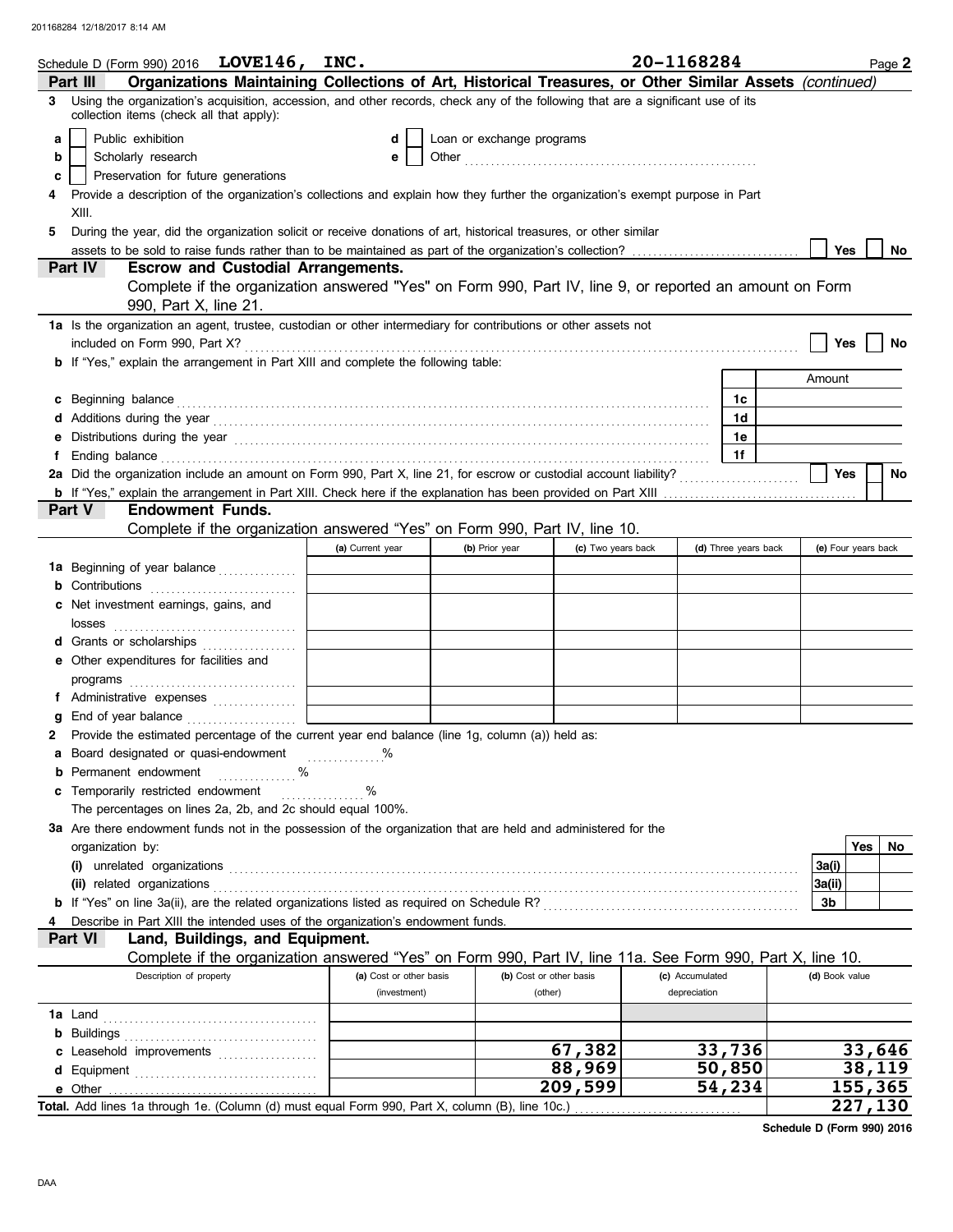|                           | Schedule D (Form 990) 2016 $LOVE146$ ,<br>INC.                                                                          |                | 20-1168284                                                   | Page 3         |
|---------------------------|-------------------------------------------------------------------------------------------------------------------------|----------------|--------------------------------------------------------------|----------------|
| <b>Part VII</b>           | Investments-Other Securities.                                                                                           |                |                                                              |                |
|                           | Complete if the organization answered "Yes" on Form 990, Part IV, line 11b. See Form 990, Part X, line 12.              |                |                                                              |                |
|                           | (a) Description of security or category<br>(including name of security)                                                 | (b) Book value | (c) Method of valuation:<br>Cost or end-of-year market value |                |
| (1) Financial derivatives |                                                                                                                         |                |                                                              |                |
|                           | (2) Closely-held equity interests                                                                                       |                |                                                              |                |
| $(3)$ Other               |                                                                                                                         |                |                                                              |                |
| (A)                       |                                                                                                                         |                |                                                              |                |
| (B)                       |                                                                                                                         |                |                                                              |                |
| (C)                       |                                                                                                                         |                |                                                              |                |
|                           |                                                                                                                         |                |                                                              |                |
|                           |                                                                                                                         |                |                                                              |                |
| (F)                       |                                                                                                                         |                |                                                              |                |
| (G)<br>(H)                |                                                                                                                         |                |                                                              |                |
|                           | Total. (Column (b) must equal Form 990, Part X, col. (B) line 12.)                                                      |                |                                                              |                |
| Part VIII                 | Investments-Program Related.                                                                                            |                |                                                              |                |
|                           | Complete if the organization answered "Yes" on Form 990, Part IV, line 11c. See Form 990, Part X, line 13.              |                |                                                              |                |
|                           | (a) Description of investment                                                                                           | (b) Book value | (c) Method of valuation:<br>Cost or end-of-year market value |                |
| (1)                       |                                                                                                                         |                |                                                              |                |
| (2)                       |                                                                                                                         |                |                                                              |                |
| (3)                       |                                                                                                                         |                |                                                              |                |
| (4)                       |                                                                                                                         |                |                                                              |                |
| (5)                       |                                                                                                                         |                |                                                              |                |
| (6)                       |                                                                                                                         |                |                                                              |                |
| (7)                       |                                                                                                                         |                |                                                              |                |
| (8)                       |                                                                                                                         |                |                                                              |                |
| (9)                       |                                                                                                                         |                |                                                              |                |
|                           | Total. (Column (b) must equal Form 990, Part X, col. (B) line 13.)                                                      |                |                                                              |                |
| Part IX                   | <b>Other Assets.</b>                                                                                                    |                |                                                              |                |
|                           | Complete if the organization answered "Yes" on Form 990, Part IV, line 11d. See Form 990, Part X, line 15.              |                |                                                              |                |
|                           | (a) Description                                                                                                         |                |                                                              | (b) Book value |
| (1)                       |                                                                                                                         |                |                                                              |                |
| (2)                       |                                                                                                                         |                |                                                              |                |
| (3)<br>(4)                |                                                                                                                         |                |                                                              |                |
| (5)                       |                                                                                                                         |                |                                                              |                |
| (6)                       |                                                                                                                         |                |                                                              |                |
| (7)                       |                                                                                                                         |                |                                                              |                |
| (8)                       |                                                                                                                         |                |                                                              |                |
| (9)                       |                                                                                                                         |                |                                                              |                |
|                           | Total. (Column (b) must equal Form 990, Part X, col. (B) line 15.)                                                      |                |                                                              |                |
| Part X                    | Other Liabilities.                                                                                                      |                |                                                              |                |
|                           | Complete if the organization answered "Yes" on Form 990, Part IV, line 11e or 11f. See Form 990, Part X,<br>line $25$ . |                |                                                              |                |
| 1.                        | (a) Description of liability                                                                                            | (b) Book value |                                                              |                |
| (1)                       | Federal income taxes                                                                                                    |                |                                                              |                |
| (2)                       | CAPITAL LEASE LIABILITIES                                                                                               | 171,266        |                                                              |                |
| (3)                       |                                                                                                                         |                |                                                              |                |
| (4)                       |                                                                                                                         |                |                                                              |                |
| (5)                       |                                                                                                                         |                |                                                              |                |
| (6)                       |                                                                                                                         |                |                                                              |                |
| (7)                       |                                                                                                                         |                |                                                              |                |
| (8)                       |                                                                                                                         |                |                                                              |                |
| (9)                       |                                                                                                                         |                |                                                              |                |
|                           | Total. (Column (b) must equal Form 990, Part X, col. (B) line 25.)                                                      | 171,266        |                                                              |                |

| <b>Total.</b> (Column (b) must equal Form 990, Part X, col. (B) line 25.)                                                                                                                                                      |  |
|--------------------------------------------------------------------------------------------------------------------------------------------------------------------------------------------------------------------------------|--|
| A TERM A RESERVED TO A SALE AND THE RESERVED OF THE RESERVED OF THE RESERVED OF THE RESERVED OF THE RESERVED OF THE RESERVED OF THE RESERVED OF THE RESERVED OF THE RESERVED OF THE RESERVED OF THE RESERVED OF THE RESERVED O |  |

Liability for uncertain tax positions. In Part XIII, provide the text of the footnote to the organization's financial statements that reports the **2.** organization's liability for uncertain tax positions under FIN 48 (ASC 740). Check here if the text of the footnote has been provided in Part XIII .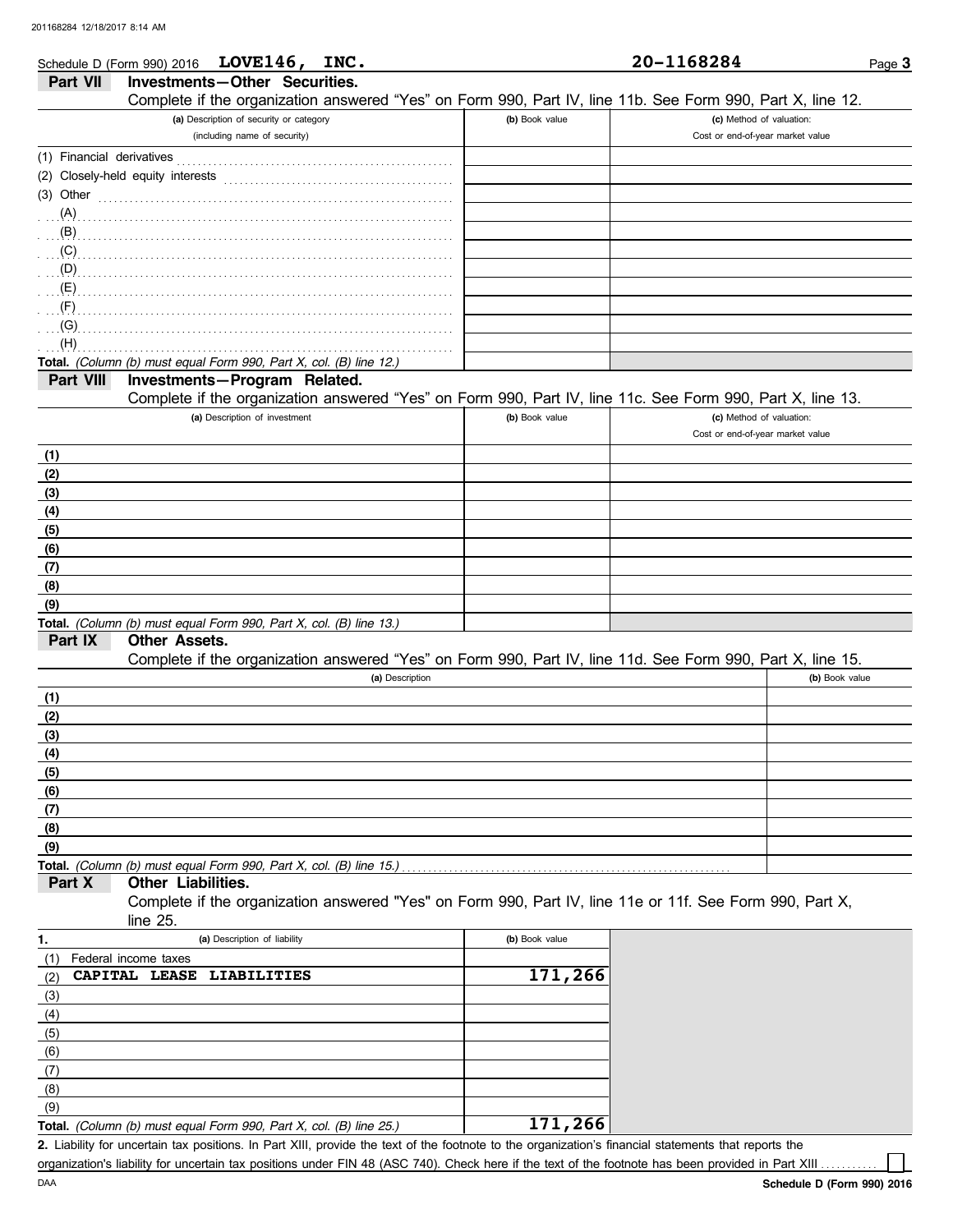|                       | Schedule D (Form 990) 2016 LOVE146, INC.                                                                                                                                                  |                                                                                                                | 20-1168284   | Page 4                    |
|-----------------------|-------------------------------------------------------------------------------------------------------------------------------------------------------------------------------------------|----------------------------------------------------------------------------------------------------------------|--------------|---------------------------|
| Part XI               | Reconciliation of Revenue per Audited Financial Statements With Revenue per Return.                                                                                                       |                                                                                                                |              |                           |
|                       | Complete if the organization answered "Yes" on Form 990, Part IV, line 12a.                                                                                                               |                                                                                                                |              |                           |
| 1                     | Total revenue, gains, and other support per audited financial statements                                                                                                                  | and a complete the contract of the complete the complete the complete the complete the complete the complete t | $\mathbf{1}$ | 3,954,888                 |
| 2                     | Amounts included on line 1 but not on Form 990, Part VIII, line 12:                                                                                                                       |                                                                                                                |              |                           |
|                       | a Net unrealized gains (losses) on investments [111] [11] Net uncontained a Net unrealized gains (losses) on investments [11] [11] $\alpha$                                               | 2a                                                                                                             |              |                           |
| b                     |                                                                                                                                                                                           | 2 <sub>b</sub>                                                                                                 |              |                           |
| c                     |                                                                                                                                                                                           | 2c                                                                                                             |              |                           |
| d                     |                                                                                                                                                                                           | 2d                                                                                                             |              |                           |
|                       |                                                                                                                                                                                           |                                                                                                                | 2e           |                           |
| 3                     |                                                                                                                                                                                           |                                                                                                                | 3            | 3,954,888                 |
| 4                     | Amounts included on Form 990, Part VIII, line 12, but not on line 1:                                                                                                                      |                                                                                                                |              |                           |
|                       | a Investment expenses not included on Form 990, Part VIII, line 7b                                                                                                                        | 4a                                                                                                             |              |                           |
|                       |                                                                                                                                                                                           | 4b                                                                                                             |              |                           |
| c Add lines 4a and 4b |                                                                                                                                                                                           |                                                                                                                | 4c<br>5      | 3,954,888                 |
| Part XII              | Reconciliation of Expenses per Audited Financial Statements With Expenses per Return.                                                                                                     |                                                                                                                |              |                           |
|                       | Complete if the organization answered "Yes" on Form 990, Part IV, line 12a.                                                                                                               |                                                                                                                |              |                           |
| 1.                    | Total expenses and losses per audited financial statements                                                                                                                                |                                                                                                                | $\mathbf{1}$ | $\overline{3,770,196}$    |
| $\mathbf{2}$          | Amounts included on line 1 but not on Form 990, Part IX, line 25:                                                                                                                         |                                                                                                                |              |                           |
|                       |                                                                                                                                                                                           | 2a                                                                                                             |              |                           |
|                       |                                                                                                                                                                                           | 2b                                                                                                             |              |                           |
|                       |                                                                                                                                                                                           | 2c                                                                                                             |              |                           |
|                       |                                                                                                                                                                                           | 2d                                                                                                             |              |                           |
|                       |                                                                                                                                                                                           |                                                                                                                | 2e           |                           |
| 3                     |                                                                                                                                                                                           |                                                                                                                | 3            | 3,770,196                 |
| 4                     | Amounts included on Form 990, Part IX, line 25, but not on line 1:                                                                                                                        |                                                                                                                |              |                           |
|                       |                                                                                                                                                                                           | 4a                                                                                                             |              |                           |
|                       |                                                                                                                                                                                           | 4b                                                                                                             |              |                           |
| c Add lines 4a and 4b |                                                                                                                                                                                           |                                                                                                                | 4c           |                           |
|                       |                                                                                                                                                                                           |                                                                                                                | 5            | $\overline{3}$ , 770, 196 |
|                       | Part XIII Supplemental Information.<br>Provide the descriptions required for Part II, lines 3, 5, and 9; Part III, lines 1a and 4; Part IV, lines 1b and 2b; Part V, line 4; Part X, line |                                                                                                                |              |                           |
|                       | 2; Part XI, lines 2d and 4b; and Part XII, lines 2d and 4b. Also complete this part to provide any additional information.                                                                |                                                                                                                |              |                           |
|                       |                                                                                                                                                                                           |                                                                                                                |              |                           |
|                       |                                                                                                                                                                                           |                                                                                                                |              |                           |
|                       |                                                                                                                                                                                           |                                                                                                                |              |                           |
|                       |                                                                                                                                                                                           |                                                                                                                |              |                           |
|                       |                                                                                                                                                                                           |                                                                                                                |              |                           |
|                       |                                                                                                                                                                                           |                                                                                                                |              |                           |
|                       |                                                                                                                                                                                           |                                                                                                                |              |                           |
|                       |                                                                                                                                                                                           |                                                                                                                |              |                           |
|                       |                                                                                                                                                                                           |                                                                                                                |              |                           |
|                       |                                                                                                                                                                                           |                                                                                                                |              |                           |
|                       |                                                                                                                                                                                           |                                                                                                                |              |                           |
|                       |                                                                                                                                                                                           |                                                                                                                |              |                           |
|                       |                                                                                                                                                                                           |                                                                                                                |              |                           |
|                       |                                                                                                                                                                                           |                                                                                                                |              |                           |
|                       |                                                                                                                                                                                           |                                                                                                                |              |                           |
|                       |                                                                                                                                                                                           |                                                                                                                |              |                           |
|                       |                                                                                                                                                                                           |                                                                                                                |              |                           |
|                       |                                                                                                                                                                                           |                                                                                                                |              |                           |
|                       |                                                                                                                                                                                           |                                                                                                                |              |                           |
|                       |                                                                                                                                                                                           |                                                                                                                |              |                           |
|                       |                                                                                                                                                                                           |                                                                                                                |              |                           |
|                       |                                                                                                                                                                                           |                                                                                                                |              |                           |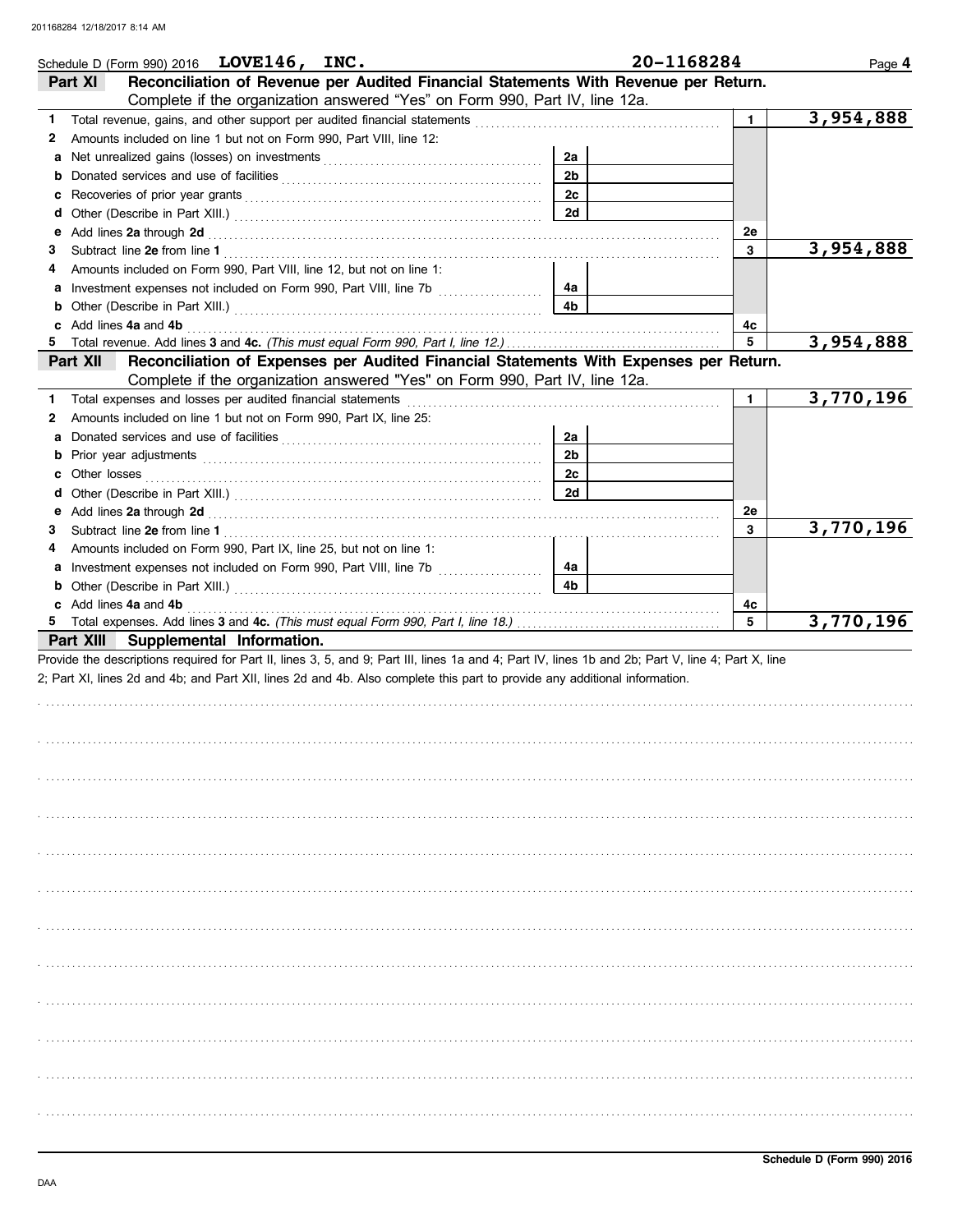| Schedule D (Form 990) 2016 LOVE146, INC.<br>Part XIII Supplemental Information (continued) |  |  | 20-1168284 | Page 5 |
|--------------------------------------------------------------------------------------------|--|--|------------|--------|
|                                                                                            |  |  |            |        |
|                                                                                            |  |  |            |        |
|                                                                                            |  |  |            |        |
|                                                                                            |  |  |            |        |
|                                                                                            |  |  |            |        |
|                                                                                            |  |  |            |        |
|                                                                                            |  |  |            |        |
|                                                                                            |  |  |            |        |
|                                                                                            |  |  |            |        |
|                                                                                            |  |  |            |        |
|                                                                                            |  |  |            |        |
|                                                                                            |  |  |            |        |
|                                                                                            |  |  |            |        |
|                                                                                            |  |  |            |        |
|                                                                                            |  |  |            |        |
|                                                                                            |  |  |            |        |
|                                                                                            |  |  |            |        |
|                                                                                            |  |  |            |        |
|                                                                                            |  |  |            |        |
|                                                                                            |  |  |            |        |
|                                                                                            |  |  |            |        |
|                                                                                            |  |  |            |        |
|                                                                                            |  |  |            |        |
|                                                                                            |  |  |            |        |
|                                                                                            |  |  |            |        |
|                                                                                            |  |  |            |        |
|                                                                                            |  |  |            |        |
|                                                                                            |  |  |            |        |
|                                                                                            |  |  |            |        |
|                                                                                            |  |  |            |        |
|                                                                                            |  |  |            |        |
|                                                                                            |  |  |            |        |
|                                                                                            |  |  |            |        |
|                                                                                            |  |  |            |        |
|                                                                                            |  |  |            |        |
|                                                                                            |  |  |            |        |
|                                                                                            |  |  |            |        |
|                                                                                            |  |  |            |        |
|                                                                                            |  |  |            |        |
|                                                                                            |  |  |            |        |
|                                                                                            |  |  |            |        |
|                                                                                            |  |  |            |        |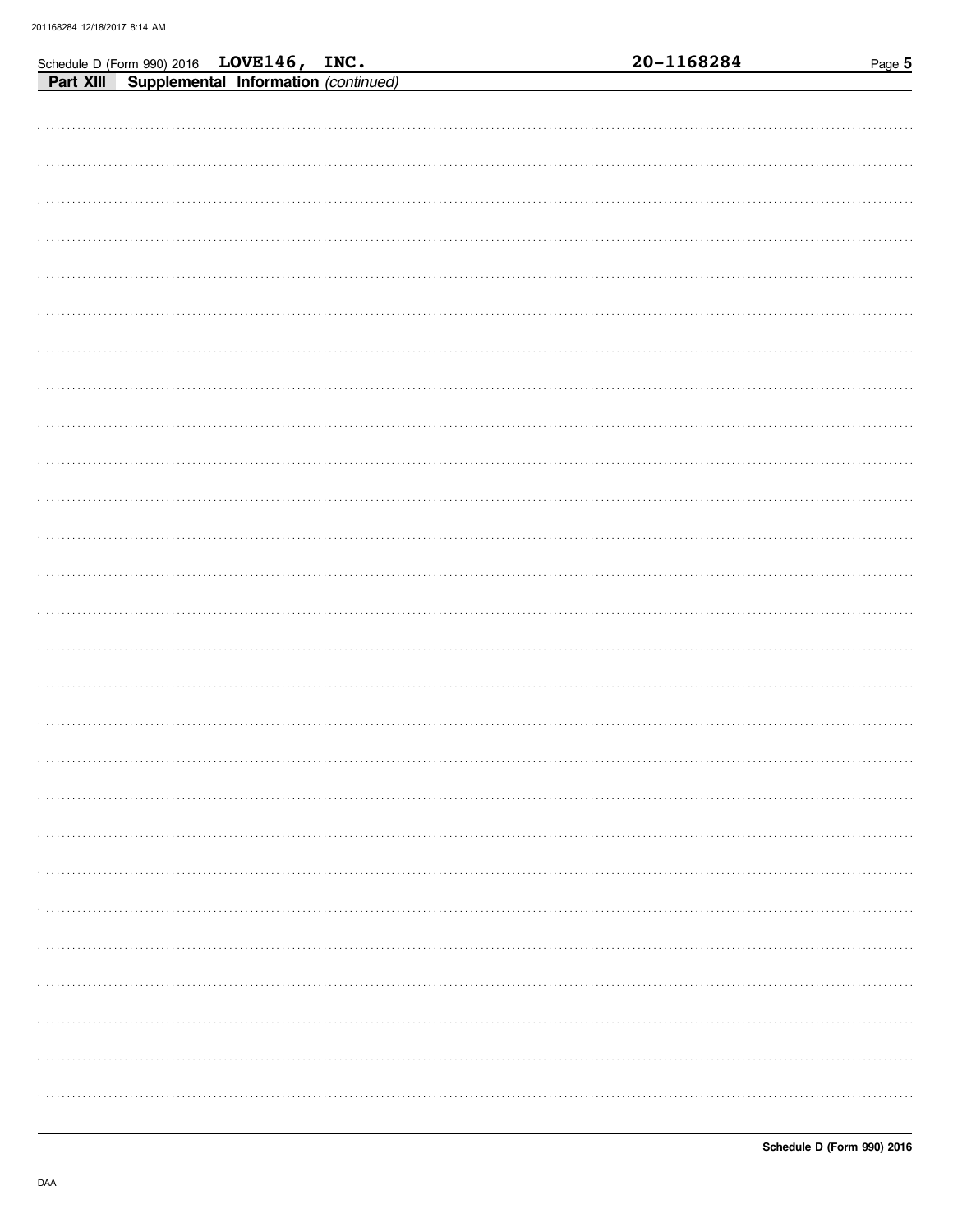| <b>SCHEDULE F</b>                                                                                    |  |                                           |                                                                                           |                                                                                                                                                                | <b>Statement of Activities Outside the United States</b>                                                                                                                                                                         |                                                                                                                 | OMB No. 1545-0047                                                 |
|------------------------------------------------------------------------------------------------------|--|-------------------------------------------|-------------------------------------------------------------------------------------------|----------------------------------------------------------------------------------------------------------------------------------------------------------------|----------------------------------------------------------------------------------------------------------------------------------------------------------------------------------------------------------------------------------|-----------------------------------------------------------------------------------------------------------------|-------------------------------------------------------------------|
| (Form 990)<br>Complete if the organization answered "Yes" on Form 990, Part IV, line 14b, 15, or 16. |  |                                           |                                                                                           |                                                                                                                                                                |                                                                                                                                                                                                                                  | 2016                                                                                                            |                                                                   |
| Department of the Treasury<br>Internal Revenue Service                                               |  |                                           |                                                                                           | Attach to Form 990.<br>Information about Schedule F (Form 990) and its instructions is at www.irs.gov/form990.                                                 |                                                                                                                                                                                                                                  | Open to Public<br>Inspection                                                                                    |                                                                   |
| Name of the organization                                                                             |  | LOVE146, INC.                             |                                                                                           |                                                                                                                                                                |                                                                                                                                                                                                                                  | Employer identification number<br>20-1168284                                                                    |                                                                   |
| Part I                                                                                               |  |                                           |                                                                                           |                                                                                                                                                                | General Information on Activities Outside the United States. Complete if the organization answered "Yes" on                                                                                                                      |                                                                                                                 |                                                                   |
|                                                                                                      |  | Form 990, Part IV, line 14b.              |                                                                                           |                                                                                                                                                                |                                                                                                                                                                                                                                  |                                                                                                                 |                                                                   |
|                                                                                                      |  |                                           |                                                                                           |                                                                                                                                                                | 1 For grantmakers. Does the organization maintain records to substantiate the amount of its grants and other<br>assistance, the grantees' eligibility for the grants or assistance, and the selection criteria used to award the |                                                                                                                 | $ X $ Yes<br>No                                                   |
| 2<br>assistance outside the United States.                                                           |  |                                           |                                                                                           |                                                                                                                                                                | For grantmakers. Describe in Part V the organization's procedures for monitoring the use of its grants and other                                                                                                                 |                                                                                                                 |                                                                   |
| 3                                                                                                    |  |                                           |                                                                                           | Activities per Region. (The following Part I, line 3 table can be duplicated if additional space is needed.)                                                   |                                                                                                                                                                                                                                  |                                                                                                                 |                                                                   |
| (a) Region                                                                                           |  | (b) Number of<br>offices in the<br>region | (c) Number of<br>employees,<br>agents, and<br>independent<br>contractors<br>in the region | (d) Activities conducted in the<br>region (by type) (such as,<br>fundraising, program services,<br>investments, grants to recipients<br>located in the region) |                                                                                                                                                                                                                                  | (e) If activity listed in (d) is<br>a program service,<br>describe specific type of<br>service(s) in the region | (f) Total<br>expenditures for<br>and investments<br>in the region |
| East Asia and the Pacific                                                                            |  |                                           |                                                                                           |                                                                                                                                                                |                                                                                                                                                                                                                                  |                                                                                                                 |                                                                   |
| (1)<br>Europe                                                                                        |  |                                           |                                                                                           | Issue Grants                                                                                                                                                   | Child Safety                                                                                                                                                                                                                     |                                                                                                                 |                                                                   |
| (2)                                                                                                  |  |                                           |                                                                                           | Issue Grants                                                                                                                                                   | Child Safety                                                                                                                                                                                                                     |                                                                                                                 |                                                                   |
| (3)                                                                                                  |  |                                           |                                                                                           |                                                                                                                                                                |                                                                                                                                                                                                                                  |                                                                                                                 |                                                                   |
| (4)                                                                                                  |  |                                           |                                                                                           |                                                                                                                                                                |                                                                                                                                                                                                                                  |                                                                                                                 |                                                                   |
| (5)                                                                                                  |  |                                           |                                                                                           |                                                                                                                                                                |                                                                                                                                                                                                                                  |                                                                                                                 |                                                                   |
| (6)                                                                                                  |  |                                           |                                                                                           |                                                                                                                                                                |                                                                                                                                                                                                                                  |                                                                                                                 |                                                                   |
| (7)                                                                                                  |  |                                           |                                                                                           |                                                                                                                                                                |                                                                                                                                                                                                                                  |                                                                                                                 |                                                                   |
| (8)                                                                                                  |  |                                           |                                                                                           |                                                                                                                                                                |                                                                                                                                                                                                                                  |                                                                                                                 |                                                                   |
| (9)                                                                                                  |  |                                           |                                                                                           |                                                                                                                                                                |                                                                                                                                                                                                                                  |                                                                                                                 |                                                                   |
| (10)                                                                                                 |  |                                           |                                                                                           |                                                                                                                                                                |                                                                                                                                                                                                                                  |                                                                                                                 |                                                                   |
| (11)                                                                                                 |  |                                           |                                                                                           |                                                                                                                                                                |                                                                                                                                                                                                                                  |                                                                                                                 |                                                                   |
| (12)                                                                                                 |  |                                           |                                                                                           |                                                                                                                                                                |                                                                                                                                                                                                                                  |                                                                                                                 |                                                                   |
| (13)                                                                                                 |  |                                           |                                                                                           |                                                                                                                                                                |                                                                                                                                                                                                                                  |                                                                                                                 |                                                                   |
| (14)                                                                                                 |  |                                           |                                                                                           |                                                                                                                                                                |                                                                                                                                                                                                                                  |                                                                                                                 |                                                                   |
| (15)                                                                                                 |  |                                           |                                                                                           |                                                                                                                                                                |                                                                                                                                                                                                                                  |                                                                                                                 |                                                                   |
| (16)                                                                                                 |  |                                           |                                                                                           |                                                                                                                                                                |                                                                                                                                                                                                                                  |                                                                                                                 |                                                                   |
| (17)<br>3a Sub-total                                                                                 |  |                                           |                                                                                           |                                                                                                                                                                |                                                                                                                                                                                                                                  |                                                                                                                 |                                                                   |
| <b>b</b> Total from continuation<br>sheets to Part I                                                 |  |                                           |                                                                                           |                                                                                                                                                                |                                                                                                                                                                                                                                  |                                                                                                                 |                                                                   |
| c Totals (add<br>lines 3a and 3b)                                                                    |  |                                           |                                                                                           |                                                                                                                                                                |                                                                                                                                                                                                                                  |                                                                                                                 |                                                                   |

**For Paperwork Reduction Act Notice, see the Instructions for Form 990.** Schedule F (Form 990) 2016 DAA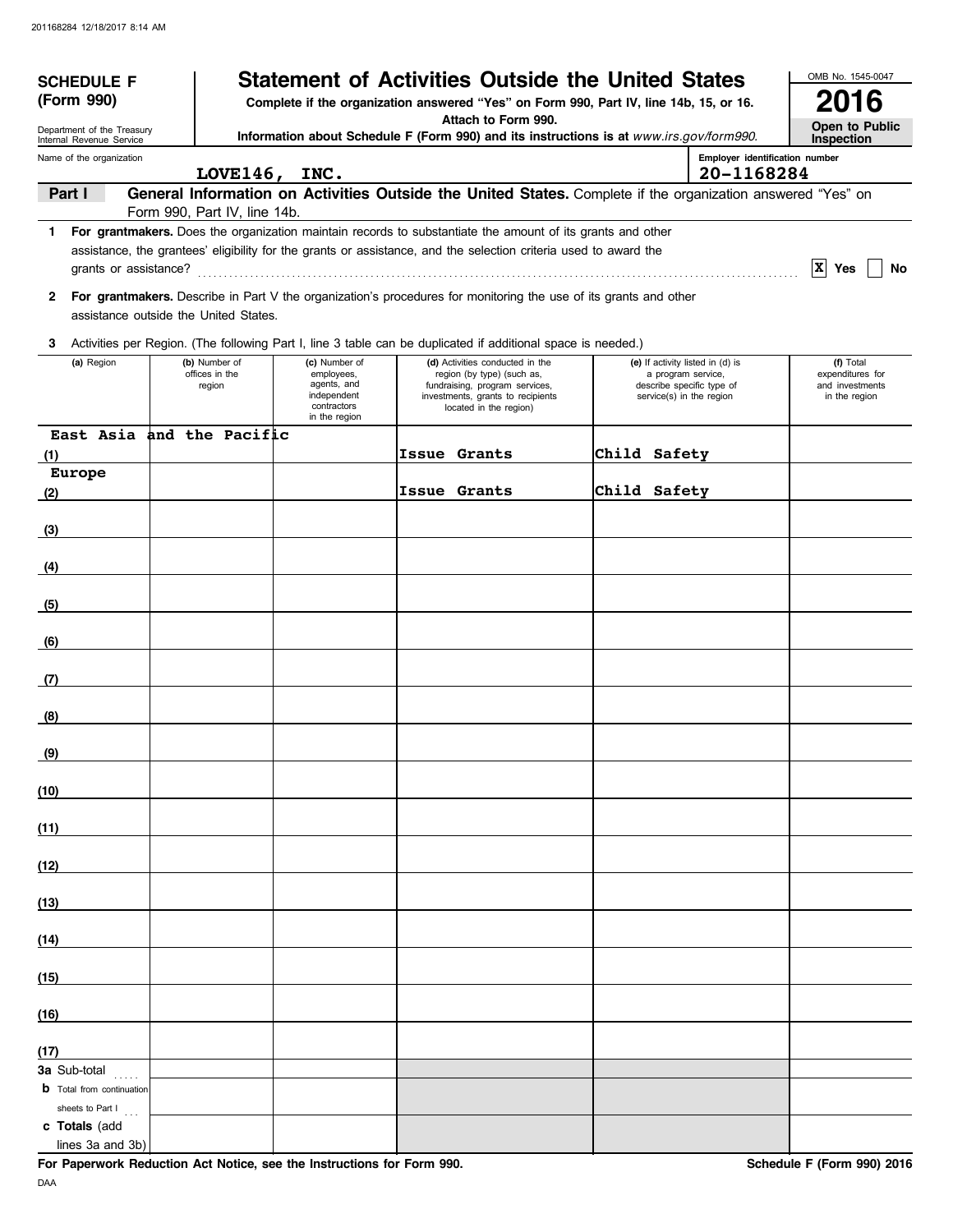|              |                             | Schedule F (Form 990) 2016 LOVE146, INC.           |               |                      |                         | 20-1168284                                                                                                                                   |                                       |                                        |                                          | Page 2                                                         |
|--------------|-----------------------------|----------------------------------------------------|---------------|----------------------|-------------------------|----------------------------------------------------------------------------------------------------------------------------------------------|---------------------------------------|----------------------------------------|------------------------------------------|----------------------------------------------------------------|
| Part II      |                             |                                                    |               |                      |                         | Grants and Other Assistance to Organizations or Entities Outside the United States. Complete if the organization answered "Yes" on Form 990, |                                       |                                        |                                          |                                                                |
|              |                             |                                                    |               |                      |                         | Part IV, line 15, for any recipient who received more than \$5,000. Part II can be duplicated if additional space is needed.                 |                                       |                                        |                                          |                                                                |
| $\mathbf{1}$ | (a) Name of<br>organization | (b) IRS code<br>section and EIN<br>(if applicable) | (c) Region    |                      | (d) Purpose of<br>grant | (e) Amount of<br>cash grant                                                                                                                  | (f) Manner of<br>cash<br>disbursement | (g) Amount of<br>noncash<br>assistance | (h) Description<br>of noncash assistance | (i) Method of<br>valuation<br>(book, FMV,<br>appraisal, other) |
|              |                             |                                                    |               | Support child advoca |                         | 289,000                                                                                                                                      | Wired                                 |                                        |                                          |                                                                |
| (1)          |                             |                                                    | East Asia     | and the Pacific      |                         |                                                                                                                                              |                                       |                                        |                                          |                                                                |
| (2)          |                             |                                                    | <b>Europe</b> | Support child advoca |                         | 158,983                                                                                                                                      | Wired                                 |                                        |                                          |                                                                |
|              |                             |                                                    |               |                      |                         |                                                                                                                                              |                                       |                                        |                                          |                                                                |
| (3)          |                             |                                                    |               |                      |                         |                                                                                                                                              |                                       |                                        |                                          |                                                                |
| (4)          |                             |                                                    |               |                      |                         |                                                                                                                                              |                                       |                                        |                                          |                                                                |
| (5)          |                             |                                                    |               |                      |                         |                                                                                                                                              |                                       |                                        |                                          |                                                                |
| (6)          |                             |                                                    |               |                      |                         |                                                                                                                                              |                                       |                                        |                                          |                                                                |
|              |                             |                                                    |               |                      |                         |                                                                                                                                              |                                       |                                        |                                          |                                                                |
| (7)          |                             |                                                    |               |                      |                         |                                                                                                                                              |                                       |                                        |                                          |                                                                |
| (8)          |                             |                                                    |               |                      |                         |                                                                                                                                              |                                       |                                        |                                          |                                                                |
| (9)          |                             |                                                    |               |                      |                         |                                                                                                                                              |                                       |                                        |                                          |                                                                |
| (10)         |                             |                                                    |               |                      |                         |                                                                                                                                              |                                       |                                        |                                          |                                                                |
| (11)         |                             |                                                    |               |                      |                         |                                                                                                                                              |                                       |                                        |                                          |                                                                |
| (12)         |                             |                                                    |               |                      |                         |                                                                                                                                              |                                       |                                        |                                          |                                                                |
| (13)         |                             |                                                    |               |                      |                         |                                                                                                                                              |                                       |                                        |                                          |                                                                |
|              |                             |                                                    |               |                      |                         |                                                                                                                                              |                                       |                                        |                                          |                                                                |
| (14)         |                             |                                                    |               |                      |                         |                                                                                                                                              |                                       |                                        |                                          |                                                                |
| (15)         |                             |                                                    |               |                      |                         |                                                                                                                                              |                                       |                                        |                                          |                                                                |
| (16)         |                             |                                                    |               |                      |                         |                                                                                                                                              |                                       |                                        |                                          |                                                                |

**2** Enter total number of recipient organizations listed above that are recognized as charities by the foreign country, recognized as tax-exempt

**3** Enter total number of other organizations or entities . . . . . . . . . . . . . . . . . . . . . . . . . . . . . . . . . . . . . . . . . . . . . . . . . . . . . . . . . . . . . . . . . . . . . . . . . . . . . . . . . . . . . . . . . . . . . . . . . . . . . . . . . . . . . . . . . . . . . . . . . . by the IRS, or for which the grantee or counsel has provided a section 501(c)(3) equivalency letter . . . . . . . . . . . . . . . . . . . . . . . . . . . . . . . . . . . . . . . . . . . . . . . . . . . . . . . . . . . . . . . . . . . . . . . . . **7 2**

**Schedule F (Form 990) 2016**

DAA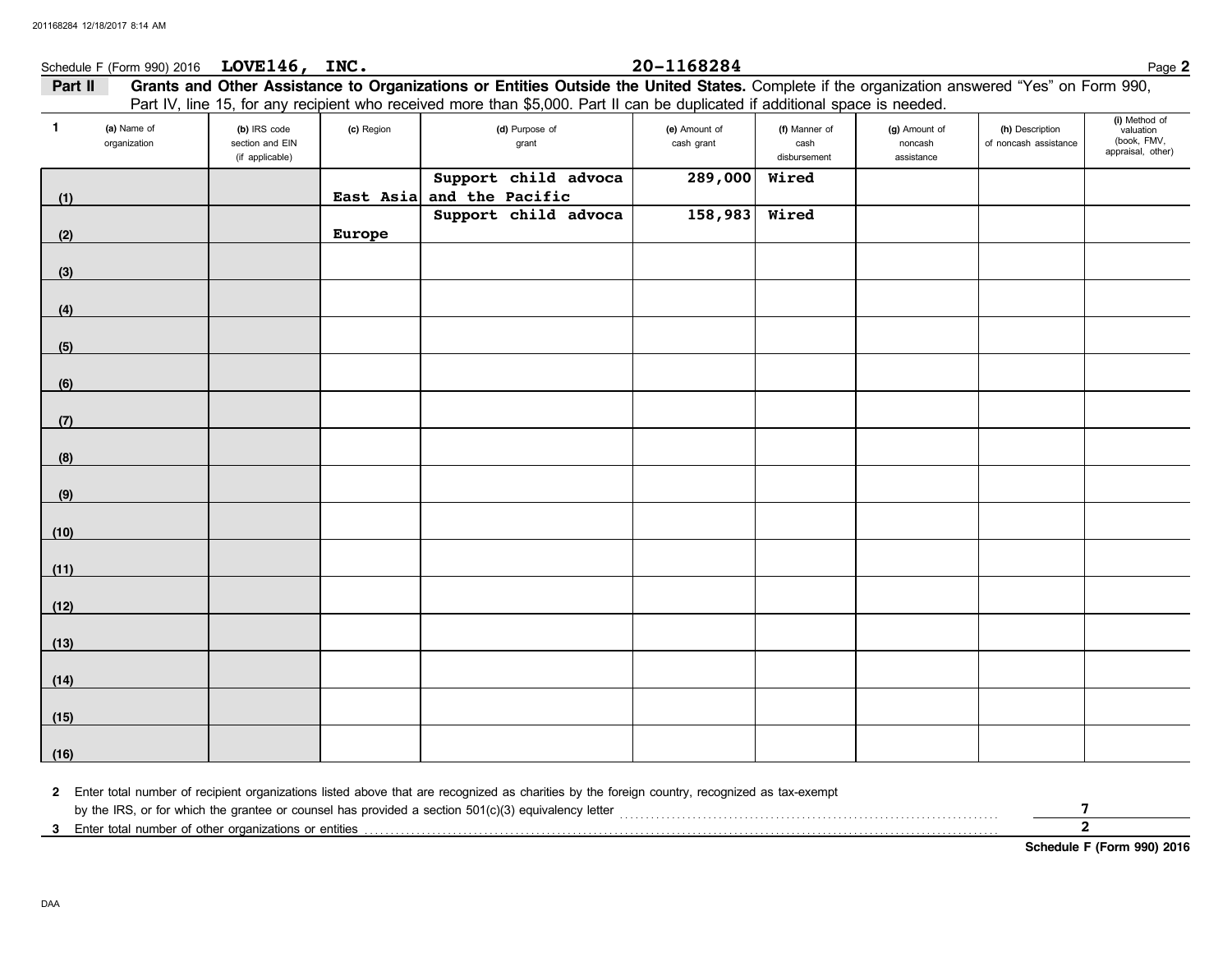### Schedule F (Form 990) 2016 **LOVE146, INC.** 20-1168284 Page 3 **LOVE146, INC. 20-1168284**

| Part III | Grants and Other Assistance to Individuals Outside the United States. Complete if the organization answered "Yes" on Form 990, Part IV, line 16. |            |                             |                             |                                       |                                        |                                          |                                                                |
|----------|--------------------------------------------------------------------------------------------------------------------------------------------------|------------|-----------------------------|-----------------------------|---------------------------------------|----------------------------------------|------------------------------------------|----------------------------------------------------------------|
|          | Part III can be duplicated if additional space is needed.                                                                                        |            |                             |                             |                                       |                                        |                                          |                                                                |
|          | (a) Type of grant or assistance                                                                                                                  | (b) Region | (c) Number of<br>recipients | (d) Amount of<br>cash grant | (e) Manner of<br>cash<br>disbursement | (f) Amount of<br>noncash<br>assistance | (g) Description<br>of noncash assistance | (h) Method of<br>valuation<br>(book, FMV,<br>appraisal, other) |
| (1)      |                                                                                                                                                  |            |                             |                             |                                       |                                        |                                          |                                                                |
| (2)      |                                                                                                                                                  |            |                             |                             |                                       |                                        |                                          |                                                                |
| (3)      |                                                                                                                                                  |            |                             |                             |                                       |                                        |                                          |                                                                |
| (4)      |                                                                                                                                                  |            |                             |                             |                                       |                                        |                                          |                                                                |
| (5)      |                                                                                                                                                  |            |                             |                             |                                       |                                        |                                          |                                                                |
| (6)      |                                                                                                                                                  |            |                             |                             |                                       |                                        |                                          |                                                                |
| (7)      |                                                                                                                                                  |            |                             |                             |                                       |                                        |                                          |                                                                |
| (8)      |                                                                                                                                                  |            |                             |                             |                                       |                                        |                                          |                                                                |
| (9)      |                                                                                                                                                  |            |                             |                             |                                       |                                        |                                          |                                                                |
| (10)     |                                                                                                                                                  |            |                             |                             |                                       |                                        |                                          |                                                                |
| (11)     |                                                                                                                                                  |            |                             |                             |                                       |                                        |                                          |                                                                |
| (12)     |                                                                                                                                                  |            |                             |                             |                                       |                                        |                                          |                                                                |
| (13)     |                                                                                                                                                  |            |                             |                             |                                       |                                        |                                          |                                                                |
| (14)     |                                                                                                                                                  |            |                             |                             |                                       |                                        |                                          |                                                                |
| (15)     |                                                                                                                                                  |            |                             |                             |                                       |                                        |                                          |                                                                |
| (16)     |                                                                                                                                                  |            |                             |                             |                                       |                                        |                                          |                                                                |
| (17)     |                                                                                                                                                  |            |                             |                             |                                       |                                        |                                          |                                                                |
| (18)     |                                                                                                                                                  |            |                             |                             |                                       |                                        |                                          |                                                                |

**Schedule F (Form 990) 2016**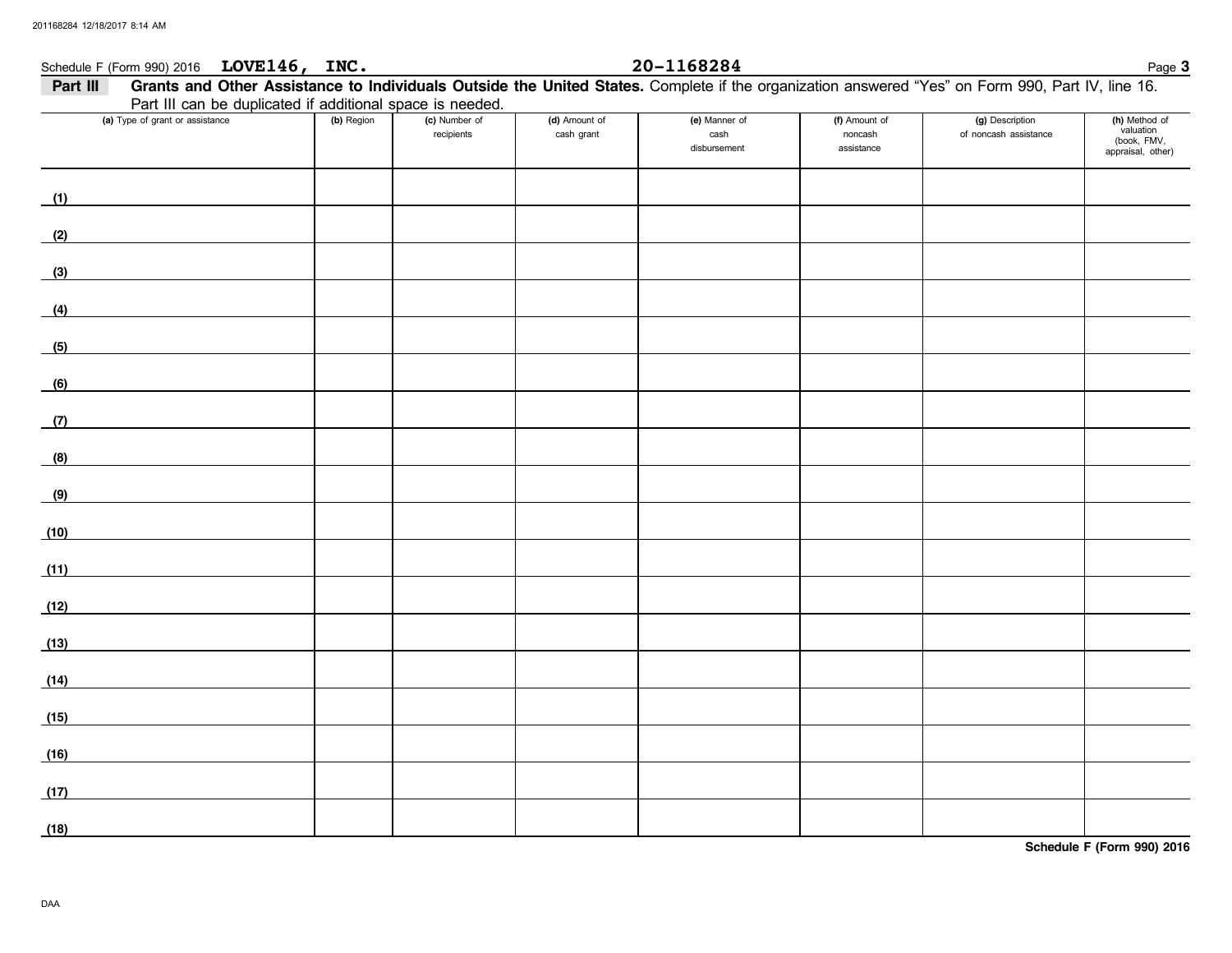|   | LOVE146, INC.<br>Schedule F (Form 990) 2016 | 20-1168284                                                                                                                                                                                                                                                                                                                                                                                                              |     | Page 4               |
|---|---------------------------------------------|-------------------------------------------------------------------------------------------------------------------------------------------------------------------------------------------------------------------------------------------------------------------------------------------------------------------------------------------------------------------------------------------------------------------------|-----|----------------------|
|   | Part IV<br><b>Foreign Forms</b>             |                                                                                                                                                                                                                                                                                                                                                                                                                         |     |                      |
| 1 |                                             | Was the organization a U.S. transferor of property to a foreign corporation during the tax year? If "Yes,"<br>the organization may be required to file Form 926, Return by a U.S. Transferor of Property to a Foreign<br>Corporation (see Instructions for Form 926) Material Corporation (see Instruction of School School and School                                                                                  | Yes | X <br>No             |
| 2 |                                             | Did the organization have an interest in a foreign trust during the tax year? If "Yes," the organization<br>may be required to separately file Form 3520, Annual Return To Report Transactions With Foreign<br>Trusts and Receipt of Certain Foreign Gifts, and/or Form 3520-A, Annual Information Return of Foreign<br>Trust With a U.S. Owner (see Instructions for Forms 3520 and 3520-A; do not file with Form 990) | Yes | X <br><b>No</b>      |
| 3 |                                             | Did the organization have an ownership interest in a foreign corporation during the tax year? If "Yes,"<br>the organization may be required to file Form 5471, Information Return of U.S. Persons With Respect to                                                                                                                                                                                                       | Yes | $ \mathbf{X} $ No    |
| 4 |                                             | Was the organization a direct or indirect shareholder of a passive foreign investment company or a<br>qualified electing fund during the tax year? If "Yes," the organization may be required to file Form 8621,<br>Information Return by a Shareholder of a Passive Foreign Investment Company or Qualified Electing                                                                                                   | Yes | $ \mathbf{x} $<br>No |
| 5 |                                             | Did the organization have an ownership interest in a foreign partnership during the tax year? If "Yes,"<br>the organization may be required to file Form 8865, Return of U.S. Persons With Respect to Certain<br>Foreign Partnerships (see Instructions for Form 8865) Materian Construction Construction Construction Construction                                                                                     | Yes | $ \mathbf{X} $ No    |
| 6 |                                             | Did the organization have any operations in or related to any boycotting countries during the tax year? If<br>"Yes," the organization may be required to separately file Form 5713, International Boycott Report (see                                                                                                                                                                                                   | Yes | X<br>No              |

**Schedule F (Form 990) 2016**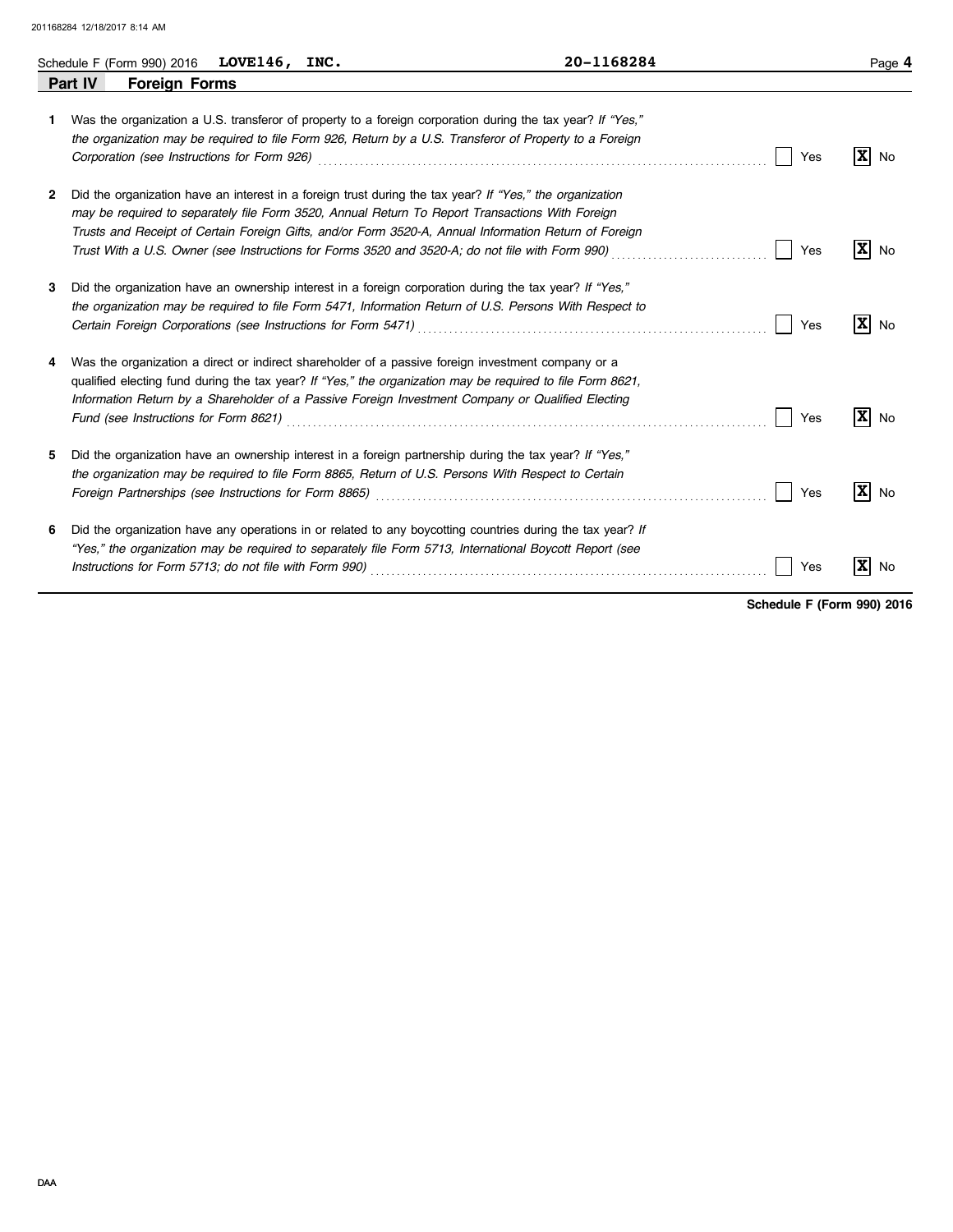| Part V        |                                                            |                                                                                                                                                                                                                                                                                                                                                                                    |                               |
|---------------|------------------------------------------------------------|------------------------------------------------------------------------------------------------------------------------------------------------------------------------------------------------------------------------------------------------------------------------------------------------------------------------------------------------------------------------------------|-------------------------------|
|               | Supplemental Information<br>information. See instructions. | Provide the information required by Part I, line 2 (monitoring of funds); Part I, line 3, column (f) (accounting method;<br>amounts of investments vs. expenditures per region); Part II, line 1 (accounting method); Part III (accounting method); and<br>Part III, column (c) (estimated number of recipients), as applicable. Also complete this part to provide any additional |                               |
|               |                                                            | Part I, Line 2 - Procedures for Monitoring the Use of Grant Funds                                                                                                                                                                                                                                                                                                                  |                               |
|               |                                                            | The Organization requires entities receiving grant funding to report at a                                                                                                                                                                                                                                                                                                          |                               |
|               | minimum annually on the use of the funds received.         |                                                                                                                                                                                                                                                                                                                                                                                    |                               |
|               | Part I, Line 3 - Activities per Region                     |                                                                                                                                                                                                                                                                                                                                                                                    |                               |
| Region        |                                                            | Expenditures Investments                                                                                                                                                                                                                                                                                                                                                           |                               |
|               | East Asia and the Pacific                                  | <u>s and the set of the set of the set of the set of the set of the set of the set of the set of the set of the s</u>                                                                                                                                                                                                                                                              | 0 <sup>5</sup><br>$\mathbf 0$ |
| <b>Europe</b> |                                                            | . \$<br>0 \$                                                                                                                                                                                                                                                                                                                                                                       | $\sim$ 0                      |
|               | Part V - Additional Information                            |                                                                                                                                                                                                                                                                                                                                                                                    |                               |
|               |                                                            |                                                                                                                                                                                                                                                                                                                                                                                    |                               |
|               |                                                            |                                                                                                                                                                                                                                                                                                                                                                                    |                               |
|               |                                                            | The Organization maintaines records of all grant assistance, monitors the                                                                                                                                                                                                                                                                                                          |                               |
|               |                                                            |                                                                                                                                                                                                                                                                                                                                                                                    |                               |
|               |                                                            | use of assitance and utilizes their finanical systems to account and track                                                                                                                                                                                                                                                                                                         |                               |
|               | grant information.                                         |                                                                                                                                                                                                                                                                                                                                                                                    |                               |
|               |                                                            |                                                                                                                                                                                                                                                                                                                                                                                    |                               |
|               |                                                            |                                                                                                                                                                                                                                                                                                                                                                                    |                               |
|               |                                                            |                                                                                                                                                                                                                                                                                                                                                                                    |                               |
|               |                                                            |                                                                                                                                                                                                                                                                                                                                                                                    |                               |
|               |                                                            |                                                                                                                                                                                                                                                                                                                                                                                    |                               |
|               |                                                            |                                                                                                                                                                                                                                                                                                                                                                                    |                               |
|               |                                                            |                                                                                                                                                                                                                                                                                                                                                                                    |                               |
|               |                                                            |                                                                                                                                                                                                                                                                                                                                                                                    |                               |
|               |                                                            |                                                                                                                                                                                                                                                                                                                                                                                    |                               |
|               |                                                            |                                                                                                                                                                                                                                                                                                                                                                                    |                               |
|               |                                                            |                                                                                                                                                                                                                                                                                                                                                                                    |                               |
|               |                                                            |                                                                                                                                                                                                                                                                                                                                                                                    |                               |
|               |                                                            |                                                                                                                                                                                                                                                                                                                                                                                    |                               |
|               |                                                            |                                                                                                                                                                                                                                                                                                                                                                                    |                               |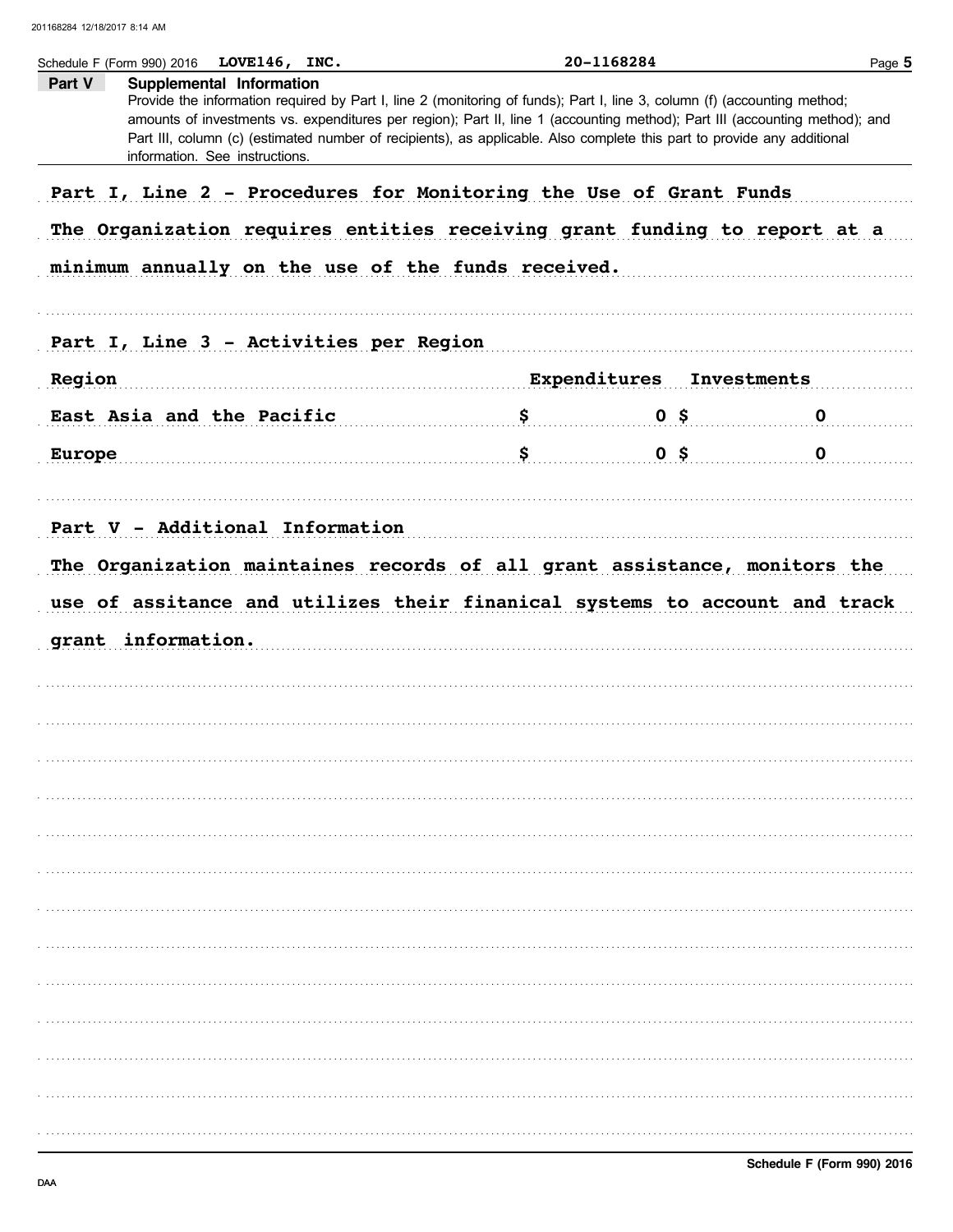| <b>SCHEDULE G</b>                                      | Supplemental Information Regarding Fundraising or Gaming Activities                                                                                                                                                                      |                                                                  |                                |            |                                                                                                   |                                                      | OMB No. 1545-0047                |
|--------------------------------------------------------|------------------------------------------------------------------------------------------------------------------------------------------------------------------------------------------------------------------------------------------|------------------------------------------------------------------|--------------------------------|------------|---------------------------------------------------------------------------------------------------|------------------------------------------------------|----------------------------------|
| (Form 990 or 990-EZ)                                   |                                                                                                                                                                                                                                          | organization entered more than \$15,000 on Form 990-EZ, line 6a. |                                |            | Complete if the organization answered "Yes" on Form 990, Part IV, line 17, 18, or 19, or if the   |                                                      |                                  |
| Department of the Treasury<br>Internal Revenue Service |                                                                                                                                                                                                                                          | Attach to Form 990 or Form 990-EZ.                               |                                |            | Information about Schedule G (Form 990 or 990-EZ) and its instructions is at www.irs.gov/form990. |                                                      | Open to Public<br>Inspection     |
| Name of the organization                               | Employer identification number                                                                                                                                                                                                           |                                                                  |                                |            |                                                                                                   |                                                      |                                  |
|                                                        | LOVE146,<br>INC.                                                                                                                                                                                                                         |                                                                  |                                |            |                                                                                                   | 20-1168284                                           |                                  |
| Part I                                                 | Fundraising Activities. Complete if the organization answered "Yes" on Form 990, Part IV, line 17.<br>Form 990-EZ filers are not required to complete this part.                                                                         |                                                                  |                                |            |                                                                                                   |                                                      |                                  |
| 1                                                      | Indicate whether the organization raised funds through any of the following activities. Check all that apply.                                                                                                                            |                                                                  |                                |            |                                                                                                   |                                                      |                                  |
| Mail solicitations<br>a                                |                                                                                                                                                                                                                                          | e                                                                |                                |            | Solicitation of non-government grants                                                             |                                                      |                                  |
| Internet and email solicitations<br>b                  |                                                                                                                                                                                                                                          | f                                                                |                                |            | Solicitation of government grants                                                                 |                                                      |                                  |
| Phone solicitations<br>c                               |                                                                                                                                                                                                                                          | Special fundraising events<br>q                                  |                                |            |                                                                                                   |                                                      |                                  |
| In-person solicitations<br>d                           |                                                                                                                                                                                                                                          |                                                                  |                                |            |                                                                                                   |                                                      |                                  |
|                                                        | 2a Did the organization have a written or oral agreement with any individual (including officers, directors, trustees,<br>or key employees listed in Form 990, Part VII) or entity in connection with professional fundraising services? |                                                                  |                                |            |                                                                                                   |                                                      | No<br>Yes                        |
|                                                        | b If "Yes," list the 10 highest paid individuals or entities (fundraisers) pursuant to agreements under which the fundraiser is to be<br>compensated at least \$5,000 by the organization.                                               |                                                                  |                                |            |                                                                                                   |                                                      |                                  |
|                                                        |                                                                                                                                                                                                                                          |                                                                  | (iii) Did fund-<br>raiser have |            |                                                                                                   | (v) Amount paid to                                   | (vi) Amount paid to              |
|                                                        | (i) Name and address of individual<br>or entity (fundraiser)                                                                                                                                                                             | (ii) Activity                                                    | control of<br>contributions?   | custody or | (iv) Gross receipts<br>from activity                                                              | (or retained by)<br>fundraiser listed in<br>col. (i) | (or retained by)<br>organization |
|                                                        |                                                                                                                                                                                                                                          |                                                                  | Yes   No                       |            |                                                                                                   |                                                      |                                  |
| 1                                                      |                                                                                                                                                                                                                                          |                                                                  |                                |            |                                                                                                   |                                                      |                                  |
| $\mathbf{2}$                                           |                                                                                                                                                                                                                                          |                                                                  |                                |            |                                                                                                   |                                                      |                                  |
|                                                        |                                                                                                                                                                                                                                          |                                                                  |                                |            |                                                                                                   |                                                      |                                  |
| 3                                                      |                                                                                                                                                                                                                                          |                                                                  |                                |            |                                                                                                   |                                                      |                                  |
|                                                        |                                                                                                                                                                                                                                          |                                                                  |                                |            |                                                                                                   |                                                      |                                  |
| 4                                                      |                                                                                                                                                                                                                                          |                                                                  |                                |            |                                                                                                   |                                                      |                                  |
|                                                        |                                                                                                                                                                                                                                          |                                                                  |                                |            |                                                                                                   |                                                      |                                  |
| 5                                                      |                                                                                                                                                                                                                                          |                                                                  |                                |            |                                                                                                   |                                                      |                                  |
|                                                        |                                                                                                                                                                                                                                          |                                                                  |                                |            |                                                                                                   |                                                      |                                  |
| G                                                      |                                                                                                                                                                                                                                          |                                                                  |                                |            |                                                                                                   |                                                      |                                  |
|                                                        |                                                                                                                                                                                                                                          |                                                                  |                                |            |                                                                                                   |                                                      |                                  |
| 7                                                      |                                                                                                                                                                                                                                          |                                                                  |                                |            |                                                                                                   |                                                      |                                  |
|                                                        |                                                                                                                                                                                                                                          |                                                                  |                                |            |                                                                                                   |                                                      |                                  |
| 8                                                      |                                                                                                                                                                                                                                          |                                                                  |                                |            |                                                                                                   |                                                      |                                  |
|                                                        |                                                                                                                                                                                                                                          |                                                                  |                                |            |                                                                                                   |                                                      |                                  |
| 9                                                      |                                                                                                                                                                                                                                          |                                                                  |                                |            |                                                                                                   |                                                      |                                  |
|                                                        |                                                                                                                                                                                                                                          |                                                                  |                                |            |                                                                                                   |                                                      |                                  |
| 10                                                     |                                                                                                                                                                                                                                          |                                                                  |                                |            |                                                                                                   |                                                      |                                  |
|                                                        |                                                                                                                                                                                                                                          |                                                                  |                                |            |                                                                                                   |                                                      |                                  |
| Total                                                  |                                                                                                                                                                                                                                          |                                                                  |                                |            |                                                                                                   |                                                      |                                  |
| 3<br>registration or licensing.                        | List all states in which the organization is registered or licensed to solicit contributions or has been notified it is exempt from                                                                                                      |                                                                  |                                |            |                                                                                                   |                                                      |                                  |
|                                                        |                                                                                                                                                                                                                                          |                                                                  |                                |            |                                                                                                   |                                                      |                                  |
|                                                        |                                                                                                                                                                                                                                          |                                                                  |                                |            |                                                                                                   |                                                      |                                  |
|                                                        |                                                                                                                                                                                                                                          |                                                                  |                                |            |                                                                                                   |                                                      |                                  |
|                                                        |                                                                                                                                                                                                                                          |                                                                  |                                |            |                                                                                                   |                                                      |                                  |
|                                                        |                                                                                                                                                                                                                                          |                                                                  |                                |            |                                                                                                   |                                                      |                                  |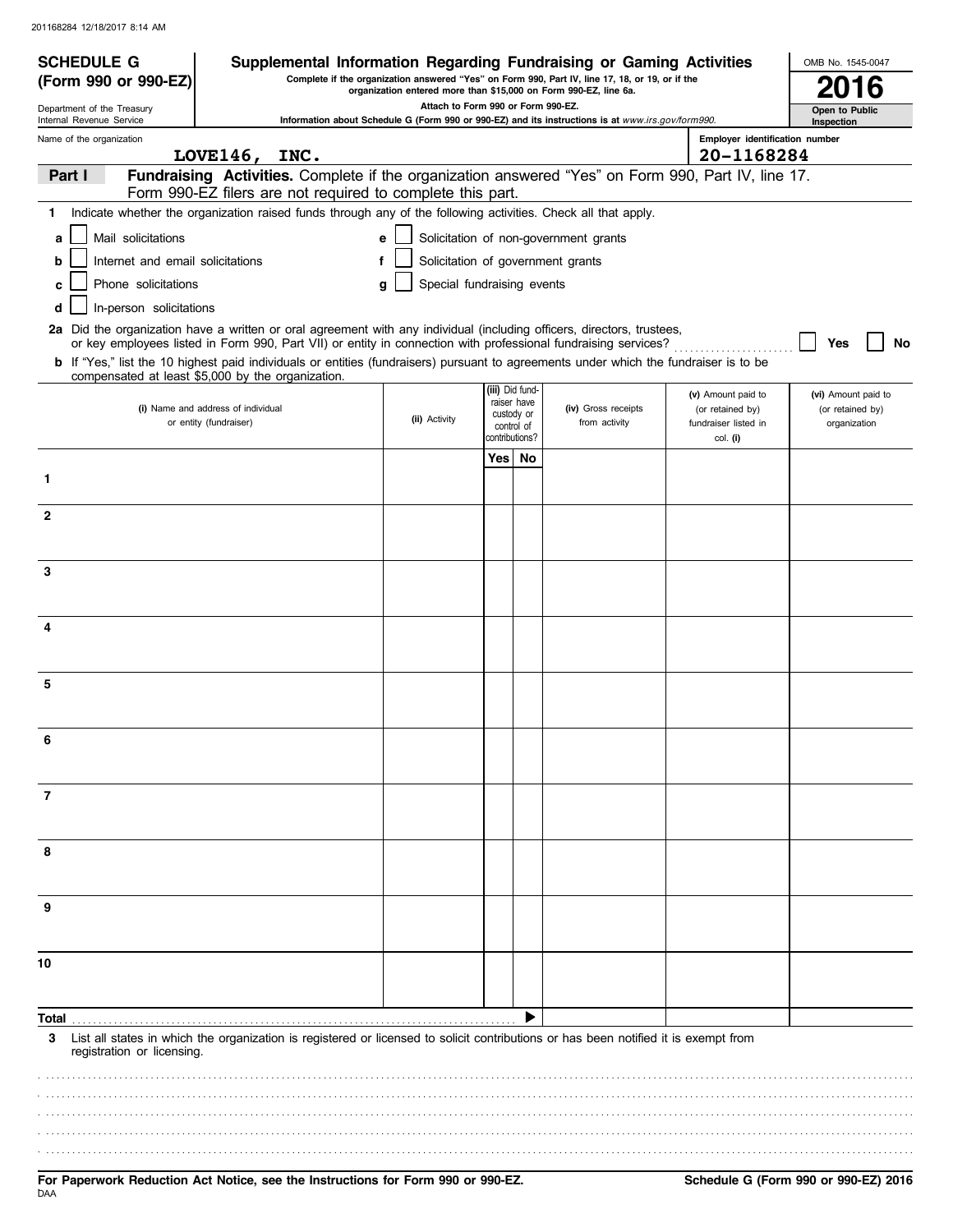|          |    | gross receipts greater than \$5,000. |                                                                                                     |                                                  |                  |                                                     |
|----------|----|--------------------------------------|-----------------------------------------------------------------------------------------------------|--------------------------------------------------|------------------|-----------------------------------------------------|
|          |    |                                      | (a) Event #1                                                                                        | (b) Event $#2$                                   | (c) Other events |                                                     |
|          |    |                                      | Annual Event                                                                                        |                                                  | None             | (d) Total events<br>(add col. (a) through           |
|          |    |                                      | (event type)                                                                                        | (event type)                                     | (total number)   | col. (c)                                            |
| Revenue  |    | 1 Gross receipts                     | 275,602                                                                                             |                                                  |                  | 275,602                                             |
|          |    | 2 Less: Contributions                | 275,602                                                                                             |                                                  |                  | 275,602                                             |
|          | 3  | Gross income (line 1 minus           |                                                                                                     |                                                  |                  |                                                     |
|          |    | 4 Cash prizes                        |                                                                                                     |                                                  |                  |                                                     |
|          |    | 5 Noncash prizes                     |                                                                                                     |                                                  |                  |                                                     |
|          |    | 6 Rent/facility costs                |                                                                                                     |                                                  |                  |                                                     |
| Expenses |    | 7 Food and beverages                 |                                                                                                     |                                                  |                  |                                                     |
| Direct   |    | 8 Entertainment                      |                                                                                                     |                                                  |                  |                                                     |
|          |    | 9 Other direct expenses              |                                                                                                     |                                                  |                  |                                                     |
|          |    |                                      | 10 Direct expense summary. Add lines 4 through 9 in column (d)                                      |                                                  |                  |                                                     |
|          |    | Part III                             | Gaming. Complete if the organization answered "Yes" on Form 990, Part IV, line 19, or reported more |                                                  |                  |                                                     |
|          |    |                                      | than \$15,000 on Form 990-EZ, line 6a.                                                              |                                                  |                  |                                                     |
|          |    |                                      |                                                                                                     |                                                  |                  |                                                     |
|          |    |                                      | (a) Bingo                                                                                           | (b) Pull tabs/instant<br>bingo/progressive bingo | (c) Other gaming | (d) Total gaming (add<br>col. (a) through col. (c)) |
| Revenue  |    |                                      |                                                                                                     |                                                  |                  |                                                     |
|          | 1. | Gross revenue                        |                                                                                                     |                                                  |                  |                                                     |
|          |    | 2 Cash prizes                        |                                                                                                     |                                                  |                  |                                                     |
| Expenses |    | 3 Noncash prizes                     |                                                                                                     |                                                  |                  |                                                     |
| Direct   | 4  | Rent/facility costs                  |                                                                                                     |                                                  |                  |                                                     |
|          |    | 5 Other direct expenses              |                                                                                                     |                                                  |                  |                                                     |
|          |    | 6 Volunteer labor                    | %<br><b>Yes</b><br>No                                                                               | %<br>Yes<br>No                                   | %<br>Yes<br>No   |                                                     |
|          |    |                                      |                                                                                                     |                                                  |                  |                                                     |
|          |    |                                      |                                                                                                     |                                                  |                  |                                                     |
|          |    |                                      |                                                                                                     |                                                  |                  |                                                     |
| 9        |    |                                      |                                                                                                     |                                                  |                  |                                                     |
|          |    | <b>b</b> If "No," explain:           |                                                                                                     |                                                  |                  | Yes<br>No                                           |
|          |    |                                      |                                                                                                     |                                                  |                  |                                                     |
|          |    | <b>b</b> If "Yes," explain:          |                                                                                                     |                                                  |                  | Yes<br>No                                           |

**LOVE146, INC.**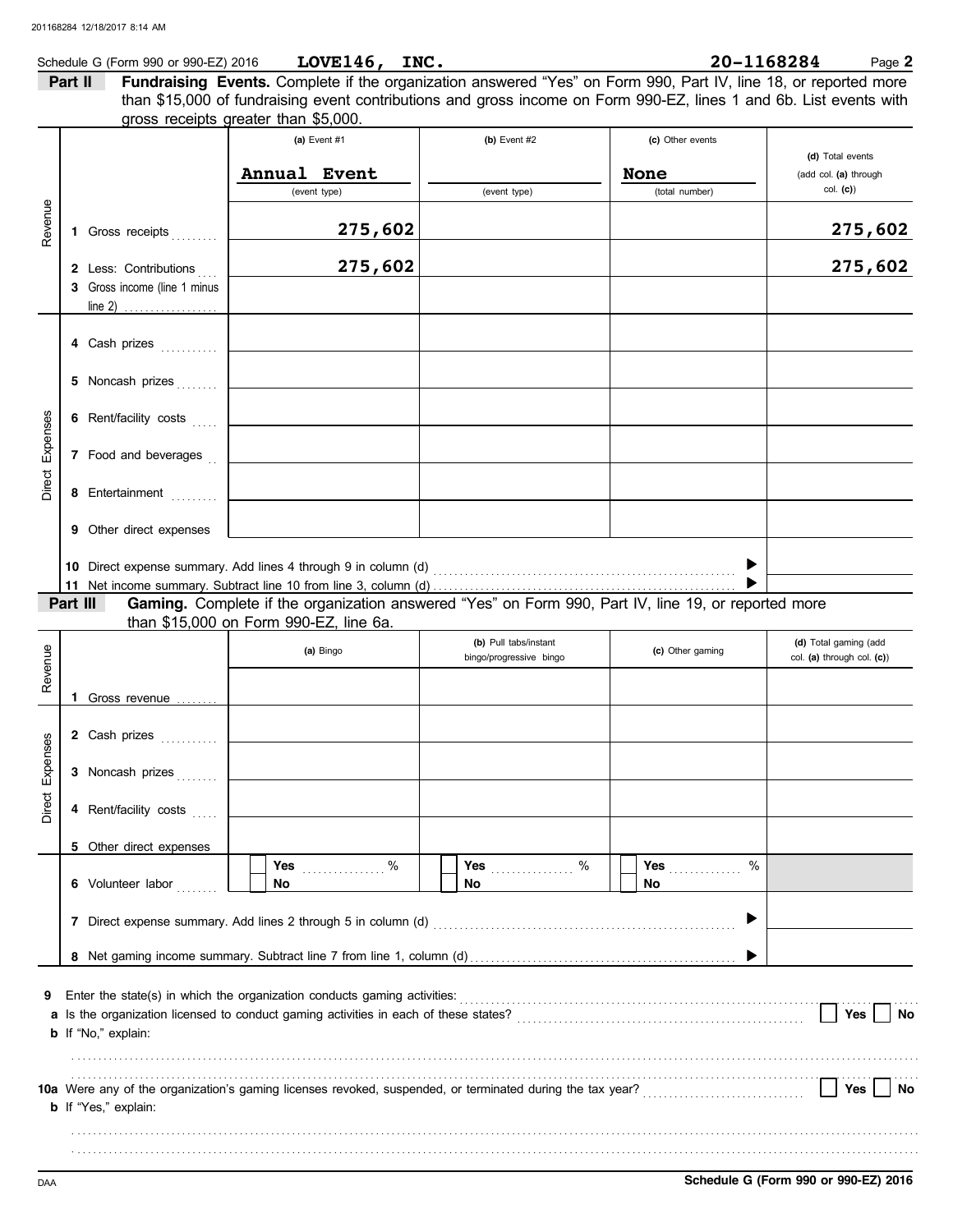|     | Schedule G (Form 990 or 990-EZ) 2016                                      | LOVE146, INC. |                                                                                                                                                                                                                                      | 20-1168284                           |     | Page 3 |
|-----|---------------------------------------------------------------------------|---------------|--------------------------------------------------------------------------------------------------------------------------------------------------------------------------------------------------------------------------------------|--------------------------------------|-----|--------|
| 11  | Does the organization conduct gaming activities with nonmembers?          |               |                                                                                                                                                                                                                                      |                                      | Yes | No     |
| 12  |                                                                           |               | Is the organization a grantor, beneficiary or trustee of a trust, or a member of a partnership or other entity                                                                                                                       |                                      | Yes | No     |
| 13  | Indicate the percentage of gaming activity conducted in:                  |               |                                                                                                                                                                                                                                      |                                      |     |        |
| a   |                                                                           |               | The organization's facility encouragement and contact the organization's facility encouragement and contact the organization's facility                                                                                              | 13а                                  |     | %      |
| b   |                                                                           |               | An outside facility <b>contract and the contract of a contract of a contract of a contract of a contract of a contract of a contract of a contract of a contract of a contract of a contract of a contract of a contract of a co</b> | 13b                                  |     | $\%$   |
| 14  | records:                                                                  |               | Enter the name and address of the person who prepares the organization's gaming/special events books and                                                                                                                             |                                      |     |        |
|     | Name                                                                      |               |                                                                                                                                                                                                                                      |                                      |     |        |
|     | Address                                                                   |               |                                                                                                                                                                                                                                      |                                      |     |        |
| 15a | revenue?                                                                  |               | Does the organization have a contract with a third party from whom the organization receives gaming                                                                                                                                  |                                      | Yes | No     |
| b   | If "Yes," enter the amount of gaming revenue received by the organization |               | $\frac{1}{2}$ and the                                                                                                                                                                                                                |                                      |     |        |
|     | amount of gaming revenue retained by the third party                      |               |                                                                                                                                                                                                                                      |                                      |     |        |
|     | If "Yes," enter name and address of the third party:                      |               |                                                                                                                                                                                                                                      |                                      |     |        |
|     | Name                                                                      |               |                                                                                                                                                                                                                                      |                                      |     |        |
|     | Address                                                                   |               |                                                                                                                                                                                                                                      |                                      |     |        |
| 16  | Gaming manager information:                                               |               |                                                                                                                                                                                                                                      |                                      |     |        |
|     | Name                                                                      |               |                                                                                                                                                                                                                                      |                                      |     |        |
|     | Gaming manager compensation                                               |               |                                                                                                                                                                                                                                      |                                      |     |        |
|     | Description of services provided                                          |               |                                                                                                                                                                                                                                      |                                      |     |        |
|     | Director/officer                                                          | Employee      | Independent contractor                                                                                                                                                                                                               |                                      |     |        |
| 17  | Mandatory distributions:                                                  |               |                                                                                                                                                                                                                                      |                                      |     |        |
| a   |                                                                           |               | Is the organization required under state law to make charitable distributions from the gaming proceeds to                                                                                                                            |                                      |     |        |
|     | retain the state gaming license?                                          |               |                                                                                                                                                                                                                                      |                                      | Yes | No     |
| b   |                                                                           |               | Enter the amount of distributions required under state law to be distributed to other exempt organizations or                                                                                                                        |                                      |     |        |
|     | spent in the organization's own exempt activities during the tax year     |               |                                                                                                                                                                                                                                      |                                      |     |        |
|     | Part IV<br>See instructions                                               |               | Supplemental Information. Provide the explanations required by Part I, line 2b, columns (iii) and (v); and<br>Part III, lines 9, 9b, 10b, 15b, 15c, 16, and 17b, as applicable. Also provide any additional information.             |                                      |     |        |
|     |                                                                           |               |                                                                                                                                                                                                                                      |                                      |     |        |
|     |                                                                           |               |                                                                                                                                                                                                                                      |                                      |     |        |
|     |                                                                           |               |                                                                                                                                                                                                                                      |                                      |     |        |
|     |                                                                           |               |                                                                                                                                                                                                                                      |                                      |     |        |
|     |                                                                           |               |                                                                                                                                                                                                                                      |                                      |     |        |
|     |                                                                           |               |                                                                                                                                                                                                                                      |                                      |     |        |
|     |                                                                           |               |                                                                                                                                                                                                                                      |                                      |     |        |
|     |                                                                           |               |                                                                                                                                                                                                                                      |                                      |     |        |
|     |                                                                           |               |                                                                                                                                                                                                                                      |                                      |     |        |
|     |                                                                           |               |                                                                                                                                                                                                                                      |                                      |     |        |
|     |                                                                           |               |                                                                                                                                                                                                                                      |                                      |     |        |
|     |                                                                           |               |                                                                                                                                                                                                                                      | Schedule G (Form 990 or 990-EZ) 2016 |     |        |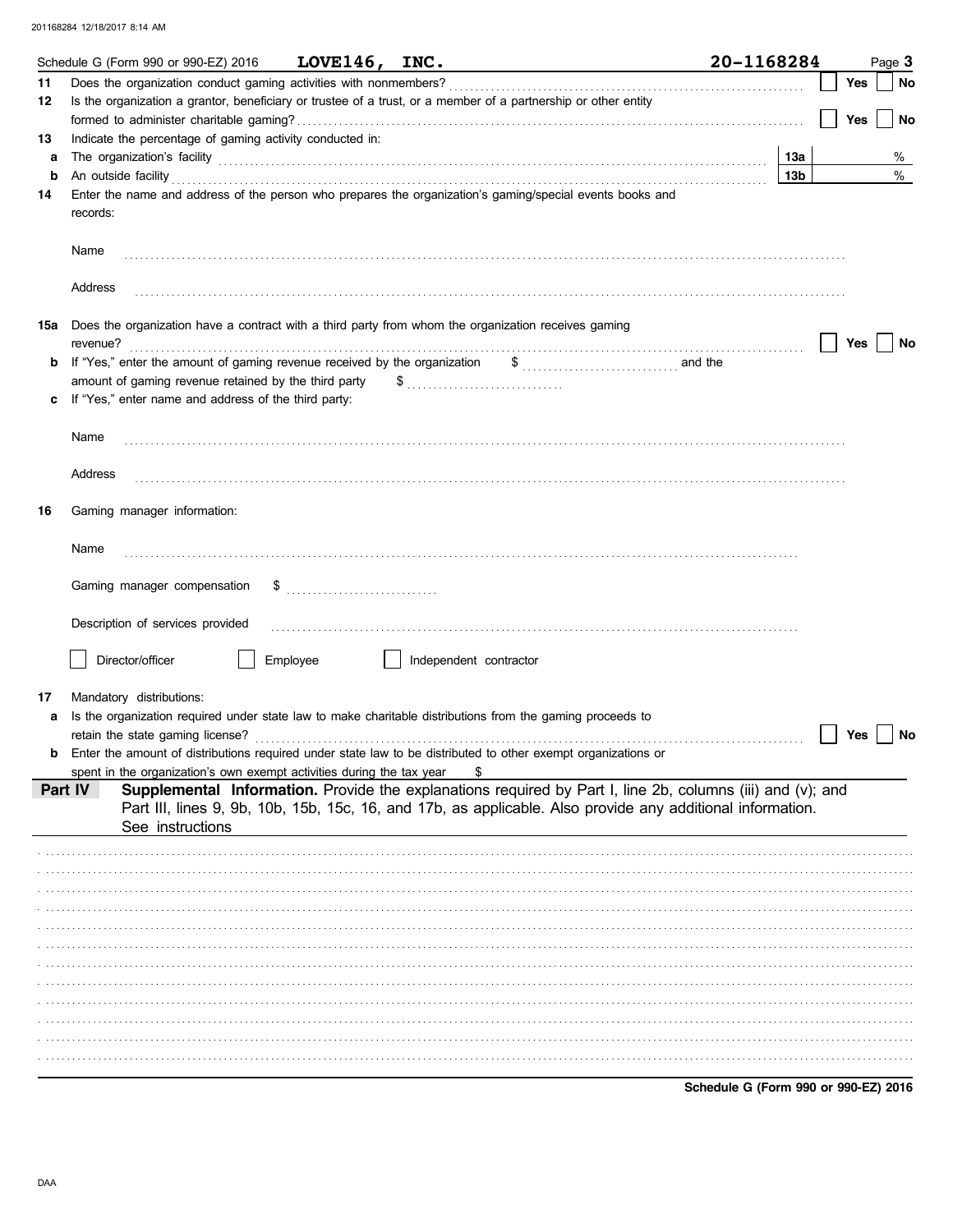| <b>SCHEDULE M</b>                                                    |                                    |                               | <b>Noncash Contributions</b>                                                            |                                                                                    |                                     |                                                              |  |
|----------------------------------------------------------------------|------------------------------------|-------------------------------|-----------------------------------------------------------------------------------------|------------------------------------------------------------------------------------|-------------------------------------|--------------------------------------------------------------|--|
| (Form 990)<br>Department of the Treasury<br>Internal Revenue Service |                                    |                               |                                                                                         | Complete if the organizations answered "Yes" on Form 990, Part IV, lines 29 or 30. |                                     | 2016                                                         |  |
|                                                                      |                                    | Attach to Form 990.           | Information about Schedule M (Form 990) and its instructions is at www.irs.gov/form990. |                                                                                    | <b>Open To Public</b><br>Inspection |                                                              |  |
|                                                                      | Name of the organization           |                               |                                                                                         | Employer identification number                                                     |                                     |                                                              |  |
|                                                                      | <b>LOVE146,</b>                    | INC.                          |                                                                                         |                                                                                    |                                     | 20-1168284                                                   |  |
|                                                                      | <b>Types of Property</b><br>Part I |                               |                                                                                         |                                                                                    |                                     |                                                              |  |
|                                                                      |                                    | (a)<br>Check if<br>applicable | (b)<br>Number of contributions or<br>items contributed                                  | (c)<br>Noncash contribution<br>amounts reported on<br>Form 990, Part VIII, line 1g |                                     | (d)<br>Method of determining<br>noncash contribution amounts |  |
| 1                                                                    | Art - Works of art                 |                               |                                                                                         |                                                                                    |                                     |                                                              |  |
| $\mathbf{2}$                                                         | Art - Historical treasures         |                               |                                                                                         |                                                                                    |                                     |                                                              |  |
| 3                                                                    | Art - Fractional interests         |                               |                                                                                         |                                                                                    |                                     |                                                              |  |
| 4                                                                    | Books and publications             |                               |                                                                                         |                                                                                    |                                     |                                                              |  |
| 5                                                                    | Clothing and household             |                               |                                                                                         |                                                                                    |                                     |                                                              |  |
| 6                                                                    | Cars and other vehicles            |                               |                                                                                         |                                                                                    |                                     |                                                              |  |
| 7                                                                    | Boats and planes                   |                               |                                                                                         |                                                                                    |                                     |                                                              |  |
| 8                                                                    | Intellectual property              |                               |                                                                                         |                                                                                    |                                     |                                                              |  |
| 9                                                                    | Securities - Publicly traded       |                               |                                                                                         |                                                                                    |                                     |                                                              |  |
| 10                                                                   | Securities - Closely held stock    |                               |                                                                                         |                                                                                    |                                     |                                                              |  |
| 11                                                                   | Securities - Partnership, LLC,     |                               |                                                                                         |                                                                                    |                                     |                                                              |  |
|                                                                      | or trust interests                 |                               |                                                                                         |                                                                                    |                                     |                                                              |  |
| 12                                                                   | Securities - Miscellaneous         |                               |                                                                                         |                                                                                    |                                     |                                                              |  |
| 13                                                                   | Qualified conservation             |                               |                                                                                         |                                                                                    |                                     |                                                              |  |
|                                                                      | contribution - Historic            |                               |                                                                                         |                                                                                    |                                     |                                                              |  |
|                                                                      |                                    |                               |                                                                                         |                                                                                    |                                     |                                                              |  |
| 14                                                                   | Qualified conservation             |                               |                                                                                         |                                                                                    |                                     |                                                              |  |
|                                                                      | contribution - Other               |                               |                                                                                         |                                                                                    |                                     |                                                              |  |
| 15                                                                   | Real estate - Residential          |                               |                                                                                         |                                                                                    |                                     |                                                              |  |
| 16                                                                   | Real estate - Commercial           |                               |                                                                                         |                                                                                    |                                     |                                                              |  |
| 17                                                                   | Real estate - Other                |                               |                                                                                         |                                                                                    |                                     |                                                              |  |
| 18                                                                   |                                    |                               |                                                                                         |                                                                                    |                                     |                                                              |  |
| 19                                                                   | Food inventory                     |                               |                                                                                         |                                                                                    |                                     |                                                              |  |
| 20                                                                   | Drugs and medical supplies         |                               |                                                                                         |                                                                                    |                                     |                                                              |  |
| 21                                                                   |                                    |                               |                                                                                         |                                                                                    |                                     |                                                              |  |
| 22                                                                   | Historical artifacts               |                               |                                                                                         |                                                                                    |                                     |                                                              |  |
| 23                                                                   | Scientific specimens               |                               |                                                                                         |                                                                                    |                                     |                                                              |  |
| 24                                                                   | Archeological artifacts            |                               |                                                                                         |                                                                                    |                                     |                                                              |  |
| 25                                                                   | Other $($ $)$                      | $\mathbf x$                   | 1                                                                                       | 31,118                                                                             |                                     |                                                              |  |
| 26                                                                   | Other                              |                               |                                                                                         |                                                                                    |                                     |                                                              |  |
| 27                                                                   | Other                              |                               |                                                                                         |                                                                                    |                                     |                                                              |  |
| 28                                                                   | Other                              |                               |                                                                                         |                                                                                    |                                     |                                                              |  |

| 30a | During the year, did the organization receive by contribution any property reported in Part I, lines 1 through<br>28, that it must hold for at least three years from the date of the initial contribution, and which isn't required |     |  |
|-----|--------------------------------------------------------------------------------------------------------------------------------------------------------------------------------------------------------------------------------------|-----|--|
|     | to be used for exempt purposes for the entire holding period?                                                                                                                                                                        | 30a |  |
|     | <b>b</b> If "Yes," describe the arrangement in Part II.                                                                                                                                                                              |     |  |
| 31  | Does the organization have a gift acceptance policy that requires the review of any nonstandard                                                                                                                                      |     |  |
|     | contributions?                                                                                                                                                                                                                       | 31  |  |
| 32a | Does the organization hire or use third parties or related organizations to solicit, process, or sell noncash                                                                                                                        |     |  |
|     | contributions?                                                                                                                                                                                                                       | 32a |  |
|     | <b>b</b> If "Yes," describe in Part II.                                                                                                                                                                                              |     |  |
| 33  | If the organization didn't report an amount in column (c) for a type of property for which column (a) is checked,                                                                                                                    |     |  |
|     | describe in Part II.                                                                                                                                                                                                                 |     |  |

**For Paperwork Reduction Act Notice, see the Instructions for Form 990. Schedule M (Form 990) (2016)**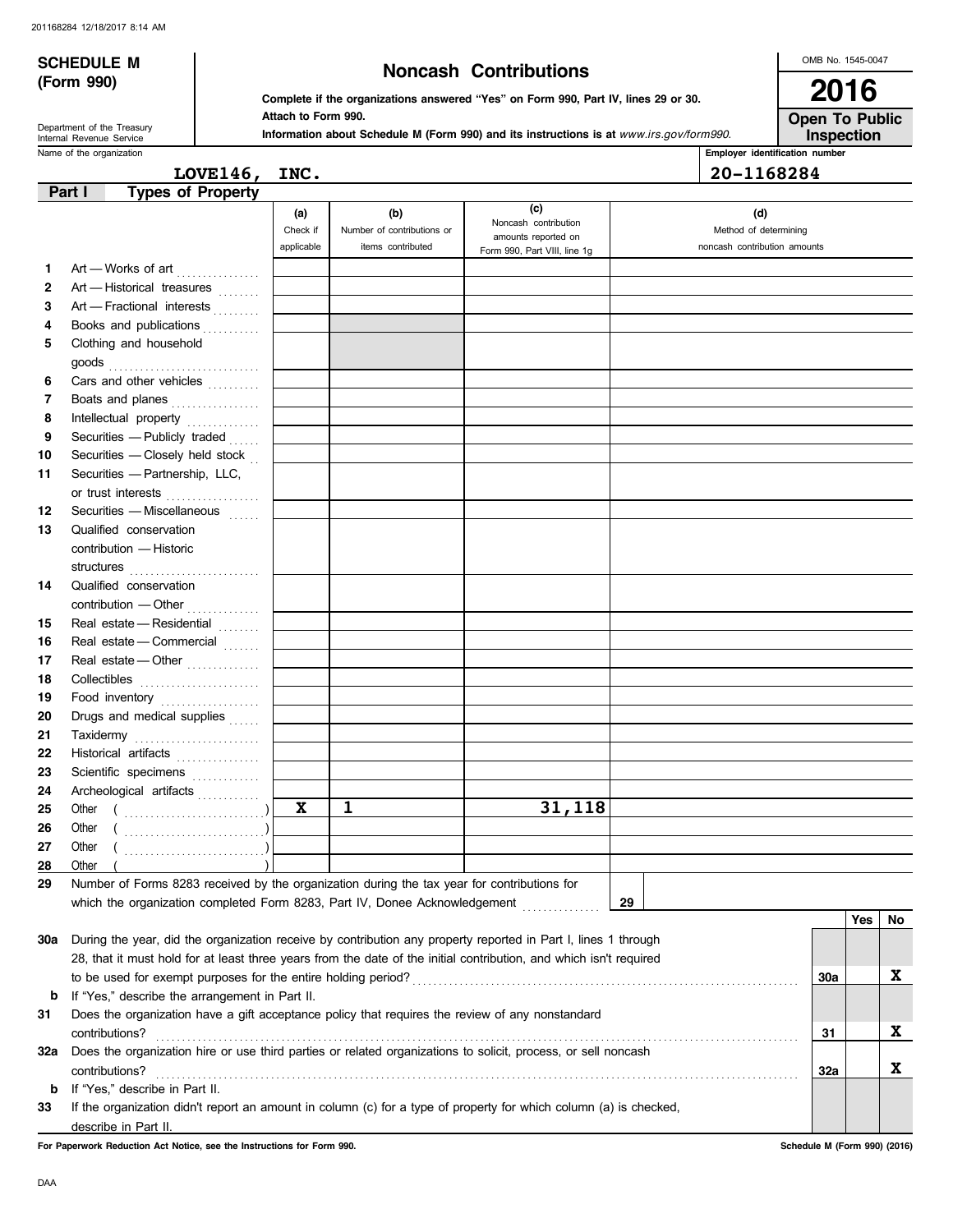| Schedule M (Form 990) (2016) | LOVE146, INC.                                                                     |  | 20-1168284                                                                                                                                                                                                                   | Page 2 |
|------------------------------|-----------------------------------------------------------------------------------|--|------------------------------------------------------------------------------------------------------------------------------------------------------------------------------------------------------------------------------|--------|
| Part II                      | or a combination of both. Also complete this part for any additional information. |  | Supplemental Information. Provide the information required by Part I, lines 30b, 32b, and 33, and whether<br>the organization is reporting in Part I, column (b), the number of contributions, the number of items received, |        |
|                              |                                                                                   |  |                                                                                                                                                                                                                              |        |
|                              |                                                                                   |  |                                                                                                                                                                                                                              |        |
|                              |                                                                                   |  |                                                                                                                                                                                                                              |        |
|                              |                                                                                   |  |                                                                                                                                                                                                                              |        |
|                              |                                                                                   |  |                                                                                                                                                                                                                              |        |
|                              |                                                                                   |  |                                                                                                                                                                                                                              |        |
|                              |                                                                                   |  |                                                                                                                                                                                                                              |        |
|                              |                                                                                   |  |                                                                                                                                                                                                                              |        |
|                              |                                                                                   |  |                                                                                                                                                                                                                              |        |
|                              |                                                                                   |  |                                                                                                                                                                                                                              |        |
|                              |                                                                                   |  |                                                                                                                                                                                                                              |        |
|                              |                                                                                   |  |                                                                                                                                                                                                                              |        |
|                              |                                                                                   |  |                                                                                                                                                                                                                              |        |
|                              |                                                                                   |  |                                                                                                                                                                                                                              |        |
|                              |                                                                                   |  |                                                                                                                                                                                                                              |        |
|                              |                                                                                   |  |                                                                                                                                                                                                                              |        |
|                              |                                                                                   |  |                                                                                                                                                                                                                              |        |
|                              |                                                                                   |  |                                                                                                                                                                                                                              |        |
|                              |                                                                                   |  |                                                                                                                                                                                                                              |        |
|                              |                                                                                   |  |                                                                                                                                                                                                                              |        |
|                              |                                                                                   |  |                                                                                                                                                                                                                              |        |
|                              |                                                                                   |  |                                                                                                                                                                                                                              |        |
|                              |                                                                                   |  |                                                                                                                                                                                                                              |        |
|                              |                                                                                   |  |                                                                                                                                                                                                                              |        |
|                              |                                                                                   |  |                                                                                                                                                                                                                              |        |
|                              |                                                                                   |  |                                                                                                                                                                                                                              |        |
|                              |                                                                                   |  |                                                                                                                                                                                                                              |        |
|                              |                                                                                   |  |                                                                                                                                                                                                                              |        |
|                              |                                                                                   |  |                                                                                                                                                                                                                              |        |
|                              |                                                                                   |  |                                                                                                                                                                                                                              |        |
|                              |                                                                                   |  |                                                                                                                                                                                                                              |        |
|                              |                                                                                   |  |                                                                                                                                                                                                                              |        |
|                              |                                                                                   |  |                                                                                                                                                                                                                              |        |
|                              |                                                                                   |  |                                                                                                                                                                                                                              |        |
|                              |                                                                                   |  |                                                                                                                                                                                                                              |        |
|                              |                                                                                   |  |                                                                                                                                                                                                                              |        |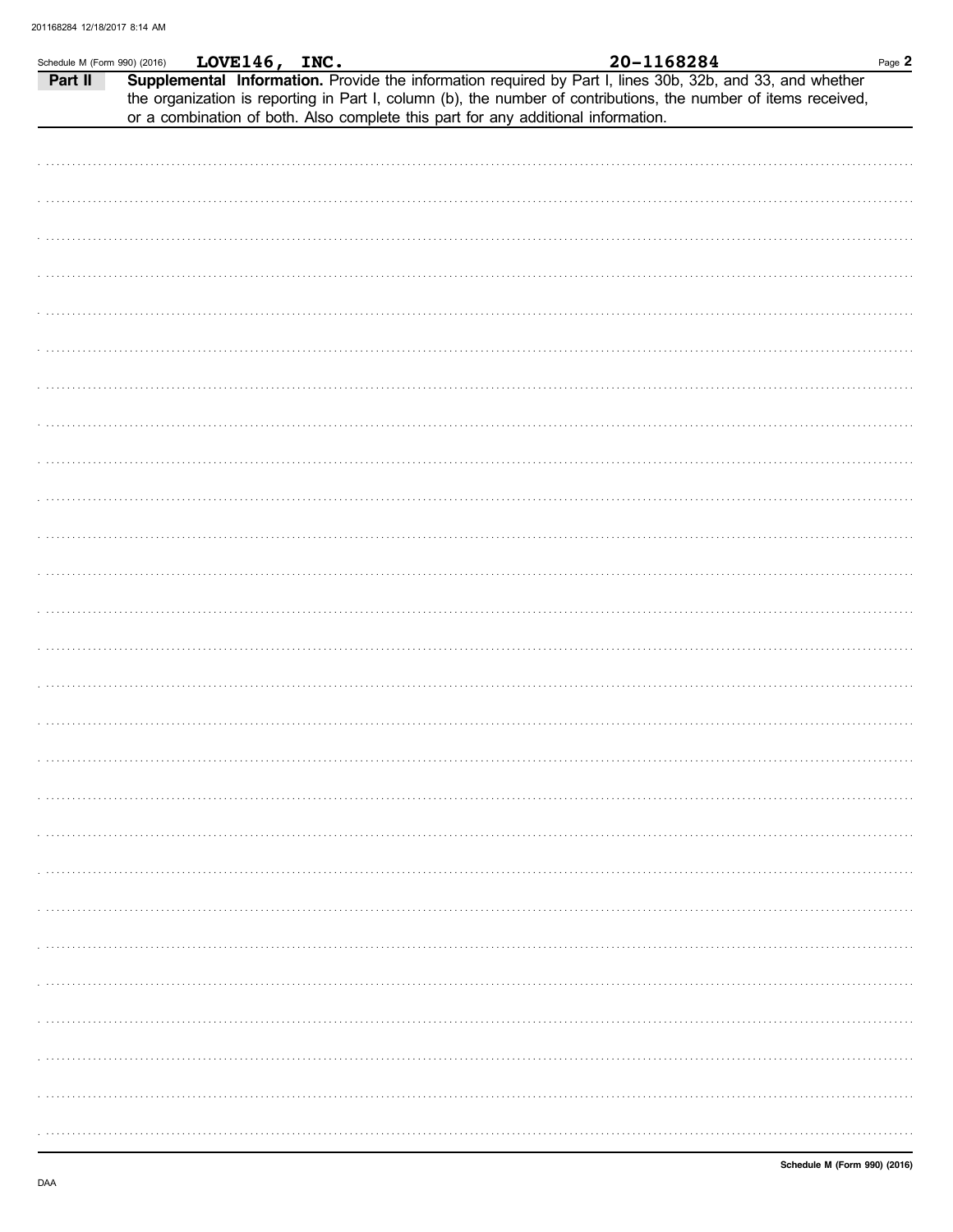| <b>SCHEDULE O</b>                                    | Supplemental Information to Form 990 or 990-EZ                                                                                         |                                   | OMB No. 1545-0047     |
|------------------------------------------------------|----------------------------------------------------------------------------------------------------------------------------------------|-----------------------------------|-----------------------|
| (Form 990 or 990-EZ)                                 | Complete to provide information for responses to specific questions on<br>Form 990 or 990-EZ or to provide any additional information. |                                   | 2016                  |
| Department of the Treasury                           | Attach to Form 990 or 990-EZ.                                                                                                          |                                   | <b>Open to Public</b> |
| Internal Revenue Service<br>Name of the organization | Information about Schedule O (Form 990 or 990-EZ) and its instructions is at www.irs.gov/form990.                                      | Employer identification number    | Inspection            |
|                                                      | 20-1168284                                                                                                                             |                                   |                       |
|                                                      |                                                                                                                                        |                                   |                       |
|                                                      | Amended Return Explanation                                                                                                             |                                   |                       |
|                                                      | The Organization amended their June 30, 2017 Form 990 to show that Rob                                                                 |                                   |                       |
|                                                      |                                                                                                                                        |                                   |                       |
|                                                      | Morris is now a director as well as the principal officer and signer.                                                                  |                                   |                       |
|                                                      |                                                                                                                                        |                                   |                       |
|                                                      | Form 990, Part III, Line 4d - All Other Accomplishment                                                                                 |                                   |                       |
|                                                      |                                                                                                                                        |                                   |                       |
|                                                      | WITH LOVE146'S SURVIVOR CARE AND<br><b>PREVENTION EDUCATION PROGRAMS</b>                                                               |                                   | <b>FOCUSED ON</b>     |
|                                                      | PROFESSIONALS DIRECTLY REACHING YOUTH AFFECTED BY                                                                                      | <b>TRAFFICKING,</b><br><b>OUR</b> |                       |
| <b>MOBILIZATION</b>                                  | <b>OTHER</b><br><b>INITIATIVE</b><br><b>ENSURES</b><br>INDIVIDUALS AND                                                                 | <b>PROFESSIONALS CAN</b>          |                       |
| <b>CONTRIBUTE</b>                                    | <b>ENDING CHILD</b><br>THE<br>WORK OF<br><b>TRAFFICKING</b><br>IN<br>TO.                                                               | THEIR COMMUNITIES.                |                       |
| LOVE146 PARTICIPATES,                                | SHARES RESOURCES, AND CONSULTS                                                                                                         | <b>WITH COMMUNITY</b>             |                       |
|                                                      | OUR MOBILIZATION INITIATIVE                                                                                                            |                                   |                       |
| <b>STAKEHOLDERS.</b>                                 | <b>EQUIPS VOLUNTEERS</b>                                                                                                               |                                   | <b>TO RAISE</b>       |
| STRATEGIC AWARENESS                                  | THEIR COMMUNITIES,<br>INCLUDING HOSTING<br>IN                                                                                          | <b>EVENTS AND</b>                 |                       |
| UTILIZING TOOLS                                      | EQUIP LOCATIONS SUCH AS HOTELS,<br><b>THAT</b>                                                                                         | MOTELS AND                        | TRUCK STOPS           |
| <b>WITH RESOURCES</b>                                | REPORT CHILD EXPLOITATION AND<br>TO SPOT AND                                                                                           | <b>TRAFFICKING.</b>               |                       |
|                                                      |                                                                                                                                        |                                   |                       |
|                                                      | Form 990, Part VI, Line 11b - Organization's Process to Review Form 990                                                                |                                   |                       |
|                                                      | The CEO provides the return to all members of the Board of Directors                                                                   |                                   |                       |
|                                                      |                                                                                                                                        |                                   |                       |
|                                                      | and reviews the return with members of the Board of Directors prior to                                                                 |                                   |                       |
| filing the return.                                   |                                                                                                                                        |                                   |                       |
|                                                      |                                                                                                                                        |                                   |                       |
|                                                      | Form 990, Part VI, Line 12c - Enforcement of Conflicts Policy                                                                          |                                   |                       |
|                                                      | Board of Directors requires annual disclosure by management and the Board                                                              |                                   |                       |
|                                                      | members of potencial conflicts of interest. All conflicts are resolved or                                                              |                                   |                       |
|                                                      | individual is removed.                                                                                                                 |                                   |                       |
|                                                      |                                                                                                                                        |                                   |                       |
|                                                      |                                                                                                                                        |                                   |                       |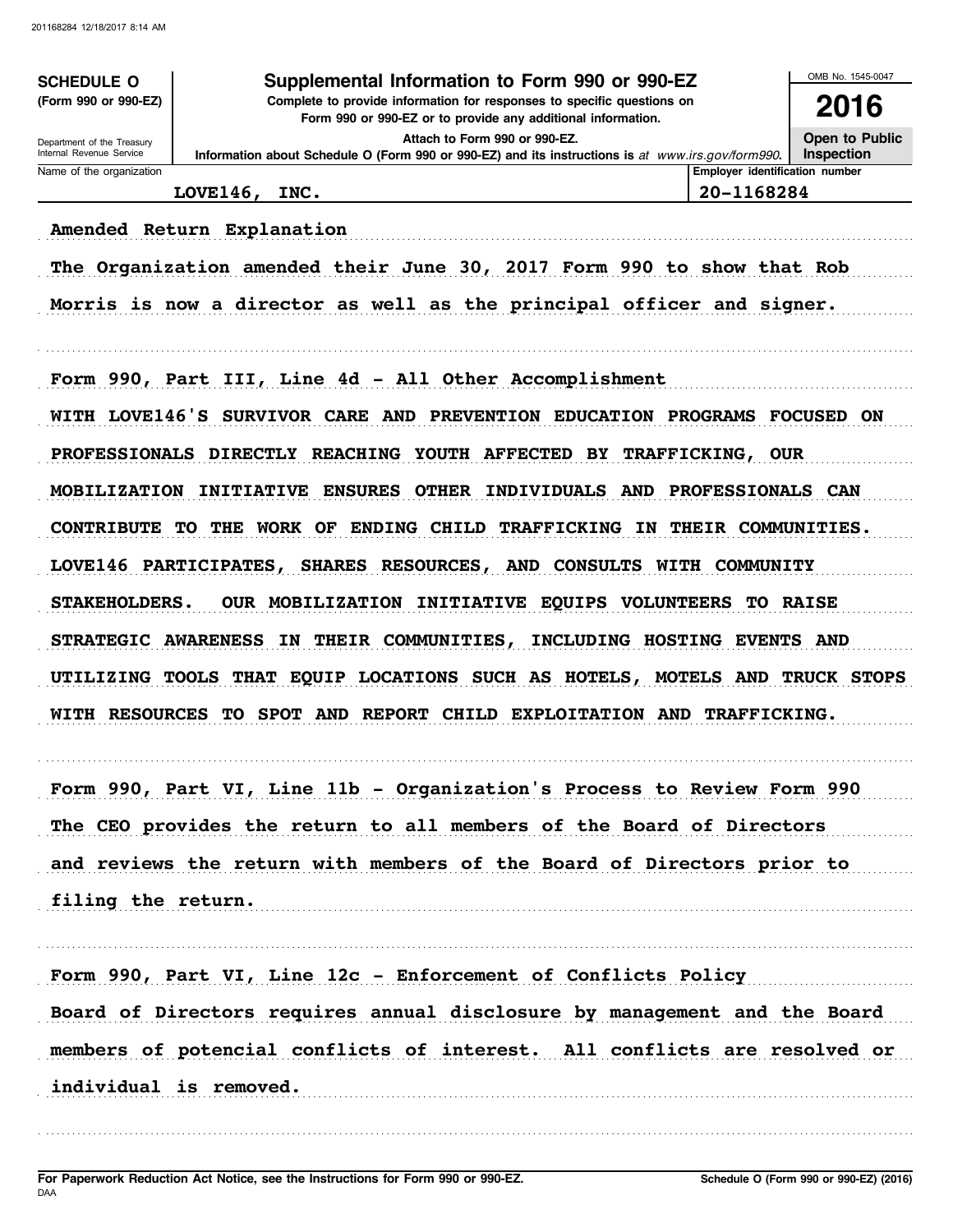| Schedule O (Form 990 or 990-EZ) (2016)                                                                                                                                                                                                                                  | Page 2                                       |  |  |  |  |
|-------------------------------------------------------------------------------------------------------------------------------------------------------------------------------------------------------------------------------------------------------------------------|----------------------------------------------|--|--|--|--|
| Name of the organization<br>LOVE146, INC.                                                                                                                                                                                                                               | Employer identification number<br>20-1168284 |  |  |  |  |
| Form 990, Part VI, Line 15a - Compensation Process for Top Official<br>Management compensation is subject to Board review and approval.                                                                                                                                 |                                              |  |  |  |  |
| Form 990, Part VI, Line 19 - Governing Documents Disclosure Explanation<br>Governing documents are made available to the public upon request, through<br>the Organizations website and through other organizations websites such as<br>Guidestar and Charity Navigator. |                                              |  |  |  |  |
|                                                                                                                                                                                                                                                                         |                                              |  |  |  |  |
|                                                                                                                                                                                                                                                                         |                                              |  |  |  |  |
|                                                                                                                                                                                                                                                                         |                                              |  |  |  |  |
|                                                                                                                                                                                                                                                                         |                                              |  |  |  |  |
|                                                                                                                                                                                                                                                                         |                                              |  |  |  |  |
|                                                                                                                                                                                                                                                                         |                                              |  |  |  |  |
|                                                                                                                                                                                                                                                                         |                                              |  |  |  |  |
|                                                                                                                                                                                                                                                                         |                                              |  |  |  |  |
|                                                                                                                                                                                                                                                                         |                                              |  |  |  |  |
|                                                                                                                                                                                                                                                                         |                                              |  |  |  |  |
|                                                                                                                                                                                                                                                                         |                                              |  |  |  |  |
|                                                                                                                                                                                                                                                                         |                                              |  |  |  |  |
|                                                                                                                                                                                                                                                                         |                                              |  |  |  |  |
|                                                                                                                                                                                                                                                                         |                                              |  |  |  |  |
|                                                                                                                                                                                                                                                                         |                                              |  |  |  |  |
|                                                                                                                                                                                                                                                                         |                                              |  |  |  |  |
|                                                                                                                                                                                                                                                                         |                                              |  |  |  |  |
|                                                                                                                                                                                                                                                                         |                                              |  |  |  |  |
|                                                                                                                                                                                                                                                                         |                                              |  |  |  |  |
|                                                                                                                                                                                                                                                                         |                                              |  |  |  |  |
|                                                                                                                                                                                                                                                                         |                                              |  |  |  |  |
|                                                                                                                                                                                                                                                                         |                                              |  |  |  |  |

Schedule O (Form 990 or 990-EZ) (2016)